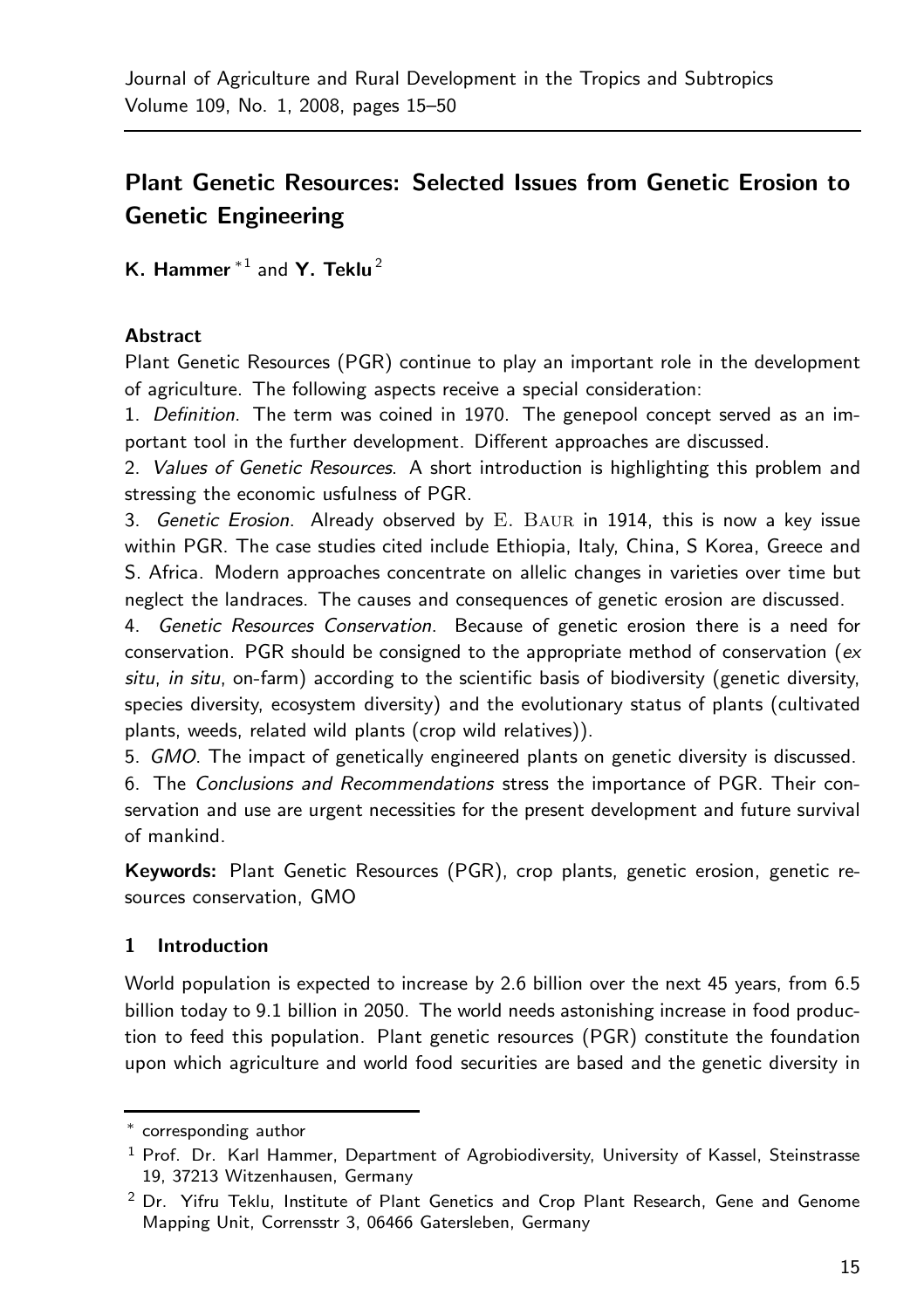the germplasm collections is critical to the world's fight against hunger. They are the raw material for breeding new plant varieties and are a reservoir of genetic diversity. Genetic adaptation and the rate of evolutionary response to selective forces depend on inherent levels of genetic diversity present at the time a species experiences a threat to its survival. Genetic diversity gives species the ability to adapt to changing environments, including new pests and diseases and new climatic conditions.

Over the millennia, traditional farmers have given us an invaluable heritage of thousands of locally adapted genotypes of major and minor crops that have evolved because of natural and artificial selection forces (Myers, 1994). The genetic base of landraces, wild and weedy relatives in which future breeding is based have been threatened by various factors of genetic erosion. Erosion of these genetic resources along with accompanying practices and knowledge that farmers use to develop, utilize and conserve crop genetic resources could pose a severe threat to the world's food security in the long term. Loss of genetic variation may decrease the potential of species to persist in the face of abiotic and biotic environmental change as well alter the ability of a population to cope with short-term challenges such as pathogens and herbivores. Detecting and assessing genetic erosion has been suggested as the first priority in any major effort to arrest loss of genetic diversity. Generally, nevertheless, many national programs have not regarded quantification of genetic erosion as a high priority, as apparent from the paucity of information in the State of the World Report (FAO, 1996b).

With the further development of scientific and technical possibilities, the need for various plant genetic resources will increase. Therefore, the results of unabated gene erosion must by all means be reversed. Urgent action is needed to collect and preserve irreplaceable genetic resources (FRANKEL, 1974). All effort should be made to cover this future need by utilizing both in situ as well as ex situ maintenance. In situ means the setting aside of natural reserves, where the species are allowed to remain in their ecosystems within a natural or properly managed ecological continuum. This method of conservation is of significance to the wild relatives of crop plants and a number of other crops, especially tree crops and forest species where there are limitations on the effectiveness of  $ex$  situ methods of conservation. The  $ex$  situ form of conservation includes, in a broad sense, the botanic gardens and storage of seed or vegetative material in gene banks. Biotechnology has generated new opportunities for genetic resources conservation. Techniques like in vitro culture and cryopreservation have made it possible to collect and conserve genetic resources, especially of species that are difficult to conserve as seeds. DNA and pollen storage also contribute to ex situ conservation. No single conservation technique can adequately conserve the full range of genetic diversity of a target species or gene pool. Greater biodiversity security results from the application of a range of ex situ and in situ techniques applied in a complementary manner, one technique acting as a backup to the other techniques.

Advances in biotechnology have offered a new arsenal of methods to effectively utilize genetic resources. Gene technology increased the possible use of distantly related trait carriers as donors for the desired characteristics. However, the movement of genes across species boundaries presents many opportunities for both expected and unexpected risks.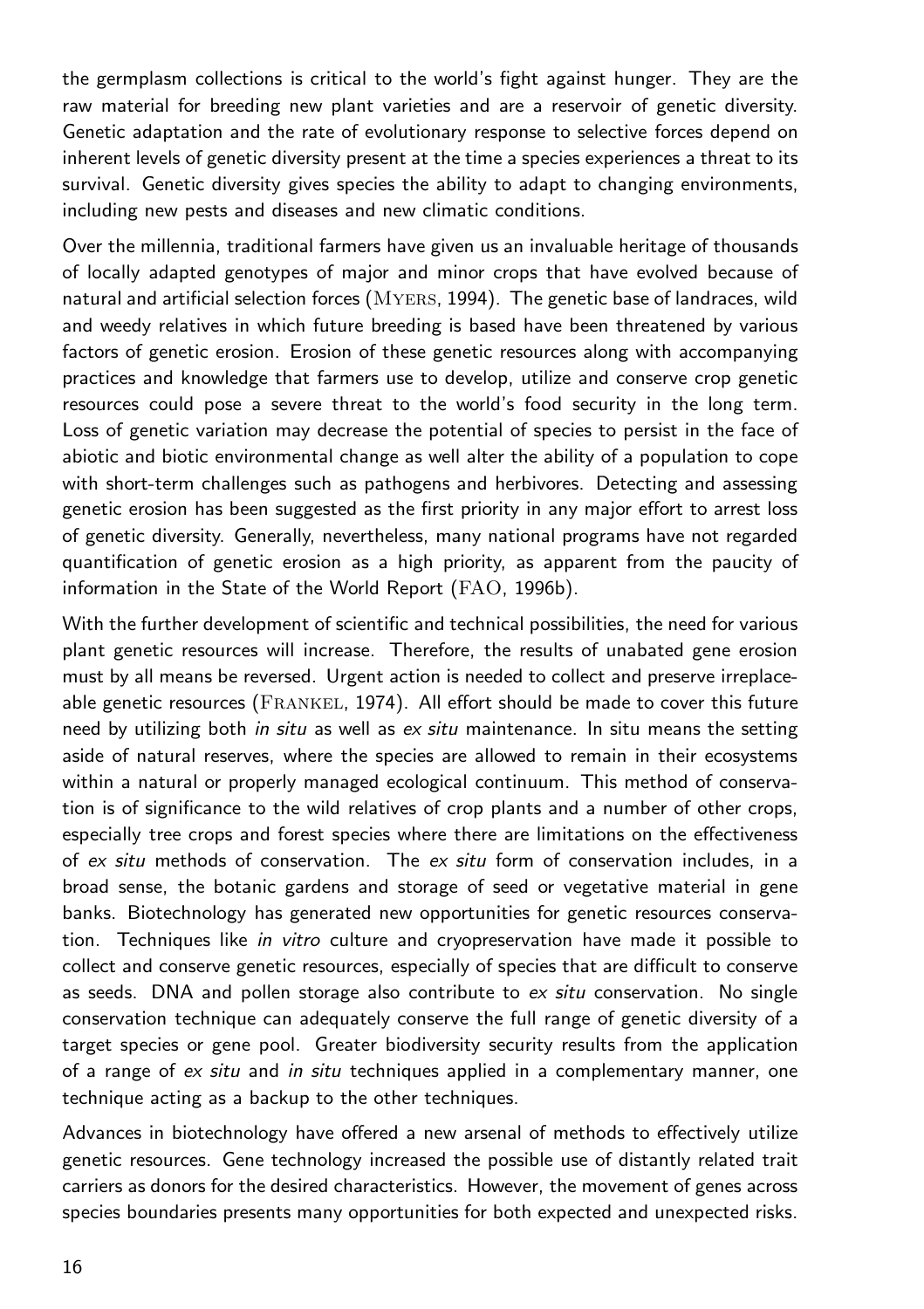In addition to food safety, other concerns involve ecological risks, such as new or increased resistance to insecticides and weed resistance to herbicides due to hybridization or excessive selection pressure, changes in the ecological competitiveness of crops, and the possible loss of genetic diversity in areas of crop origin  $(ST \text{ AMAND} \text{ et al.}, 2000)$ . Transgenes conferring novel traits that enhance survival and reproduction may inadvertently disperse from cultivated plants to wild or weedy populations that lack these traits and might generate similar but unwanted effects in their weedy relatives through gene flow.

## **2 Plant Genetic Resources**

## **2.1 Definition of Plant Genetic Resources**

The term "genetic resources" was first used at a conference which took place under the International Biological Program (Hawkes, 1997). The conference papers were published in 1970 (FRANKEL and BENNETT, 1970). Since then various attempts were made to define plant genetic resources. According to the revised International Undertaking 1983 of the FAO, plant genetic resources were defined as the entire generative and vegetative reproductive material of species with economical and/or social value, especially for the agriculture of the present and the future, with special emphasis on nutritional plants. BROCKHAUS and OETMANN (1996) defined PGR as "plant material with a current or potential value for food, agriculture and forestry". A correlated definition that appends a value of aggregation to PGR was given by FAO (1989). According to this definition, plant genetic resources refer to the economic, scientific or societal value of the heritable materials contained within and among species. They include materials used in cytogenetic, evolutionary, physiological, biochemical, pathological or ecological research on one hand, accessions evaluated for their agronomic or breeding propensities on the other.

The work of  $HARLAN$  and DE WET (1971) that starts with gene pools (Figure 1) has formed a valid scientific basis for the definition of plant genetic resources. Plant breeders recognized three major gene pools based on the degree of sexual compatibility (HARLAN and DE WET, 1971; GEPTS, 2000). All crop species belong to a primary gene pool together with such material with which they produce completely fertile crosses through hybridisation. In contrast, all those plant groups that contain certain barriers against crossing belong to the secondary gene pool. The tertiary gene pool includes groups that can only be crossed with the help of radical new techniques. Plant breeders have traditionally emphasized closely related, well-adapted domesticated materials within the primary gene pool as sources of genetic diversity ( $KELLY$  et al., 1998). More recently, however, plant transformation and genomics have led to a new quality which has been defined by  $HAMMER$  (1998) and  $G$ EPTS and  $PAPA$  (2003) as a fourth gene pool, whereas GLADIS and HAMMER (2002) concluded that information and genes from other species should be a special case for the third gene pool. The fourth gene pool should contain any synthetic strain shown with nucleic acid frequencies, DNA and RNA, that do not occur in nature (Figure 1). Transgenesis allows us to bypass sexual incompatibility barriers altogether and introduce new genes into existing cultivars. It should be emphasized here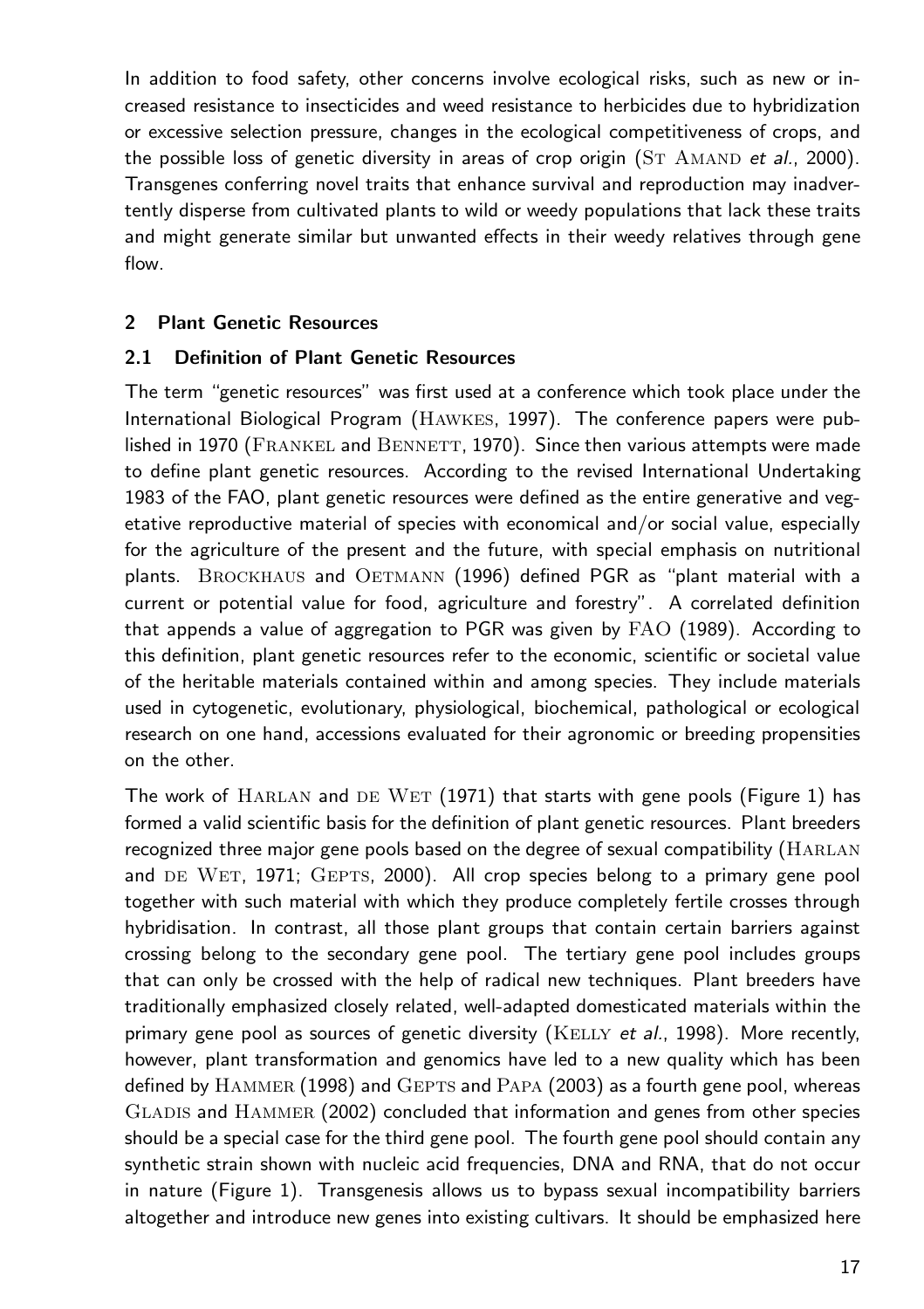that the major function of transgenic technologies is not the creation of new cultivars but the generation of new gene combinations that can be used in breeding programs (Gepts, 2002).

**Figure 1:** The gene pool concept, established by HARLAN and DE WET (1971) and an example of an organismoid or a hypothetically designed crop.



**a)** The gene pool concept, established by HARLAN and DE WET (1971), modified. GP 1 The biological species, including wild, weedy and cultivated races. GP 2 All species that can be crossed with GP 1, with some fertility in individuals of the F1 generation; gene transfer is possible but may be difficult. GP 3 Hybrids with GP 1 do not occur in nature; they are anomalous, lethal, or completely sterile; gene transfer is not possible without applying radical techniques. Information from other genes refers to comparative genomic information on gene order and DNA sequence of homologous genes. GP 4 Any synthetic strains with nucleic acid frequencies (DNA or RNA) that do not occur in nature.

**b)** Example of an organismoid or a hypothetically designed crop with a genome composed of different gene pools and synthetic genes [for the explanation of this complicated matter, see GLADIS and HAMMER (2002)].

## **2.2 Values of Genetic Resources**

Human civilizations have benefited greatly from the domestication, conservation and use of plants species used for agriculture and food production. For thousands of years, farmers have used the genetic variation in wild and cultivated plants to develop their crops. Genetic diversity is the basic factor of evolution in species. It is the foundation of sustainability because it provides raw material for adaptation, evolution, and survival of species and individuals, especially under changed environmental, disease and social conditions (Hammer, 2004), and it will allow them to respond to the challenges of the next century (HAMMER et al., 1999). The future food supply of all societies depends on the exploitation of genetic recombination and allelic diversity for crop improvement, and many of the world's farmers depend directly on the harvests of the genetic diversity they sow for food and fodder as well as the next seasons seed (SMALE et al., 2004).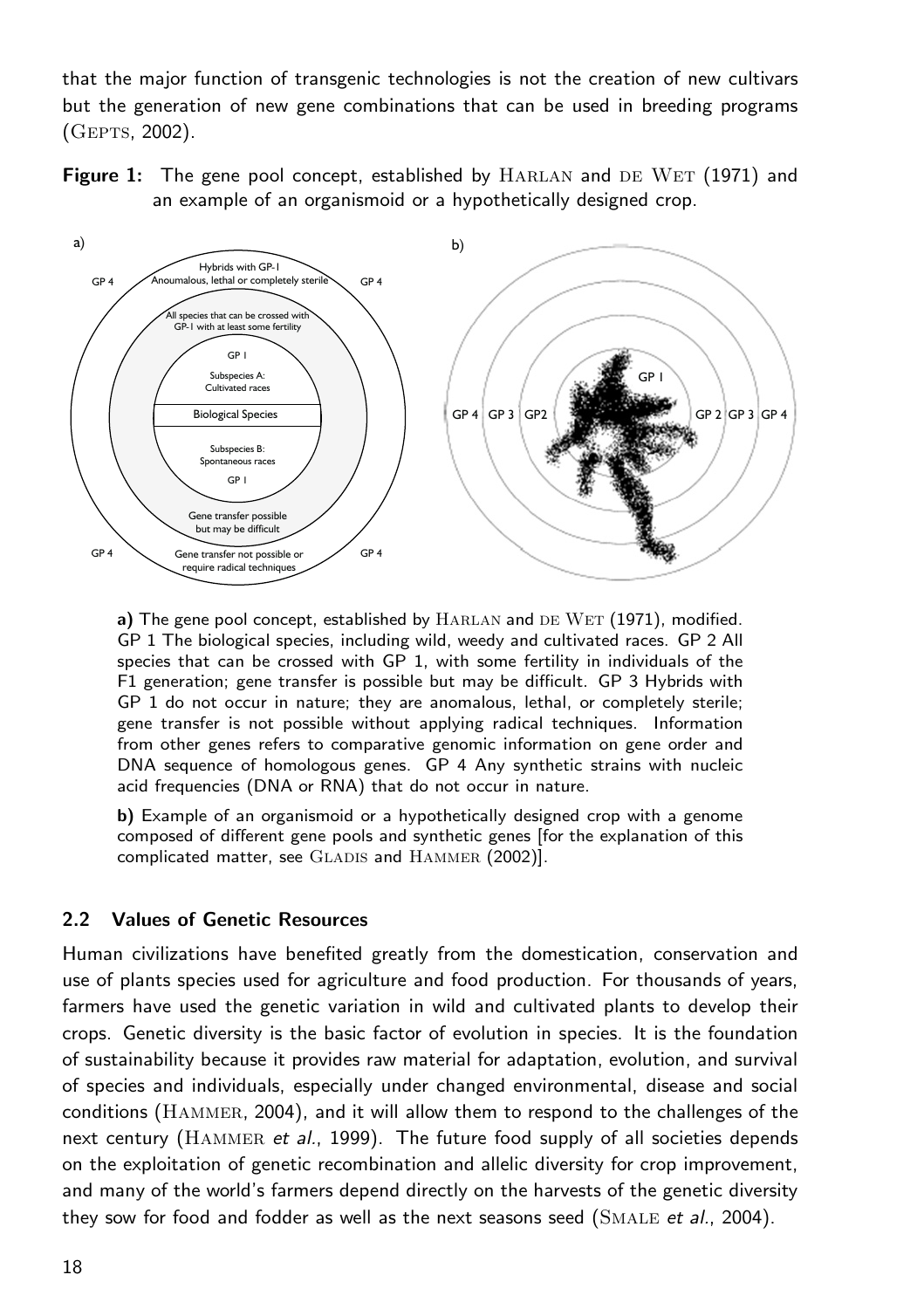The considerable genetic diversity of traditional varieties of crops is the most immediately useful and economically valuable part of global biodiversity. Subsistence farmers use landraces as a key component of their cropping systems. Such farmers account for about 60% of agricultural land use and provide approximately 15-20% of the world's food (Francis, 1986). In addition, landraces are the basic raw materials used by plant breeders for developing modern varieties.

Over the last few decades, awareness of the rich diversity of exotic or wild germplasm has increased. This has lead to a more intensive use of this germplasm in breeding and thereby yields of many crops increased dramatically. Domesticated tomato plants are commonly bred with wild tomatoes of a different species to introduce improved resistance to pathogens, nematodes and fungi. Resistance to at least 32 major tomato diseases have been discovered in wild relatives of the cultivated tomato. Genes responsible for promoting resistance to 16 of these have been bred into commercial cultivars, allowing tomato production in areas where they could not otherwise have grown. Lodging was one of the major constraints limiting further increases in yields in wheat production since it prohibits the application of high amount of fertilizer. A search was therefore made among wheat from different areas of the world to locate a suitable source of genetic dwarfness to overcome this barrier. Norin 10, an extremely dwarf wheat landrace from Korea found in Japan's collections, proved to be a suitable source because of two genes, Rht1 and Rht2, that caused dwarfing. Norman Borlaug speculated that by breeding these genes into Mexican wheat lodging would be reduced and the plants would respond to fertilizer application. As it turns out, these genes not only reduce lodging through reduced height, they have direct effects on yield as a result of more efficient nutrient uptake and enhanced tillering. Despite decades of active efforts by plant breeders to control potato late blight, the disease continued to cause the loss of billions of dollars for growers each year (Kamoun, 2001). The exploitation of genetic resistance remains the most promising approach for the long-term control of late blight. The wild potato species Solanum bulbocastanum is a source of genes for potent late blight resistance. Similarly, the use of landraces and wild species in rice breeding has had an enormous impact on rice productivity in many countries. For example, of the 6723 accessions of cultivated rice and several wild species of Oryza screened for resistance, only one accession of wild species O. nivara was found to be resistant and used to introduce resistance to grassy stunt virus into cultivated rice  $(LING et al., 1970)$ . The use of Turkish wheat to develop genetic resistance to diseases in western wheat crops is valued in 1995 at US \$ 50 million per year. Ethiopian barley has been used to protect Californian barley from dwarf yellow virus, saving damage estimated at \$160 million per year. Mexican beans have been used to improve resistance to the Mexican bean weevil, which destroys as much as 25% of stored beans in Africa and 15% in South America (PERRINGS, 1998). The diversity of plants in different ecosystems brings a lot of pleasure and inspiration to people with cultural and/or religious significance and the potential for income generation through eco-tourism. Thus, it is important to appreciate the contribution to human welfare and environmental sustainability made by all the three levels of biodiversity: (i) ecosystems, (ii) species, and (iii) genetic diversity (IPGRI, 1993).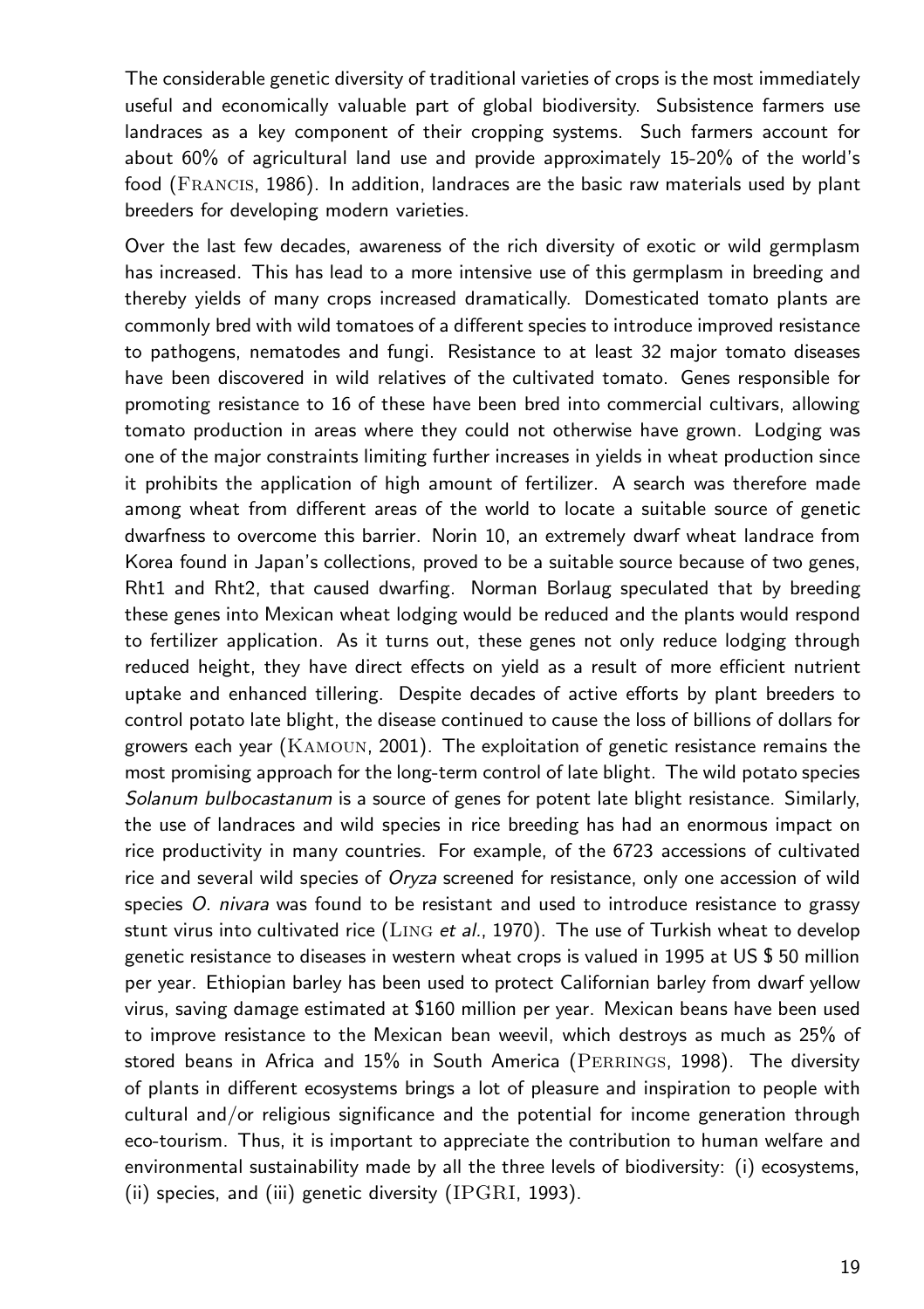# **3 Genetic Erosion**

From the beginning of agriculture, farmers have domesticated hundreds of plant species and within them genetic variability has increased owing to migration, natural mutations and crosses, and unconscious or conscious selection. This gradual and continuous expansion of genetic diversity within crops went on for several millennia, until scientific principles and techniques influenced the development of agriculture (SCARASCIA-MUGNOZZA and PERRINO, 2002). The impact of humans upon biodiversity has gradually increased with growing technology, population, production and consumption rates. The quest for increasing food production and the ensuing success achieved in several crops has begun to replace landraces by uniform, true-breeding cultivars. N.I. Vavilov and even Jack Harlan are sometimes proposed as the first researchers that became aware of genetic erosion in the 1920s and 1930s (Scarascia-Mugnozza and Perrino, 2002). In fact, this phenomenon was postulated for the first time by Baur (1914, pp. 104-109), see also FLITTNER (1995) and HAMMER and TEKLU (2006). So far, the American plant breeders H. V. Harlan and M. L. Martini (Harlan and Martini, 1938) have been credited with first recognizing the problem of genetic erosion in crops (Brush, 1999). The concept emerged forcefully between 1965 and 1970, in a period when crop improvement had clearly demonstrated its power to transform local crop populations in industrialized countries and in certain less developed regions (Brush, 1999) and the term gene erosion was coined ( $B$ ENNETT, 1968). BRUSH (1999) defined genetic erosion in crops as the loss of variability from crop populations. Variability refers to heterogeneity of alleles and genotypes with their attendant morphotypes and phenotypes. Genetic erosion implies that the normal addition and disappearance of genetic variability in a population is altered so that the net change in diversity is negative.

# **3.1 Cases Studies**

Several approaches have been employed to estimate the degree of genetic erosion that a particular taxon faces in a certain region over a given time. Methods usually rely on either the analysis of molecular data ( $PROVAN$  et al., 1999) and allozyme analysis (AKIMOTO et al., 1999), or comparison between the number of species/cultivars still in use by farmers at present time to those found in previous studies ( $HAMMER$  et al., 1996) or using the genetic assessment model presented by Guarino (1999) or using a checklist of risk factors (de Oliveira and Martins, 2002). The most widely used figures in estimating genetic erosion are indirect, i.e., the diffusion of modern crop varieties released from crop breeding programs. The two case studies conducted by HAMMER et al. (1996) to estimate genetic erosion in landraces revealed that genetic erosion was found to be 72.4% in Albania and 72.8% in South Italy. Genetic erosion up to 100% was detected in T. durum and T. dicoccon in some districts of Ethiopia (TEKLU and HAMMER, 2006). HAMMER and LAGHETTI (2005) used temporal comparison method to examine the loss of genetic diversity in Italy. In the early years (from the 1920s to the 1950s), a relatively high genetic erosion was observed (13.2% p.a.). From the 1950s until the 1980s erosion rates between 0.48 and 4% p.a. were estimated. In the little island of Favignana there was an erosion rate of 12.2% p.a. leading to the extinction of the last wheat landraces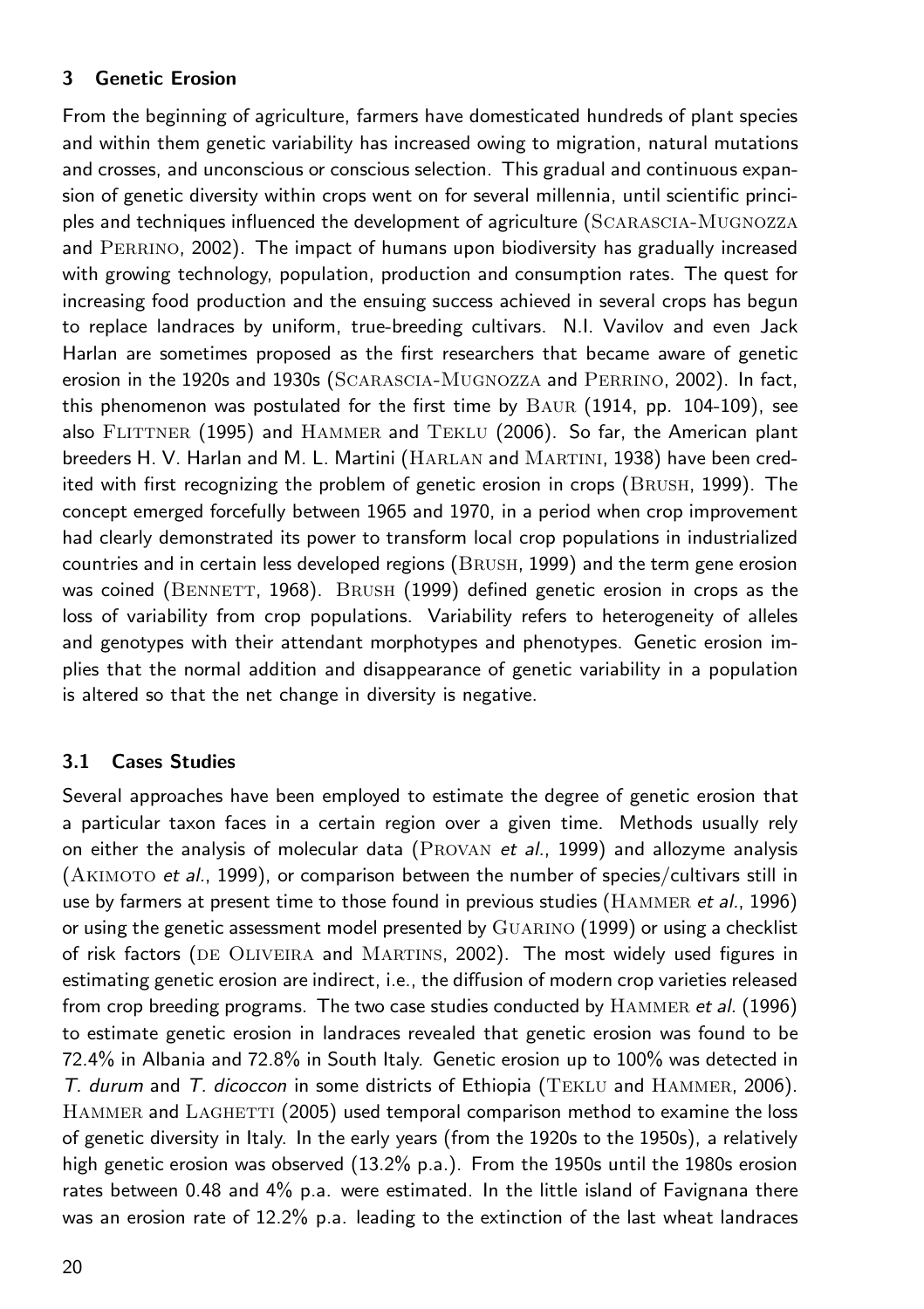of this island. The study of 220 land races with 147 forms in South Korea (AHN et al., 1996) showed a medium gene erosion of  $74\%$ . AKIMOTO et al. (1999) evaluated the threat of genetic erosion faced by Asian wild rice in Thailand and reported that the wild rice population was seriously destroyed and fragmented. Between 1949 and 1970, the number of wheat varieties cultivated in China dropped from 10000 to only 1000 (Thrupp, 1998). The upland rice varieties in the Jinuo community of southern Yunnan have been decreased from over 100 before 1980 to 65 in 1994. Recent statistics have shown that variety numbers of crops in Swidden agro ecosystems in the community have dropped since several improved varieties were introduced to the area within the past 10 years (LONG et al., 1995). In India rice varieties have declined from an estimated 40,0000 before colonialism to 30,000 in the mid-19th century with several thousand more lost after the green revolution in the 1960s. Also Greece is estimated to have lost 95% of its broad genetic stock of traditional wheat varieties after being encouraged to replace local seeds with modern varieties developed by CIMMYT (Lopez, 1994). The widespread adoption of high-yielding rice varieties has led to biological impoverty of rice germplasm, as local rice varieties are abandoned for modern varieties (Gao, 2003). IUCN has developed a system of categories of conservation status, the so-called IUCN Red Data List Categories (IUCN, 1994). A review of the situation in southern Africa using this system revealed that of the 23,000 species in the flora, 58 were extinct, 250 endangered, 423 vulnerable, and 1141 rare (HILTON TAYLOR, 1996). HAMMER and Khoshbakht (2005) have also used Mansfeld's Encyclopedia (2001) and the IUCN Red List of threatened plants (2001) to document the current genetic resources status of agricultural and horticultural plants (excluding ornamentals) in Iran. About 200 threatened cultivated plants are considered and presented in the respective lists, among them completely extinct crop plants such as Anacyclus officinarum and Bromus mango. According to their report, there is even loss in crop plants on the species level.

In an attempt to determine the changes produced on genetic diversity as a result of modern plant breeding,  $KHLESTKINA$  et al. (2004) compared the diversity of cultivated wheat (Triticum aestivum) gene bank accessions collected up to 80 years ago in four divergent geographical regions with materials that entered the gene bank about 50 years later but originating from the same areas. They used a set of microsatellite markers and reported a non-significant difference in both the total number of alleles per locus and in the polymorphic information content when the material collected in the repeated collection missions in all four regions were compared. They reported that an allele flow took place during the adaptation of traditional agriculture to modern systems, whereas the level of genetic diversity was not significantly influenced. KHLESTKINA et al. (2004) only investigated the allelic changes occurred, over time, in the conserved materials. Hence, their studies couldn't fully address the actual genetic erosion occurred in the field.

#### **3.2 Major Causes of Genetic Erosion**

The manifest cause of genetic erosion is the diffusion of modern varieties from crop improvement programs (Brush, 1999). Much of the evidence for genetic erosion pre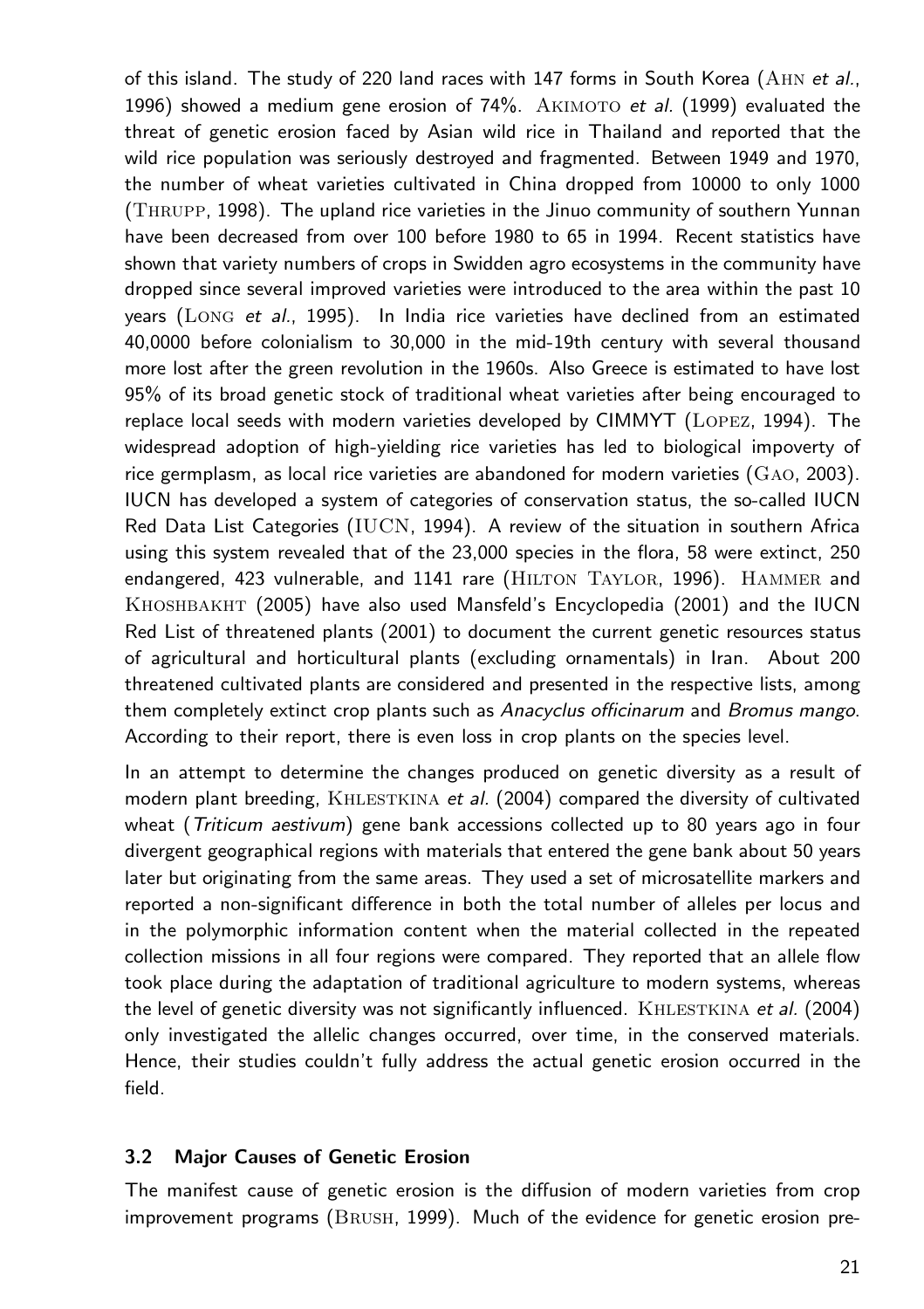sented in the 1970/71 FAO survey (FRANKEL, 1973) is data on the diffusion of modern cultivars (KJELLQVIST, 1973). Landraces adapted to optimal local agronomic conditions are probably the crop plant genetic resources that are most at risk of future loss through habitat destruction or by replacement by introduced elite germplasm (Brush, 1995). With the development of scientific plant breeding, high-quality and homogenous new varieties were quickly and widely distributed suppressing landraces. Yield (or yield potential), which is the characteristics of most modern varieties, is the most important criterion for the choice of a variety by a farmer (HEISEY and BRENNAN, 1991). The "Green Revolution" contributed and still undoubtedly contributes to the loss of genetic diversity, even if the issue is not as cut and dried as $\rm WOOD$  and  $\rm LENN\acute{e}$  (1997) state it in the equation "Green revolution  $=$  Loss of genetic diversity". Population growth, urbanization, developmental pressures on the land resources, deforestation, changes in land use patterns and natural disasters are contributing to abundant habitat fragmentation and destruction of the crops and their wild relatives. The famine of the mid-1980s seriously threatened Ethiopia's biological resources (WOREDE and MEKBIB, 1993). The study of Stephen et al. (2002) showed a marked reduction in rice diversity in the northeastern Philippines from 1996 to 1998 as a result of drought due to the El Niño phenomenon in 1997 and flooding due to two successive typhoons in 1998. According to Erskine and Muehlbauer (1990), droughts of just a single season could result in people consuming seed stocks, while successive years of drought can prompt changes in cropping patterns and the geographic distribution of crops. Social disruptions or wars also pose a constant threat of genetic wipeout of such promising diversity. Overexploitation and also the introduction of invasive alien species are the other factors contributing to the loss of genetic resources. More recently, global warming and a high degree of pollution have also been recognized as further causes for the loss of biodiversity (Myers, 1994).

The modern world is placing a range of pressures on wild areas and on traditional agricultural communities, and external interests (often dominated by economic or political issues) strongly impinge (TUNSTALL et  $al$ ., 2001). The major external forces advocate the introduction of high-yield varieties, accompanied by mechanization and major chemical inputs, as the means to increase total production and economic return. These forces change the nature of the decision-making process dramatically; the farmer is encouraged to grow high-yield varieties in monoculture using inputs of fertilizer and pesticides. In many parts of the world, farmers were given several socio-economic incentives to replace varieties that evolved within their agro-ecosystem with improved/introduced varieties (LOUETTE et al., 1997; TEKLU and HAMMER, 2006).

Often there are relationships of substitution between ecological functions of agrobiodiversity and external input (for example fertilizer or pesticides) (Hammer, 2004). That means that external inputs can take over functions of agrobiodiversity and vice versa. In homogenous, high-input agricultural systems, ecosystem functions that are missing because of low agrobiodiversity are replaced with intensive management and external inputs. Because of this, those components of agrobiodiversity whose functions can be substituted at lower cost are particularly endangered. For example, in former years many different fodder plants were grown in German fields (oats, barley, beans, clover,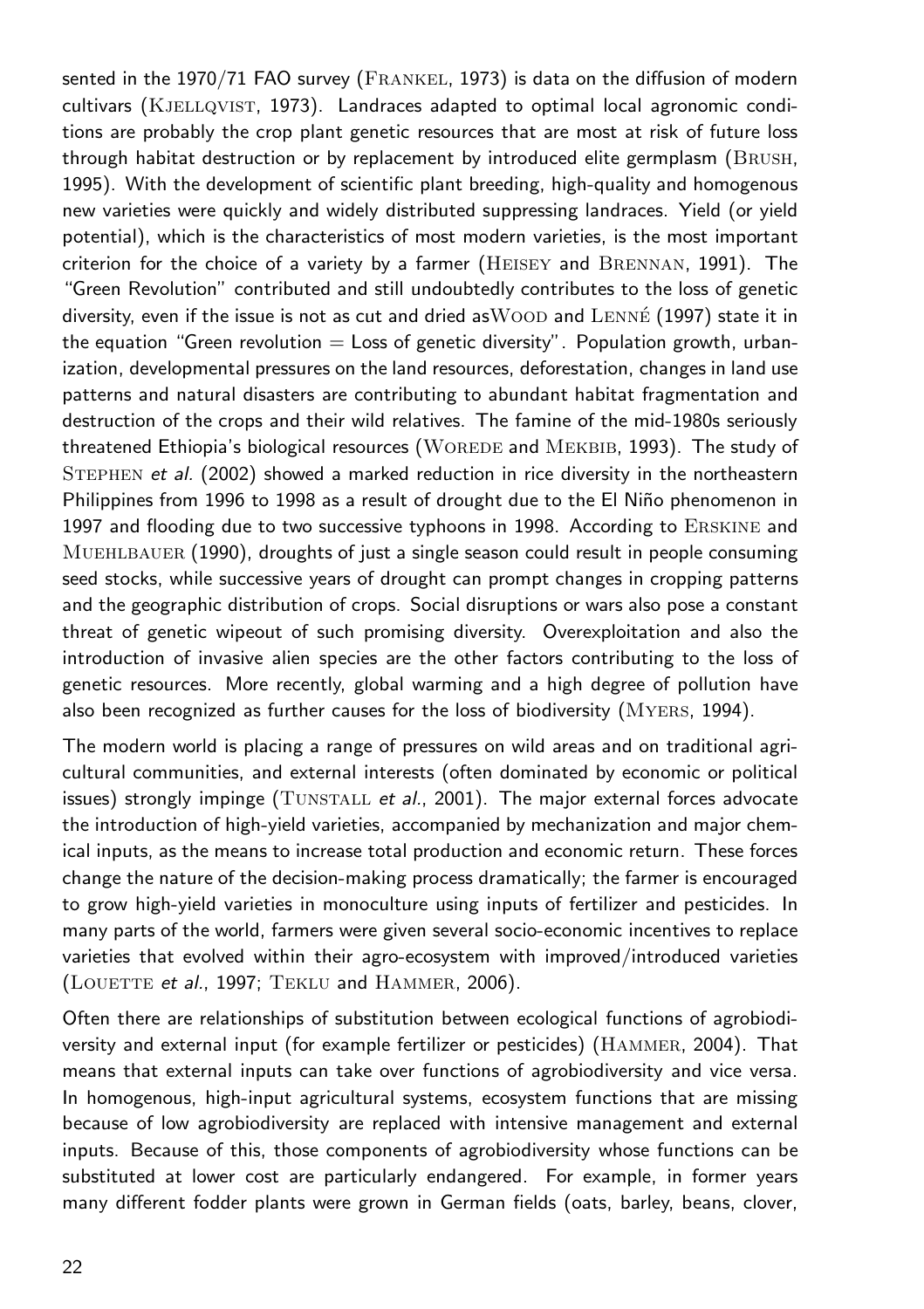Leucerne, fodder beets and potatoes). Now, corn is usually the only fodder plant, possibly supplemented by soybean meal as a protein component. Each of the species has lost the race in its own fashion. Indigenous crops are adapted to the conditions of less developed agriculture such as "crude land preparation and low soil fertility" (HARLAN, 1975). As these conditions change with improved traction and fertilizer, the existing adaptation of landraces turns from asset to liability. TUNSTALL et al.  $(2001)$  described that landraces, which are grown because of their high resistance to pests during seed storage, may become less important if improved storage systems are introduced.

Two types of genetic erosion can be distinguished in wild rice: the extinction of populations and the drastic change of genetic structure of populations  $(GAO et al., 2001)$ . The first type means the total loss of genetic resources, which results from complete destruction of habitats, and all genotypes and/or alleles being lost, while the second one originates from isolated local populations due to the deterioration of habitats. For plants and some animals, area measurements of habitat patch sizes will provide a reasonable basis to estimate population size  $(BROWN et al., 1997)$ , an important factor determining survival of individuals. Hawkes (1983) reported that smaller area in traditional crops reduces diversity. The frequency distribution of the sizes of individual populations is likely to reflect the way in which genetic variation is partitioned within and among populations, with small populations being at increased risk of loss of alleles, reduced heterozygosity, increased uniformity, enhanced inbreeding or possible extinction. BROWN et al. (1997) also indicated that the size and number of individual populations are related to their ability to cope with both random (stochastic) fluctuations in the environment and steady (systematic) long-term change. In some cases the loss of particular crop varieties is not complete, but instead reduces surviving members of a landrace to a few isolated populations (VAN TREUREN et al., 1990). In such cases there is significant risk of the ultimate loss of diversity, because smaller populations are vulnerable to demographic and environmental stochasticity and the decline in fitness associated with genetic drift and inbreeding (FRANKEL and SOULÉ, 1981). Allozyme genetic diversity, inversions and visible mutations all declined more rapidly in smaller than large populations (MONTGOMERY et al., 2000). Two genetic consequences of small population size are increased genetic drift and inbreeding. Genetic drift is the random change in allele frequency that occurs because gametes transmitted from one generation to the next carry only a sample of the alleles present in the parental generation. Genetic drift changes the distribution of genetic variation in two ways: (i) the decrease of variation within populations (loss of heterozygosity and eventual fixation of alleles), and (ii) the increase of differentiation among populations. Every finite population experiences genetic drift, but the effects become more pronounced as population size decreases (FALCONER, 1989).

The problem of genetic erosion through inappropriate maintenance of ex situ collections is widely recognized. Genetic erosion can occur at many stages in the preparation, sub-sampling, exchange, storage and regeneration of seed (SACKVILLE HAMILTON and CHORLTON, 1997). They also highlighted loss of diversity through genetic shifts and convergent selection during regeneration as a potentially severe and often under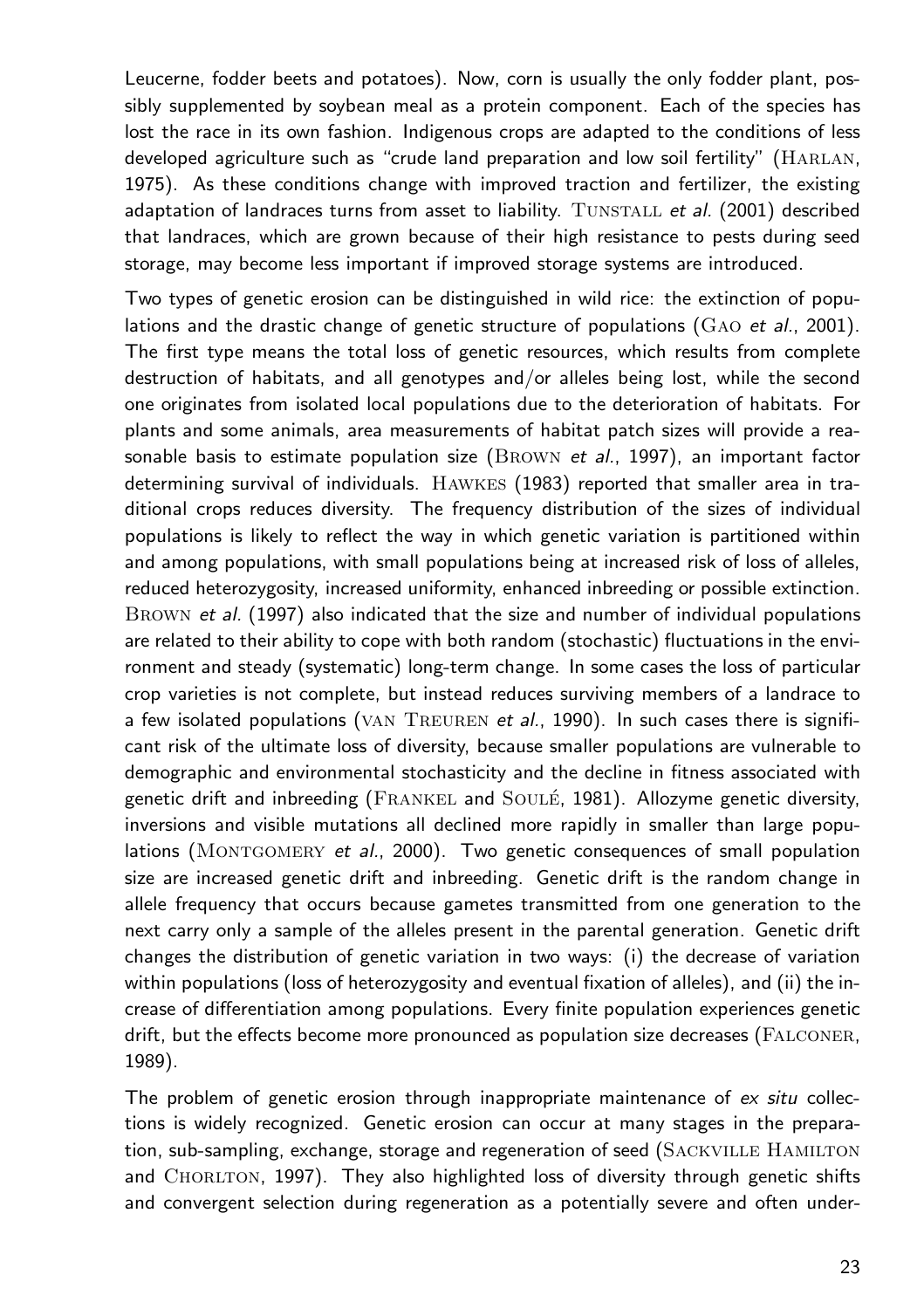acknowledged problem. In the world collection, beyond the problem of duplication among accessions, the security of ex situ conservation as a whole is endangered. About half of all gene bank accessions urgently require rejuvenation, and in several countries the percentage is even higher (Hammer, 2004). However, the different institutes are suffering from financial problems, lack of staff and shortage of farms. The long-term storage strongly reduces the metabolism and therefore highly limits viability and seed vigor. According to Tsehaye (2002), durum wheat materials from the Ethiopian gene bank have showed poor germination potential and vigor in the field, which is an indicator of genetic erosion. Considerable evidence indicated that damage to chromosomes, some of it resulting in heritable changes, takes place as seeds loose their viability. Studies in barley and wheat showed that as storage age increases, chromosome aberrations (per cell) increase ( $G \text{UNTHARDT}$  et al., 1953). Changes in the properties of DNA associated with loss of viability in rye seeds, namely the loss of DNA-template activity (HOLDEN and WILLIAMS, 1984) and decreases in the molecular size of extractable DNA (CHEAH and OSBORNE, 1978), also have been observed.

Genetic erosion can also be caused by limited support for gene banks and in appropriate focus or change in institutional policies. The work of gene banks in Eastern Europe towards the end of the last century was reduced due to lack of money and employees. Only international help was able to prevent catastrophic breakdowns (Frison and Hammer, 1992). New technological developments allow us to change agricultural products during the processing phase so much that only a few basic raw materials are necessary. It is possible, for example, with the aid of biotechnological methods to produce iso-glucose from starch. In the USA, a large part of the present demand for sugar is met with isoglucose made from cornstarch. This has led to a strong decrease in the importance of cane sugar (KNERR, 1991). Another approach attempts to supply widely differing quality products with a regionally well- adapted variety. For example, different oil qualities are produced from canola (rapeseed, Brassica napus) in order to avoid importing oils or growing other oil plants. Transgenic canola with high laurin acid oil content can be used to substitute coconut or palm oil (Sovero, 1996), and reduce the demand for these oils in the industrial countries. BUERKERT et al.  $(2006)$  have reported genetic erosion in T. turgidum L. and  $T$ . aestivum L. (including  $T$ . compactum Host) in Afghanistan because of 23 years of war. They reached to this conclusion after they compared their survey studies conducted in 2002 with the survey results of Vavilov (1997) and Vavilov and Bukinich (1929). Other prominent causes of genetic erosion include the market preferences of consumers for uniform grains, vegetables or foods (Myers, 1994), pest and disease outbreaks, urbanization, population pressure, lack of recognition of current or future value of genetic resources; poor monitoring and management, and lack of sustainable breeding program.

## **3.3 Consequences of Genetic Erosion**

Genetic uniformity leaves a species vulnerable to new environmental and biotic challenges and causes heavy damage to the society. The Irish Potato famine was a dramatic example of the dangers of genetic uniformity. The Irish population had reached about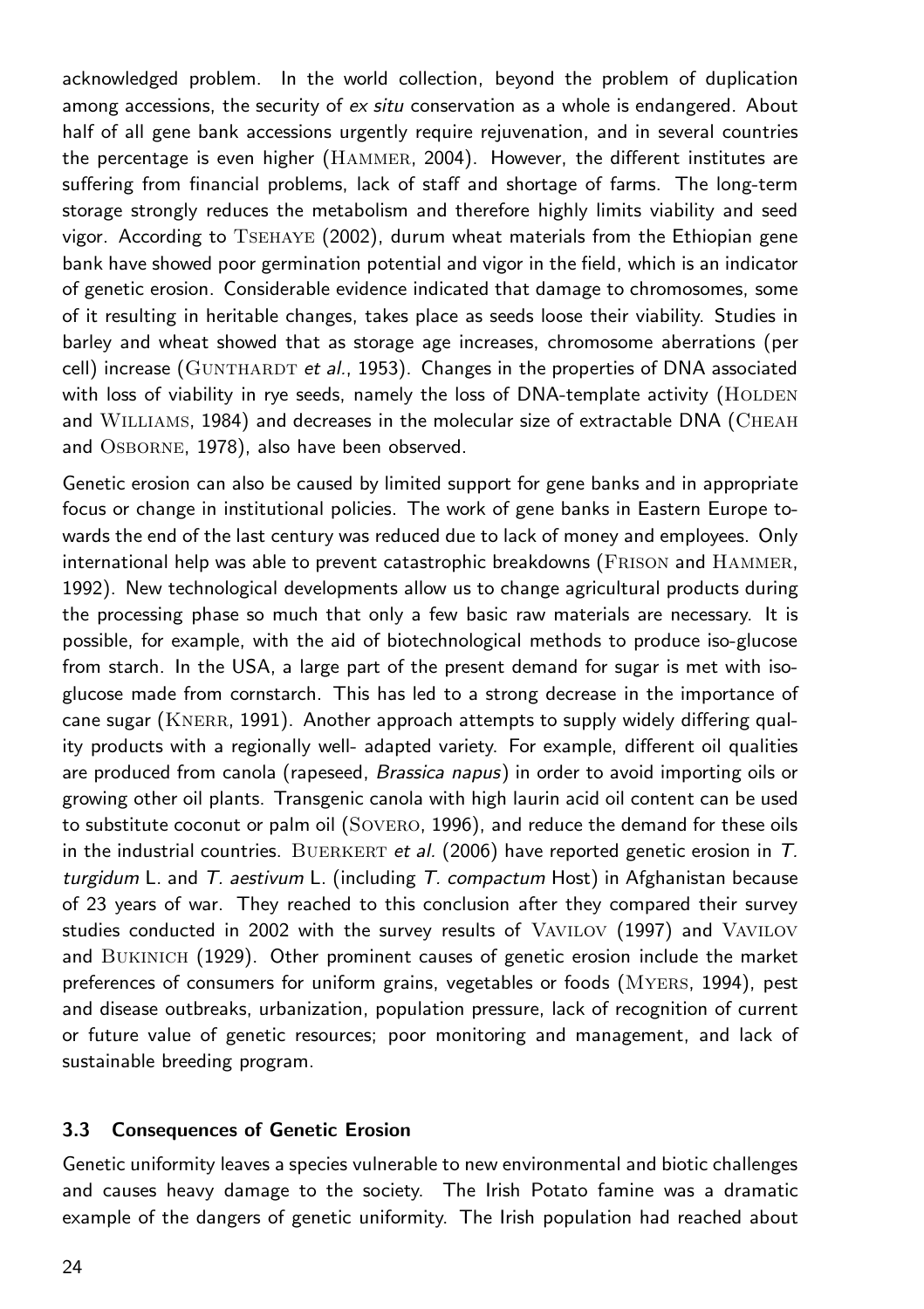8.5 million by 1845. Potatoes were the only significant source of food for about one third of the Irish population. Farmers came to rely almost entirely on one very fertile and productive variety known as 'Aran Banner'. Unfortunately, this particular variety was highly sensitive to the fungal disease late blight (Phytophthora infestans), which had spread from North America to Europe. The blight destroyed the potato crop of 1845. Consequently, the Irish Famine of 1846-50 took as many as one million lives from hunger and disease, and changed the social and cultural structure of Ireland in profound ways. The famine also caused emigration of between 1.5 and 2.0 Million Irish.

By 1970 roughly three-quarters of the corn acreage in the US was planted in "Texas T cytoplasm" corn. The Texas T cytoplasm results in individuals that are male-sterile. This makes production of hybrid corn far less labor intensive, as there is no need of detassleing. However, this maize is highly sensitive to host selective toxin (T toxin) produced by race T of *Cochliobolus heterostrophus*, the casual organism of southern corn leaf blight (HOOKER et al., 1970). In 1970 this blight swept through fields of "Texas T cytoplasm" corn and yield was reduced by approximately 710 billion bushels. The cost to farmers was about \$1 billion (ULLSTRUP, 1972). BROWNING (1988) argued that the epidemic was "the greatest biomass loss of any biological catastrophe" and that it was "a man-made epidemic caused by excessive homogeneity of the USA's tremendous maize hectarage.' The loss of a significant fraction of the Asian rice crop to grassy stunt virus also illustrates the same point. The catastrophic outbreak of coffee rust in 1970 caused great losses in Brazil with higher coffee world market prices as a consequence. In 1916 a rust fungus destroyed about 3 million bushels of wheat in the United States, roughly one-third of the crop. Other examples include the coffee rust epidemic in Ceylon in the 1870s, the tropical maize rust epidemic in Africa in the 1950s and the blue mould epidemic on tobacco in the USA and Europe in the 1960s (MARSHALL, 1977).

The loss of one species is estimated at being worth \$203 million (Farnsworth and SOEJARTO, 1985). These authors have calculated a total financial loss for the USA through the loss of plant species at \$3,248 billion dollars up to the year 2000. Presently, 33,730 plant species are characterized as being extinct or strongly endangered (Lucas and Synge, 1996).

## **4 Genetic Resources Conservation**

## **4.1 The Need for Conservation**

Many species and varieties are becoming extinct and many others are threatened and endangered. To reverse these unabated gene erosion, conservation of genetic diversity is a fundamental concern in conservation and evolutionary biology, as genetic variation is the raw material for evolutionary change within populations ( $\overline{\text{FRANKEL}}$  and  $\overline{\text{Souté}}$ , 1981). Conservation is the process that actively retains the diversity of the gene pool with a view to actual or potential utilization  $MAXTED$  et al. (2002). Utilization is the human exploitation of that genetic diversity. The aim of conservation is to collect and conserve adaptive gene complexes. Collection can be seen as a subject in its own right and is not reviewed here – recently a first review appeared in this respect on one of Vavilov's gene centres (VAVILOV, 1997) -- the Mediterranean (see LAGHETTI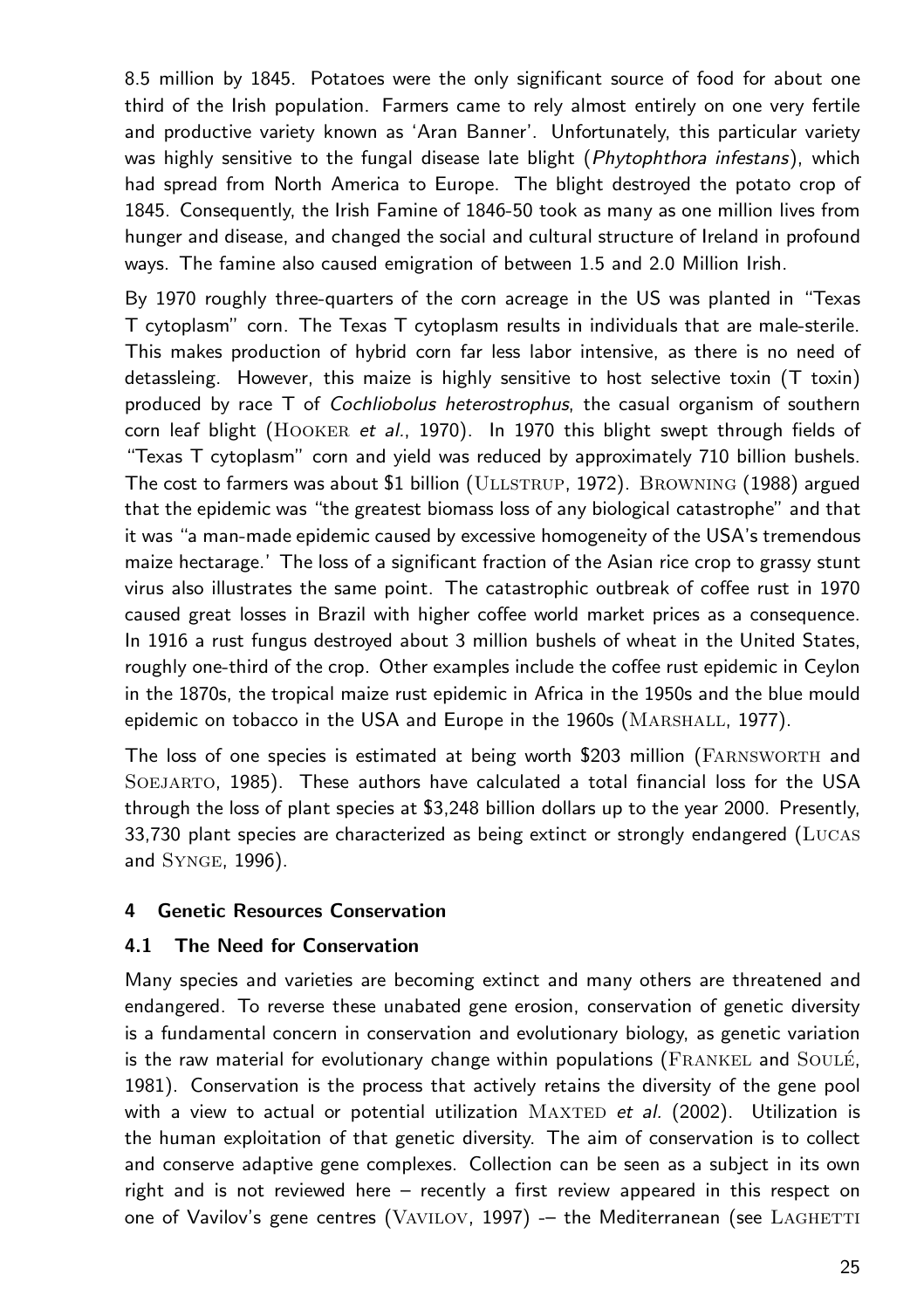and Hammer (2004). The raw materials of plant genetic resource conservation are genes within gene pools, the total genetic diversity of the particular plant taxon being conserved ( $MAXTED$  et al., 2002). The product of gene pool conservation is utilised or potentially utilisable genetic diversity.

The conservation of plant diversity is of critical importance because of the direct benefits to humanity that can arise from its exploitation in improved agricultural and horticultural crops, because of the potential for development of new medicinal and other products and because of the pivotal role played by plants in the functioning of all natural ecosystems. A great diversity of plants is indeed to keep the various natural ecosystems functioning stably. No organism exists alone but all depend on a magnitude of interactions that relate them together such as pollination and depend on a multitude of interactions that relate them together (PRANCE, 1997). No doubt that primitive and wild gene pools will continue to serve as important sources of genes for resistance to parasites or for characteristics indicated by advances in science or technology or by changing demands of the consumer. In the case of species, which are already used by human beings as crops, it is very important to have a broad genetic base, to improve existing genotypes when necessary.

## **4.2 A methodology for plant genetic resource conservation**

Methods for germplasm conservation are determined by a number of factors. MAXTED et al. (1997a) proposed a model of plant genetic conservation, which summaries the entire process of plant genetic conservation from selection of a target crop gene pool through to its utilization (Figure 2). One of the first factors to be considered when conserving botanical diversity is the efficient and effective selection of the target taxa. The decision must have been taken that the target taxon is of sufficient importance to warrant active conservation and that the gene pool is not currently adequately conserved MAXTED et al. (1997b). A practical approach to select target species could be the use of the gene pool concept of HARLAN and DE WET (1971). This concept is based on the ease with which species hybridize with each other. The availability of information on different gene pools enables the priority setting of target species to be incorporated into the different conservation strategies. After selecting a taxa, a form of commission in a form of formal statement containing the actual conservation activities including the objectives of the conservation and justification for selection, how the material is to be utilized, where the conserved material is to be safely duplicated, etc., and perhaps indicating which conservation technique is to be employed should be formulated. A clear and concise commission statement will help to focus subsequent conservation activities  $MAXTED$  et al. (1997a).

In formulating strategies for the conservation of any crop, it is essential to know its areas of distribution, and identify regions where both collecting for conservation activities could usefully be initiated. This will be due to a combination of high levels of genetic diversity at the site(s), interest the user community in the specific genetic diversity found at or believed to be found at the site, lack of previous conservation activities, and imminent threat of genetic erosion ( $MAXTED$  et al., 1997a). Hence, an ecogeographic survey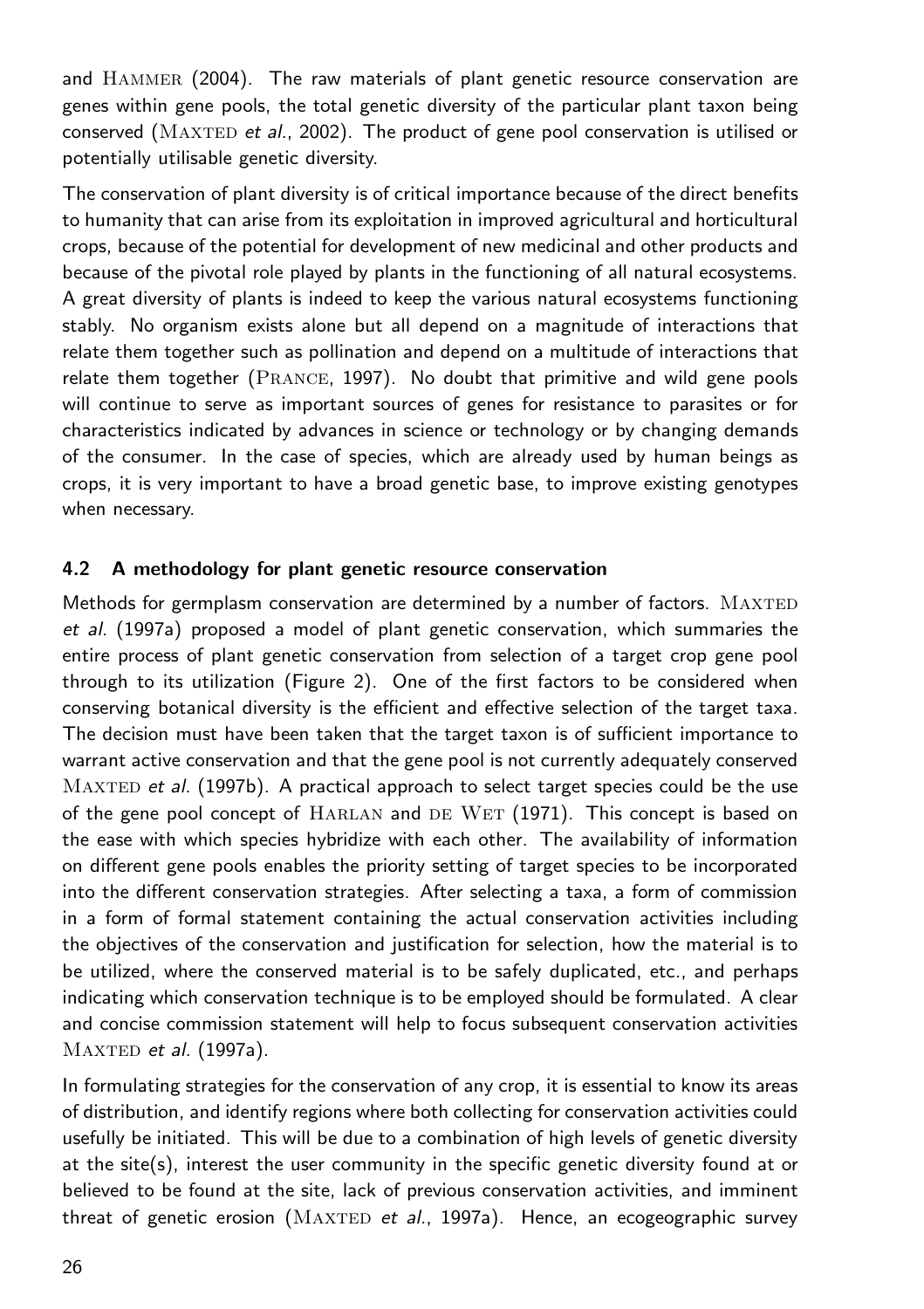has to be undertaken to define the most appropriate conservation strategy (Maxted et al., 1995), and specific conservation objectives should be formulated, involving both ex situ and in situ components. The synthesis and analysis of ecogeographic data enable conservationist to make vital decisions concerning, for example, which taxa to be included in the target group, where to find these taxa, which combination of ex situ and in situ conservation to use, what sampling strategy to adapt, and where to store the germplasm or site the reserve ( $MAXTED$  et al., 1995). Because the ecogeographic data will rarely be sufficiently comprehensive to locate actual populations precisely; the preparatory element of conservation activities should be followed by field exploration, during which the actual populations are located ( $MAXTED$  et al., 1997a). There are two primary complementary conservation strategies, ex situ and in situ, each of which includes a range of different techniques that can be implemented to achieve the aim of the strategy. The products of conservation activities are primarily conserved germplasm, live and dried plants, cultures, and conservation data. The conservation products are either maintained in their original environment or deposited in a range of ex situ storage facilities. To ensure safety, conservation products should be duplicated more than one location.

## **4.2.1** Ex situ **conservation**

Ex-situ conservation is defined as the conservation of components of biological diversity outside their natural habitat. In a broad sense,  $ex$  situ conservation of germplasm is a practice that humans have used since the beginning of agriculture, to expand cultivation and/or to colonize new lands and to ensure the spread of agriculture around the world plants have traveled, during human migrations and along the ancient caravan routes, from continent to continent. Moving from the Old to the New World and vice versa, PGR have made many important contributions to agricultural production, diversification and eating habits around the planet (FAO, 1959). Starting from the beginning of agriculture, man has stored plants and seeds from one cycle of cultivation to the next in different ways. Storage of germplasm also took place during migration.

The great genetic diversity to be found in the traditional stocks of peasant agriculture in the centres of genetic diversity, where the wild or weedy relatives of crop species can be found, were called gene centres or centres of diversity (Vavilov, 1926). Wild and primary gene pools constitute the genetic resources available for the adaptation of present-day cultivars, or for initiating new and potentially valuable pathways of crop evolution (Frankel, 1974). As agriculture progressed with the beginning of scientific plant breeding and human population increased, modern varieties were widely distributed displacing landraces from cultivation. This increased the need to formally store plants and seeds ex situ. Land races were then gathered together, which resulted in fairly large collections, above all in the USA and in Russia (PLUCKNETT et al., 1987). In particular, the Russian scientist N. I. Vavilov amassed an unbelievable collection of diversity in a Leningrad Institute (now St. Petersburg) by systematically collecting material. With the rapid advancement of biotechnology in recent years, the ex-situ conservation of living and genetic resources has increased in importance. At present, over 6 million accessions are stored  $ex$  situ throughout the world (PLUCKNETT et al.,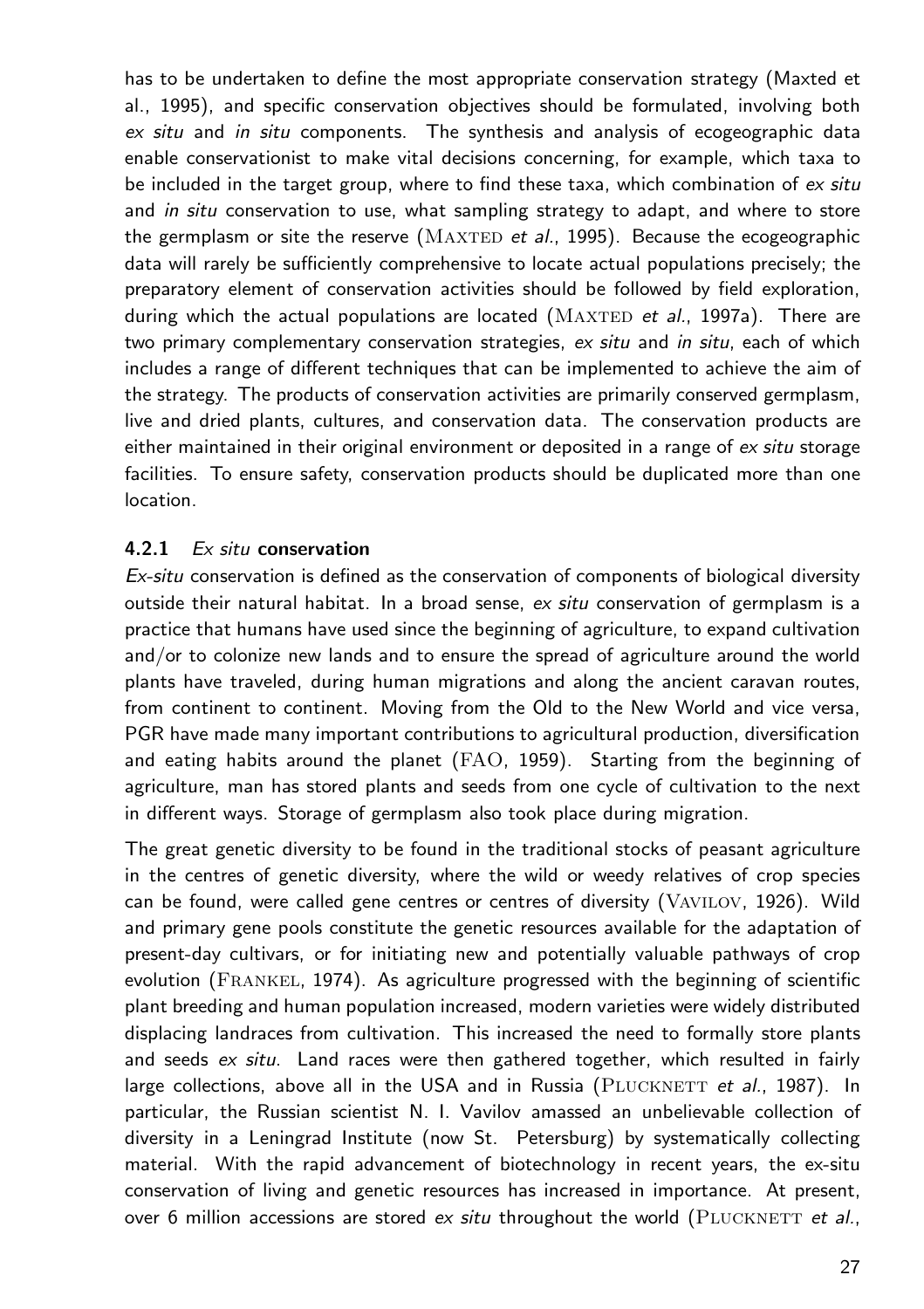**Figure 2:** Proposed model of plant genetic resources conservation (taken from  $MAXTED$  et al. (1997a)

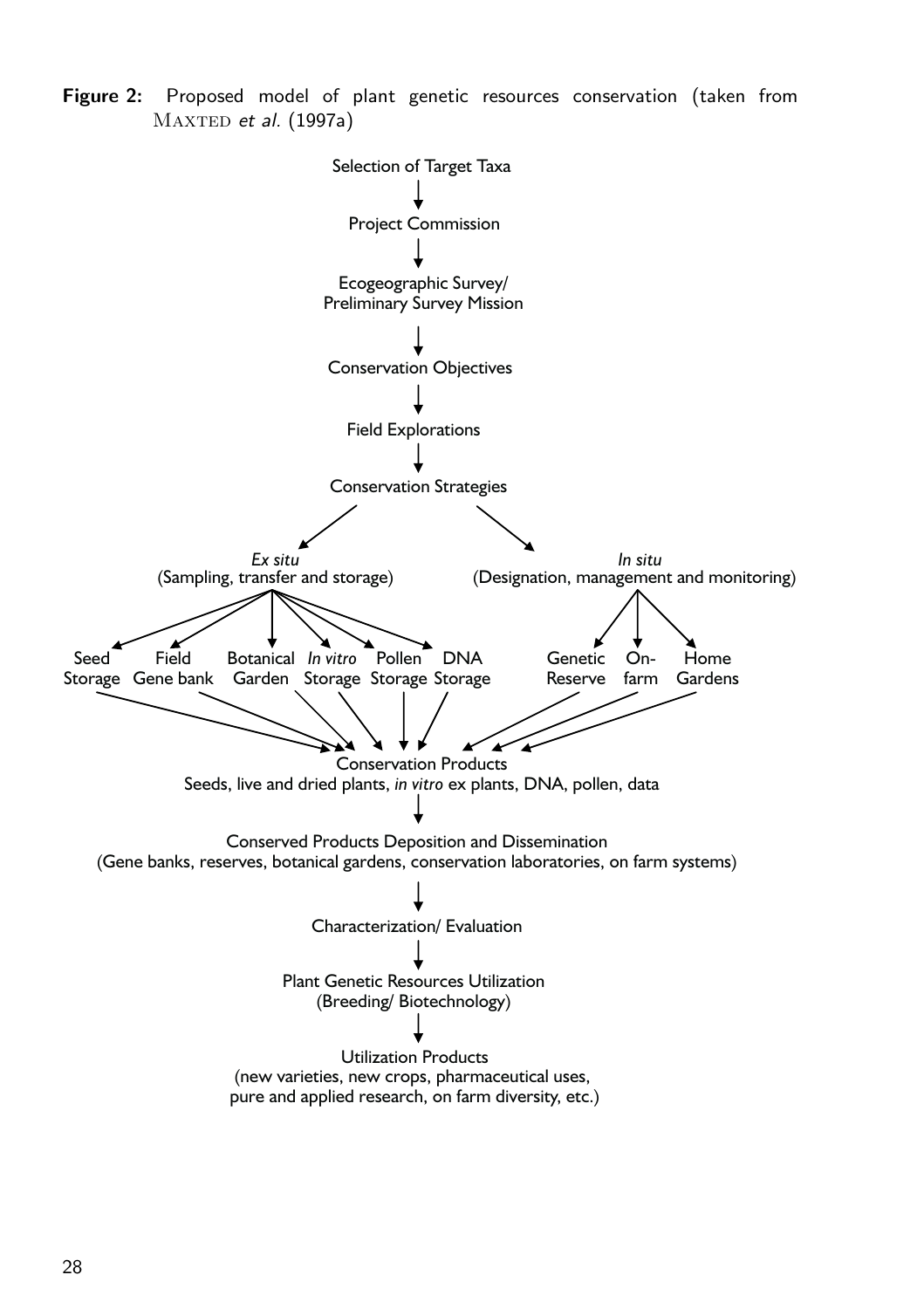1987). Of these, some 600,000 samples are maintained within the Consultative Group on International Agricultural Research (CGIAR), the remaining 5.4 million accessions are stored in national or regional gene banks (Table 1). Figure 3 shows the representation of different crops in gene banks.

| Region                      | Number of<br>gene<br>banks | % world | Number of<br>accessions | % world |
|-----------------------------|----------------------------|---------|-------------------------|---------|
| Africa                      | 124                        | 10      | 353,523                 | 6       |
| Asia                        | 293                        | 22      | 1,533,979               | 28      |
| Europe                      | 496                        | 38      | 1,934,574               | 35      |
| Near East                   | 67                         | 5       | 327,963                 | 6       |
| North America               | 101                        | 8       | 762,061                 | 14      |
| Latin America and Caribbean | 227                        | 17      | 642,405                 | 12      |
| Sum                         | 1,308                      | 100     | 5,554,505               | 100     |
| <b>CGIAR</b> system         |                            |         | 593,191                 |         |
| Total sum                   |                            |         | 6,147,696               |         |

Table 1: Number of worldwide ex situ collections and their material (according to FAO (1996b))

**Figure 3:** Major crop groups in ex situ gene banks (Source: HAMMER (2004))



Only 30 crops make up the major part of the conserved plant material indicating that most of the remaining 7,000 species of cultivated plants and many other valuable genetic resources species have only been included on a limited scale in the gene bank collections (Hammer, 2004)

# **4.2.1.1 Ex situ conservation techniques**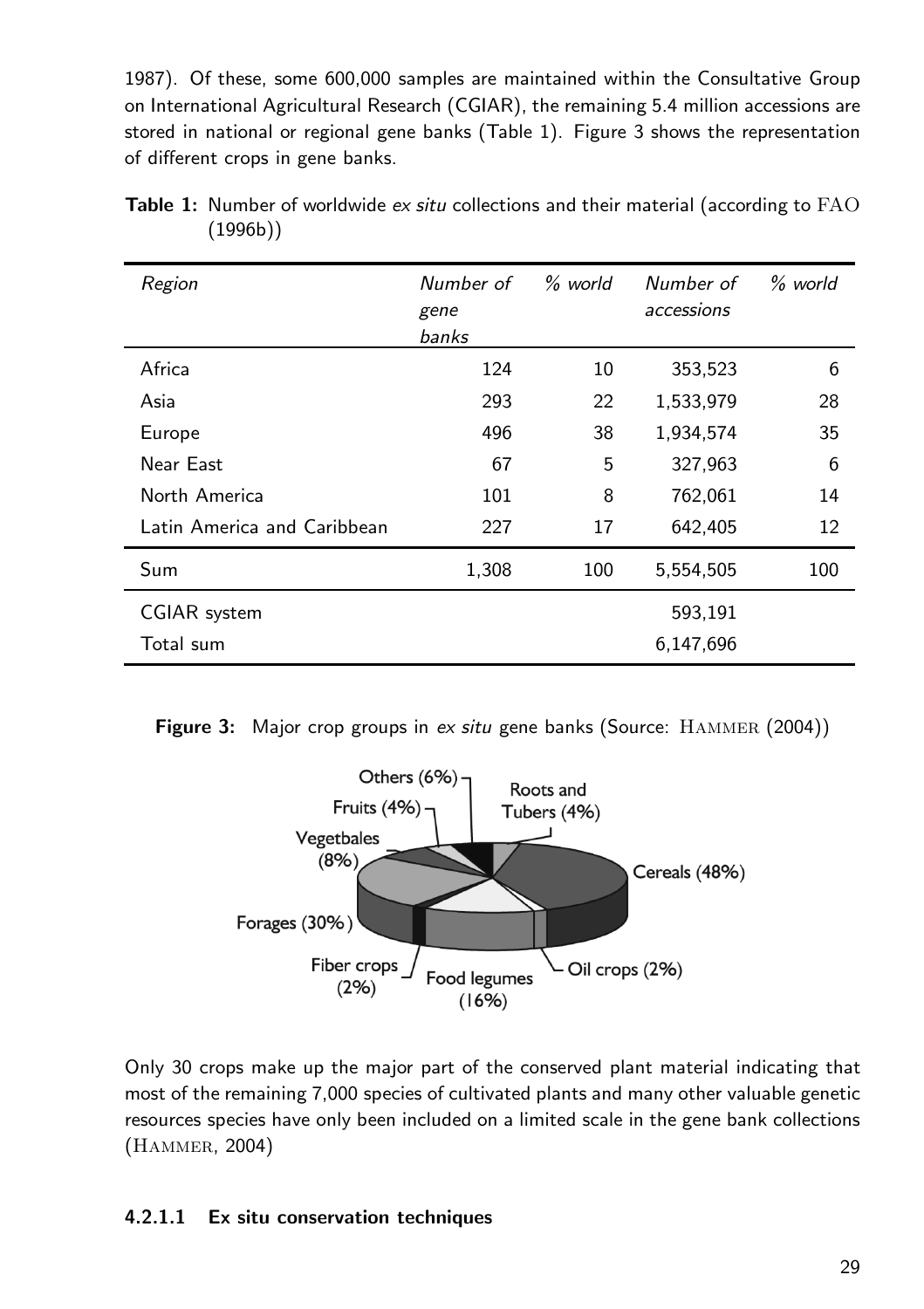Among the various ex situ conservation methods, seed storage is the most convenient for long-term conservation of plant genetic resources. Traditionally, many crops are conserved as seed in gene banks. This involves desiccation of seeds to low moisture contents and storage at low temperatures (Kameswara Rao, 2004). However, there is a large number of important tropical and sub-tropical tree species, which produce recalcitrant seeds that quickly lose viability and do not survive desiccation, hence conventional seed storage strategies are not possible (ROBERTS, 1973). For vegetatively propagated and recalcitrant seed species, living plants can be stored in field gene banks and/or botanical gardens. Major disadvantages of field gene banks, such as high maintenance costs, the limited amount of genetic variation that can be stored and vulnerability to natural and human disasters have led to efforts to develop in vitro conservation methods. In vitro conservation is also used by botanical gardens for the reproduction of rare species. It guarantees freedom from pest infestation and diseases. However, it is extremely labor and cost intensive and can therefore only be used for special material as a long-term storage possibility. The rapid developments in the field of biotechnology have opened up new avenues for the conservation of germplasm in the form of tissue culture, cryopreservation, pollen storage and DNA banks (CALLOW et al., 1997). Cryo-conservation (storage in extreme deep freeze situations) is accomplished with liquid nitrogen at -196 °Celsius (HAMMER and HONDELMANN, 1997). It is also suitable for seeds and leads to a dramatic prolongation of germination rates. It allows for an extremely long storage of many species. For in vitro maintenance cultures, it is the choice of preference because somaclonal variation can be prevented. The problem with cryo-conservation is its high cost, especially for technical equipment. A constant supply of liquid nitrogen also has to be available at all times ( $HAMMER$ , 2004). The methods of  $ex$  situ conservation have been summarized in Table 2.

The ex situ conservation of large numbers of cultivated plants depends on the longevity of the seeds. Most species belong to the orthodox seed type with a logarithmical progression of shelf life as humidity and storage temperature are reduced (Hammer and HONDELMANN, 1997). The duration of seed viability can be estimated fairly precisely by taking these aspects into account (ELLIS and ROBERTS, 1980). The life expectancy is determined through genotype. Care should be taken that viability not sink under 85% (if the original rate is set at 100%), so that gene mutations will not occur in the seed during storage.

## **4.2.2** In situ **conservation**

Storing genetic resources in collections as back-up seed stocks in ex situ collections does not substitute for the evolution of crop plants in the fields of farmers. Plant populations on farms have the capacity to support a greater number of rare alleles and different genotypes than accessions in gene banks (Brown, 2000). As a result, in situ approach was proposed in the early 1970's for strictly agricultural purposes (KUCKUCK, 1974), but it has been scarcely utilized in the international crop germplasm system. In situ conservation is defined as the conservation of ecosystems and natural habitats, and the maintenance and recovery of viable populations of species in their natural surroundings and, in the case of domesticated or cultivated species, in the surroundings where they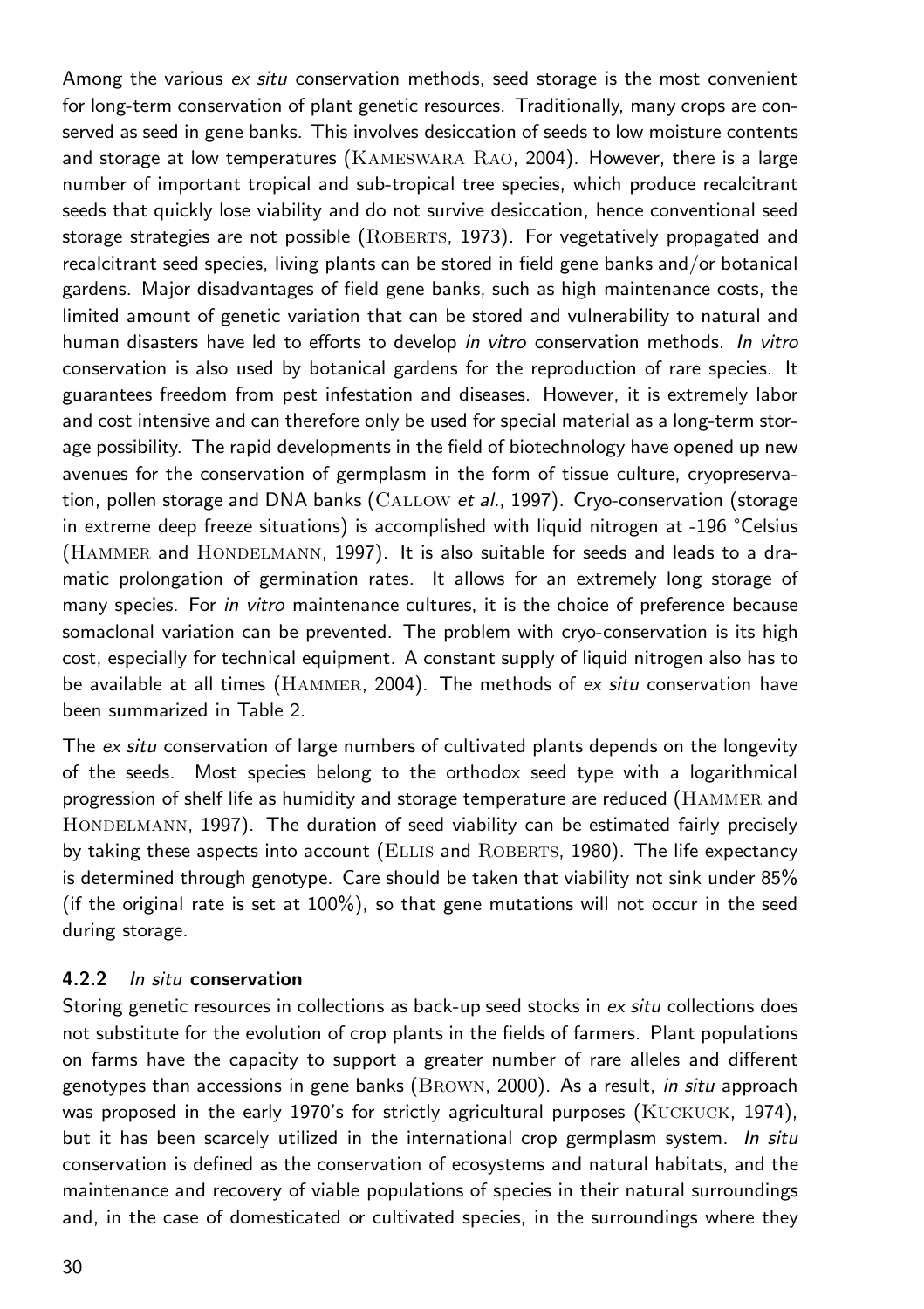| Storage technology                                          | Storage material                                                                                                                                | Function                                                           |  |
|-------------------------------------------------------------|-------------------------------------------------------------------------------------------------------------------------------------------------|--------------------------------------------------------------------|--|
| Low temperature $(-18^{\circ}C)$ ,<br>3-7% moisture content | Orthodox seeds                                                                                                                                  | Long-term storage (basic<br>collection), working<br>collection     |  |
| Dried seeds at cool<br>temperatures                         | Orthodox seeds                                                                                                                                  | Active and working<br>collections. medium-term<br>storage          |  |
| Ultra-dried seeds at room<br>temperature                    | Orthodox seeds with<br>long-term viability                                                                                                      | Medium to long-term storage<br>(active and working<br>collections) |  |
| Field gene banks                                            | Vegetatively-reproduced<br>species, species with<br>recalcitrant seeds, species<br>with long reproduction cycles<br>and minimal seed production | Short or medium-term<br>storage, active collections                |  |
| In-vitro culture under<br>slow-growth conditions            | Vegetatively-reproduced<br>species, some species with<br>recalcitrant seeds                                                                     | Medium-term storage, active<br>collections                         |  |
| Cryo-conservation at -196°C<br>with liquid nitrogen         | Seeds, pollen, tissue or<br>embryos that are suitable for<br>in-vitro regeneration after<br>freeze drying                                       | Long-term storage                                                  |  |

## **Table 2:** Methods of ex situ conservation for various plant genetic resources (according to FAO (1996a))

have developed their distinctive properties (UNEP, 1992). This definition encompasses two distinct concepts (and techniques), which may be distinguished as "genetic reserve conservation" and "on-farm conservation." Both involve the maintenance of genetic diversity in the locations where it is encountered (i.e., *in situ*), but the former primarily deal with wild species in natural habitats/ecosystems and the latter with domesticated species in traditional farming systems.  $MAXTED$  et al. (1997a) provide the following working definitions for the two activities. Genetic reserve conservation is the location, management and monitoring of genetic diversity in natural wild populations within defined areas designated for active, long-term conservation. On-farm conservation is the sustainable management of genetic diversity of locally developed crop varieties (land races), with associated wild and weedy species or forms, by farmers within traditional agricultural, horticultural or agricultural systems.

On-farm conservation is dynamic and is aimed at maintaining the evolutionary processes that continue to shape genetic diversity. It is based on the recognition that farmers have improved and grown genetic diversity and that this process still continues among many farmers in spite of socio-economic and technical changes. Farmers play a big role through their selection of plant material which influences the evolutionary process and through their decisions to continue with a certain landrace or not (BELLON, 1996). Each sea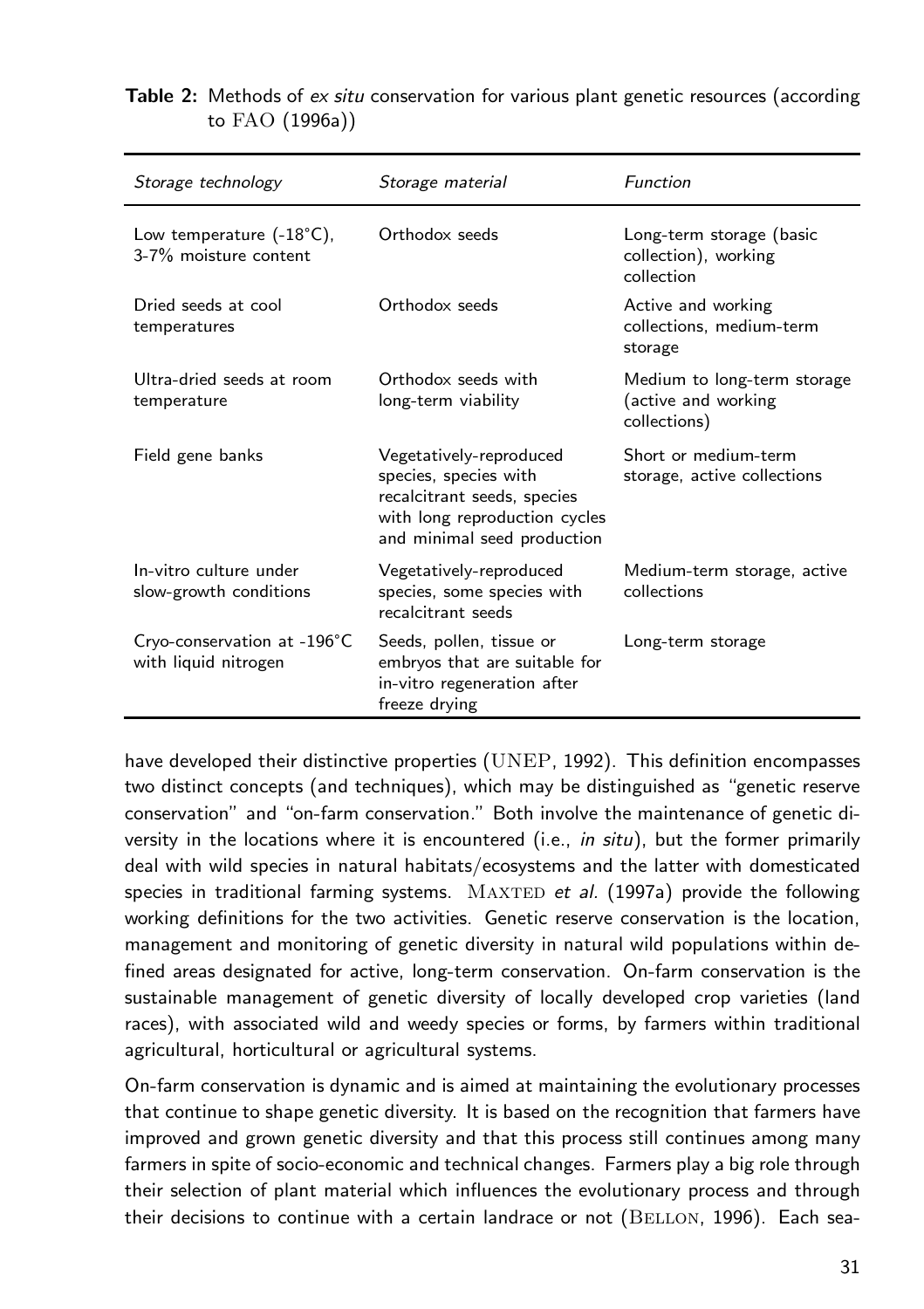son the farmers keep a proportion of harvested seed for resowing in the following year. The farmer makes a conscious decision about which sample to retain for seed. For a successful implementation of on-farm conservation, a fuller understanding of both crop populations on the farming systems that produce them is needed to create active cooperation between farmers and conservationists (Brush, 1995). On-farm conservation assumes planned conservation in the framework of agricultural or garden production; conservation must therefore take place during agricultural production. Modern varieties, which often are more productive than the landraces, compete for this space with landraces or wild plants. Therefore, financial or other incentives have to be built into the system to safeguard future conservation. These requirements can be more easily attained in developing countries. Subsistence farming tolerates a multitude of cultivated plant species and forms in mixed culture and should be considered a living conservation reservoir (ESQUIVEL and HAMMER, 1988).

| <b>Table 3:</b> Number of species of wild plants, plant genetic resources (PGR) and cultivated |
|------------------------------------------------------------------------------------------------|
| plants in the world (after $HAMMER$ (2004))                                                    |

|        | Higher plants | PGR among<br>higher plants | Cultivated plants<br>among higher plants |
|--------|---------------|----------------------------|------------------------------------------|
| Number | 250,000       | 115.000                    | 7.000                                    |

Wild plant material is usually conserved in its natural habitat. Compared with the relatively small number of cultivated plant species, the plant genetic resources of wild plants are quite numerous (Hammer, 2004, see Table 3). General protective measures can therefore be of great importance to a large number of plant genetic resources. Protected areas include national parks, biosphere reserves and Nature parks, which can be divided into areas of varying protection, as well as riparian or wetland areas ( $SCHLOSSER$  et al., 1991). Policy strengthening, establishment of nature reserves and protected areas with rich wild populations, management promotion, environmental education and training (especially in local communities), adoption of indigenous knowledge, and local peoples' participation can strongly support in situ conservation of agro-biodiversity ( $Long$  et al., 2003).

## **4.3 Comparison of the different conservation measures**

Conservation measures have often been critically evaluated. Many supporters of the in situ strategy consider  $ex$  situ methods to be at best a transitional method leading to further in situ maintenance  $(LANDE, 1988)$ . The differing standpoints have been formulated in various international documents and treaties.

It is important that criticism of  $ex$  situ maintenance includes the limited possibilities of evolution available with this method. In gene banks, conservation of the material is handled in such a manner as to exclude natural evolution. This has to do with longterm seed storage on the one hand, which strongly reduces the metabolism and therefore strongly limits evolution. On the other hand, gene banks often have to grow the plant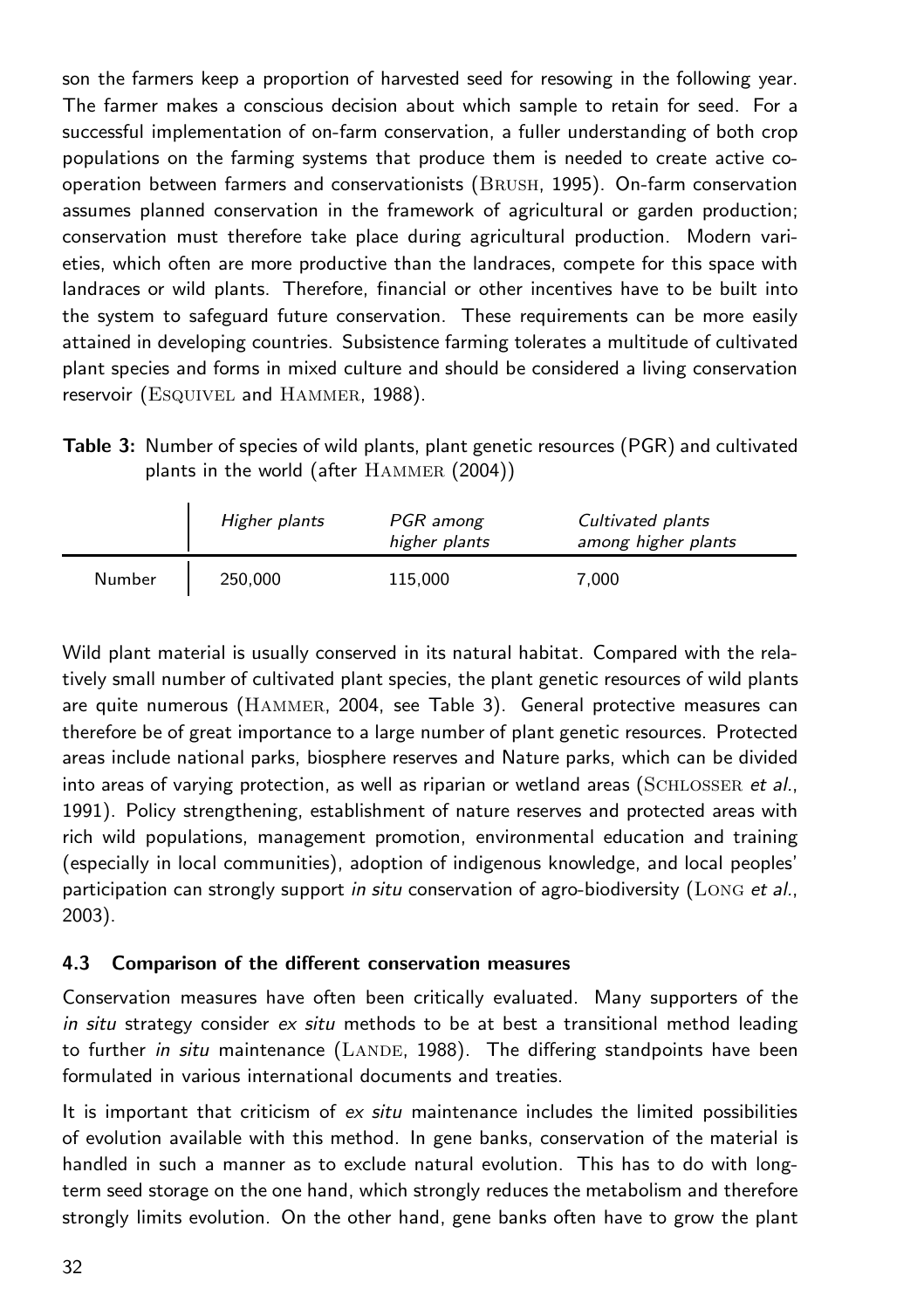material in areas that are far away from its place of origin, and this can easily result in changes in population composition. Additional points of criticism are that insufficient equipment and facilities are available to gene banks, that long-term storage is overrated, and that the necessity of reproduction is underrated.  $Ex$  situ collections are not going to be the universal means of preventing the results of gene erosion. The collections will always be limited and gene banks will only be able to include a portion of all genetic resources (HAMMER, 2004).

The advantages of *in situ* conservation are undisputed in order to maintain a large wealth of species, at the same time guaranteeing further evolutionary adaptation. The possibilities of easily gaining access to the material are positive aspects of ex situ maintenance. Also, a vast amount of material of the most important plant groups, mostly in the infraspecific area, can be safely conserved. Above and beyond this, systematic documentation and characterization can be carried out more easily. From the side of the user, the major criticism of in situ conservation lies in the difficulty of obtaining access to the material for basic and breeding research. Furthermore, in many cases, it is easier to conserve a viable population in situ than  $ex$  situ. This is certainly true of tree species. Further comparison of the advantages and disadvantages of the different conservation methods is presented in Table 4.

| Maintenance<br>method | Advantages                                                                                                                                                                                                                            | <b>Disadvantages</b>                                                                                                                                                                                                       |
|-----------------------|---------------------------------------------------------------------------------------------------------------------------------------------------------------------------------------------------------------------------------------|----------------------------------------------------------------------------------------------------------------------------------------------------------------------------------------------------------------------------|
| In situ               | • Interactions with other species and<br>organisms are possible<br>• Interspecific and infraspecific<br>variations can be combined<br>• Can also be used for vegetatively<br>reproducible species or those with<br>recalcitrant seeds | • Requires large area for maintenance<br>• Only a small number of genotypes<br>can be managed this way. Does not<br>protect against epidemics, diseases,<br>etc., possible losses<br>• Access to the material is difficult |
| In situ or<br>On-farm | • Further evolution through natural<br>evolution and choice of varieties is<br>possible                                                                                                                                               | • No conservation of the status quo,<br>selection<br>• Gene erosion is possible                                                                                                                                            |

**Table 4:** Advantages and disadvantages of the different conservation methods (KJAER et al., 2001).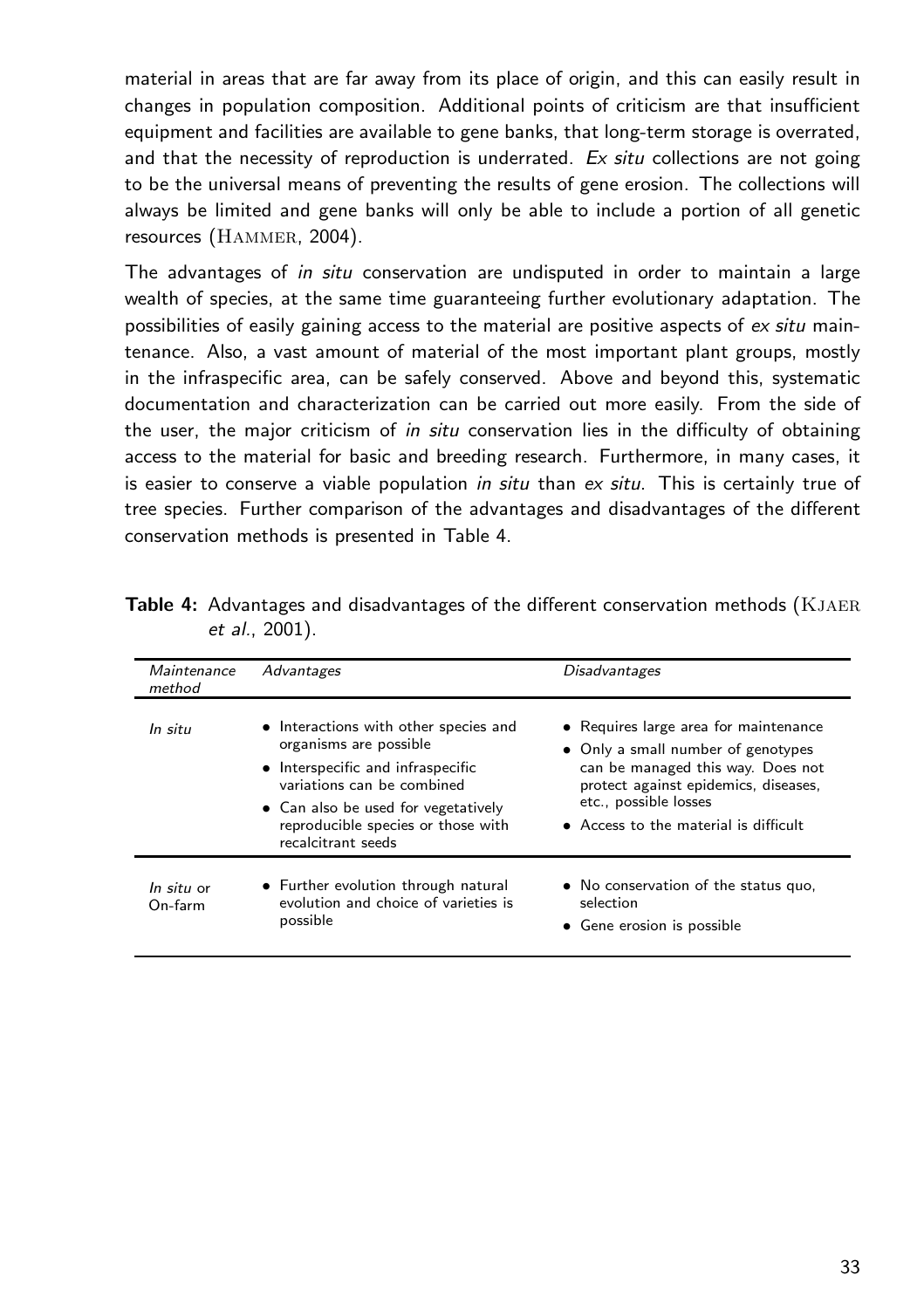(Table 4 continuation)

| <i>Maintenance</i><br>method         | Advantages                                                                                                                                                                                                                                                                                                                                                                                                                                                                                                | Disadvantages                                                                                                                                                                                                                                                                                                                                                                                                                                                                                                                                                                                                                                                              |
|--------------------------------------|-----------------------------------------------------------------------------------------------------------------------------------------------------------------------------------------------------------------------------------------------------------------------------------------------------------------------------------------------------------------------------------------------------------------------------------------------------------------------------------------------------------|----------------------------------------------------------------------------------------------------------------------------------------------------------------------------------------------------------------------------------------------------------------------------------------------------------------------------------------------------------------------------------------------------------------------------------------------------------------------------------------------------------------------------------------------------------------------------------------------------------------------------------------------------------------------------|
| Ex situ Seed<br>banks                | • Genetic status quo of the stored<br>seeds can be maintained with<br>appropriate reproduction strategy<br>• Propagules ready for use (although<br>the amount of seed typically is too<br>limited to serve as input to<br>commercial use)<br>• Little space required (at least for<br>species with small seeds)<br>• Intra- and inter-population can be<br>easily conserved provided species<br>range adequately sampled<br>• Seed can be conserved far away from<br>the in situ environment if requested | • No further evolutionary development<br>dependent on the surrounding<br>environment<br>• Problems with the maintenance of<br>recalcitrant and vegetatively<br>reproducible species<br>• Facilities and large amount of space<br>necessary for storage (large seeds)<br>• The original surrounding flora is not<br>conserved as well<br>• Regeneration needs space and is<br>money and labor intensive<br>• Only a limited portion of the<br>variability is collected and maintained<br>• Change of population structure<br>through reproduction of populations<br>that are too small<br>• 'Short term storage rather than<br>conservation' for the majority of<br>species |
| Field Gene<br>banks                  | • Can conserve genetic resources in the<br>habitats of expected use<br>• Can develop into multiple population<br>conservation programmes where new<br>intrapopulation variation is developed<br>as response to different conditions of<br>growth or selection criteria<br>• Can be combined with utilization<br>• Can function as seed sources allowing<br>rapid procurement of seed in<br>commercial scale in early<br>domestication                                                                     | • Many areas required<br>• Spatial isolation to conserve<br>population identity required<br>• Lack of pollinators may cause<br>problems<br>• Relatively expensive if not combined<br>with utilization                                                                                                                                                                                                                                                                                                                                                                                                                                                                      |
| Botanical<br>gardens and<br>arboreta | • Botanical gardens are often part of<br>very stable institutions and likely to<br>be continuously maintained by<br>trained staff<br>• Can be combined with demonstration<br>and education.                                                                                                                                                                                                                                                                                                               | • Suitable site(s) required<br>• Difficult to collect seed due to<br>hybridization<br>• In general not apt for conservation of<br>inter and intra- population variation<br>(requires a larger number of<br>individuals than usually planted in<br>botanical gardens/arboreta).                                                                                                                                                                                                                                                                                                                                                                                             |
| Tissue<br>culture                    | • Little space needed<br>• Good for vegetative material and<br>recalcitrant species<br>• Aseptic conservation (minimizes<br>disease risk)<br>• Short time required to produce<br>propagules for use                                                                                                                                                                                                                                                                                                       | • High technical outlay<br>• Expensive facilities required<br>• Sampling problems (representative<br>individuals and within individual)<br>• Difficult to conserve adequate<br>number of genotypes<br>• Protocols are specific for species and<br>often even for genotypes<br>· Problems of soma-clonal variation<br>and early maturation                                                                                                                                                                                                                                                                                                                                  |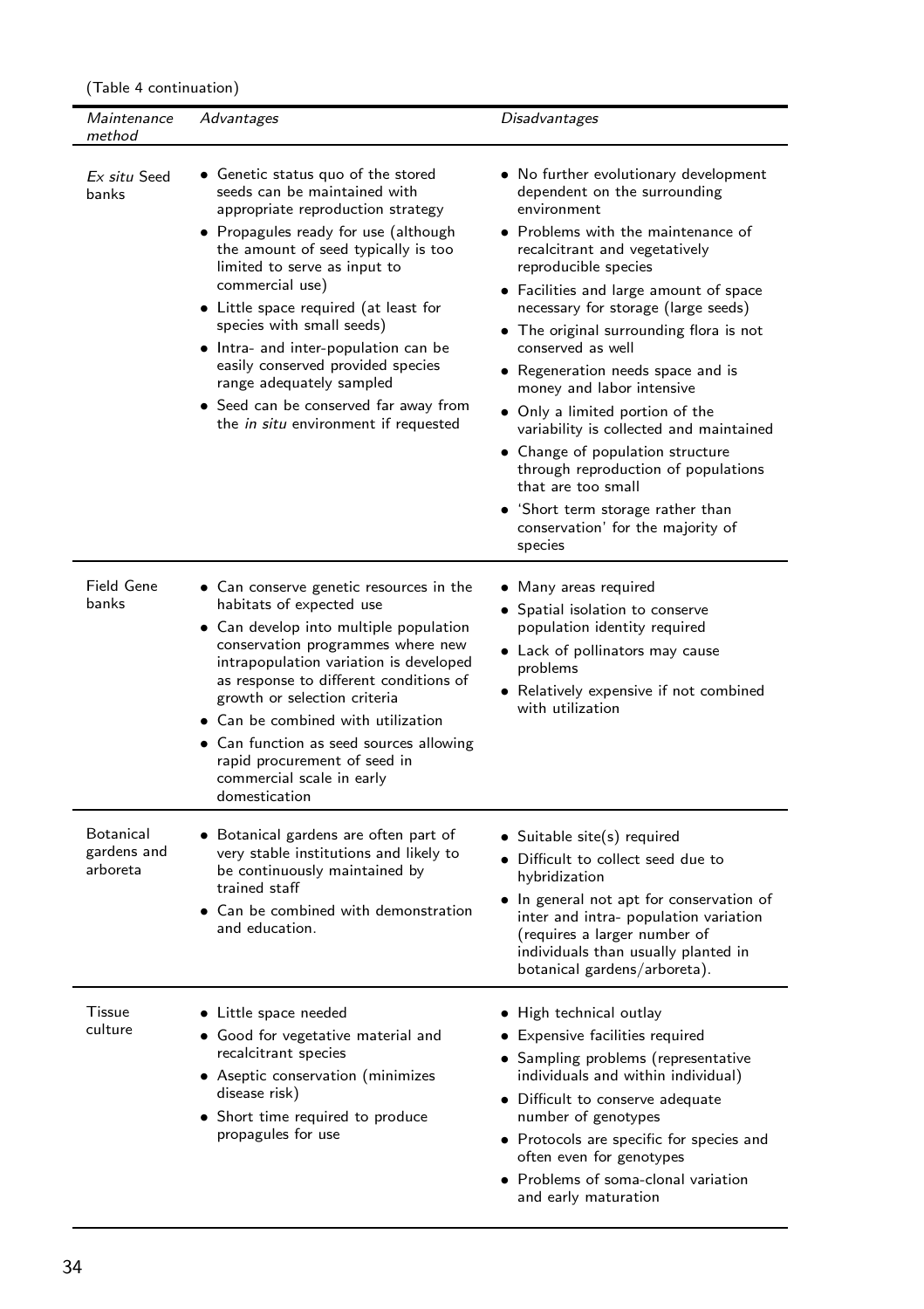(Table 4 continuation)

| Maintenance<br>method | Advantages                                                                                             | <b>Disadvantages</b>                               |
|-----------------------|--------------------------------------------------------------------------------------------------------|----------------------------------------------------|
| DNA                   | • Little space needed<br>• Can be used anywhere<br>• Future method of last resort in<br>isolated cases | • Is not a germplasm conservation<br>method per se |

From the viewpoint of plant genetic diversity for food and agriculture, the diversity of (1) cultivated plants, (2) wild relatives of cultivated plants, (3) introgressions between cultivated plants and their relatives, and (4) weeds should be differentiated. Although a different conservation strategy may be the most appropriate modus operandi for each of these categories and for each specific group within these categories, the integrated use of the different methods for conservation is necessary depending on the categories of diversity and diversity groups. It is also necessary to consider different economics of the countries. The argumentation scheme, which was based on is based on the methods of conservation (ex situ, on-farm, in situ) as well as on the type of diversity, species diversity and diversity of the ecosystem, has been proposed by  $HAMMER$  et al. (2003) (Table 5).

|                         | Method of conservation |                           |                        |                    |
|-------------------------|------------------------|---------------------------|------------------------|--------------------|
| Category of diversity   | ex situ                | on-farm (agro-ecosystems) |                        | in situ            |
|                         | (genebanks)            | Developing<br>countries   | Developed<br>countries | (other ecosystems) |
| Infraspecific diversity | $C^{**}$               | $C***$                    | $C^{**}$               | $C^{\circ}$        |
|                         | $R*$                   | $R***$                    | $R*$                   | $R***$             |
|                         | $W^{**}$               | $W^{***}$                 | W*                     | W <sup>*</sup>     |
| Diversity of species    | $C^*$                  | $C***$                    | $C^{**}$               | $C^{\circ}$        |
|                         | $R^*$                  | $R***$                    | $R*$                   | $R^{**}$           |
|                         | $W^{**}$               | $W$ ***                   | $W^{**}$               | W <sup>*</sup>     |
| Diversity of ecosystems | $\mathsf{C}^{\circ}$   | $C***$                    | $\mathsf{C}^*$         | C٥                 |
|                         | $R^{\circ}$            | $R***$                    | $R^{**}$               | $R^{**}$           |
|                         | $W^{\circ}$            | $W$ ***                   | W***                   | W*                 |

**Table 5:** Conservation methods for different categories of diversity rated by their importance for specific groups of diversity (HAMMER et al., 2003).

The number of stars indicates the relative importance of the methods for the various diversity groups.  $C=$  Crop species,  $R =$  Wild Relatives of Crop Species,  $W =$  Weeds  $=$  no importance,  $* =$  low importance,  $** =$  important,  $*** =$  very important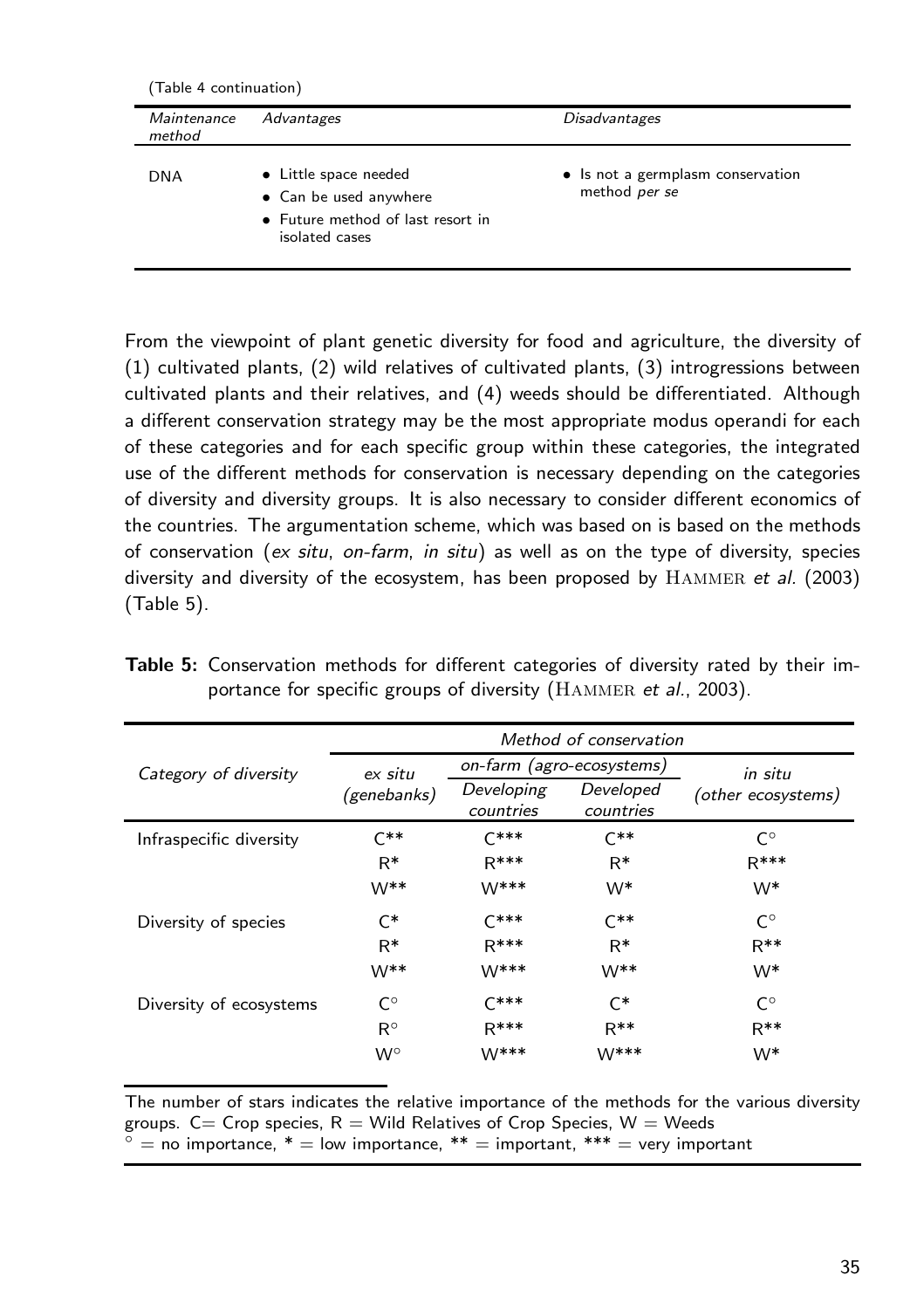## **4.4 The economics of plant genetic resources conservation**

It looks much different when we talk about costs. The high costs for ex situ maintenance are visible, and it is possible to obtain an overall picture from the concrete figures for material and equipment listed in the global report. According to  $PLAN$  et al. (1994), the conservation of one seed sample costs approximately 0.50 German marks a year  $\alpha$  (calculated according to  $\text{SMITH}$  (1984) and  $\text{PAREZ}$  (1984). The entire volume of finances for the gene bank Gatersleben in the year 1992 (payroll, investment costs, overhead) came to 4,790,800 German marks (Thoroe and Henrichsmeyer, 1994). Taking 100,000 samples into account, the costs for the maintenance of one sample comes to approximately 50 German marks. Included in this estimation are not only the costs for the maintenance of the material, but also research, without which the collection cannot be vitally maintained over a longer period. The case studies made to estimate annual cost of maintaining different crops is given in Table 6.

The economics of plant genetic resources, with relation to gene banks, is going to establish itself as new research area (VIRCHOW, 1999). The basis for these considerations is usually the search for larger budget-cutting possibilities. But since gene banks have often already been degraded to the role of harvest silos, such examples are highly unsuited for a general estimate of costs. The economic conclusions reached by such studies could further burden the already unstable situation of global ex situ conservation.

| Conservation Technique          | Crop    | CG Centre     | Total cost/accession (US \$) |
|---------------------------------|---------|---------------|------------------------------|
| Field                           | Cassava | <b>CIAT</b>   | 17.09                        |
| In vitro                        | Cassava | <b>CIAT</b>   | 26.22                        |
| Seed                            | Wheat   | <b>CIMMYT</b> | 0.05                         |
| Seed                            | Maize   | <b>CIMMYT</b> | 0.33                         |
| Source: EPPERSON et al. (1997). |         |               |                              |

**Table 6:** Annual costs of maintaining cassava, wheat and maize germplasm in field gene bank, in vitro and seed conservation.

## **5 The Impact of Genetically Engineered Plants on Genetic Diversity**

Genetic engineering has potential to solve problems that have proved intractable using conventional breeding approaches, such as developing crop varieties with in-built resistance to key pests and diseases and tolerance to stresses such as drought. Genetically modified (GM), or transgenic, organisms are created through genetic engineering techniques that allow genetic material to be moved between similar or vastly different organisms with the aim of changing their characteristics for a purpose. In developing an engineered plants, genes are introduced into a genome using Agrobacterium tumefaciens, a pathogenic bacterium that naturally transfers DNA to plants during the disease process (GELVIN, 2000) and using biolistics or a variant, particle discharge (BIRCH, 1997). Another method associated with transgenic technology is the process of nuclear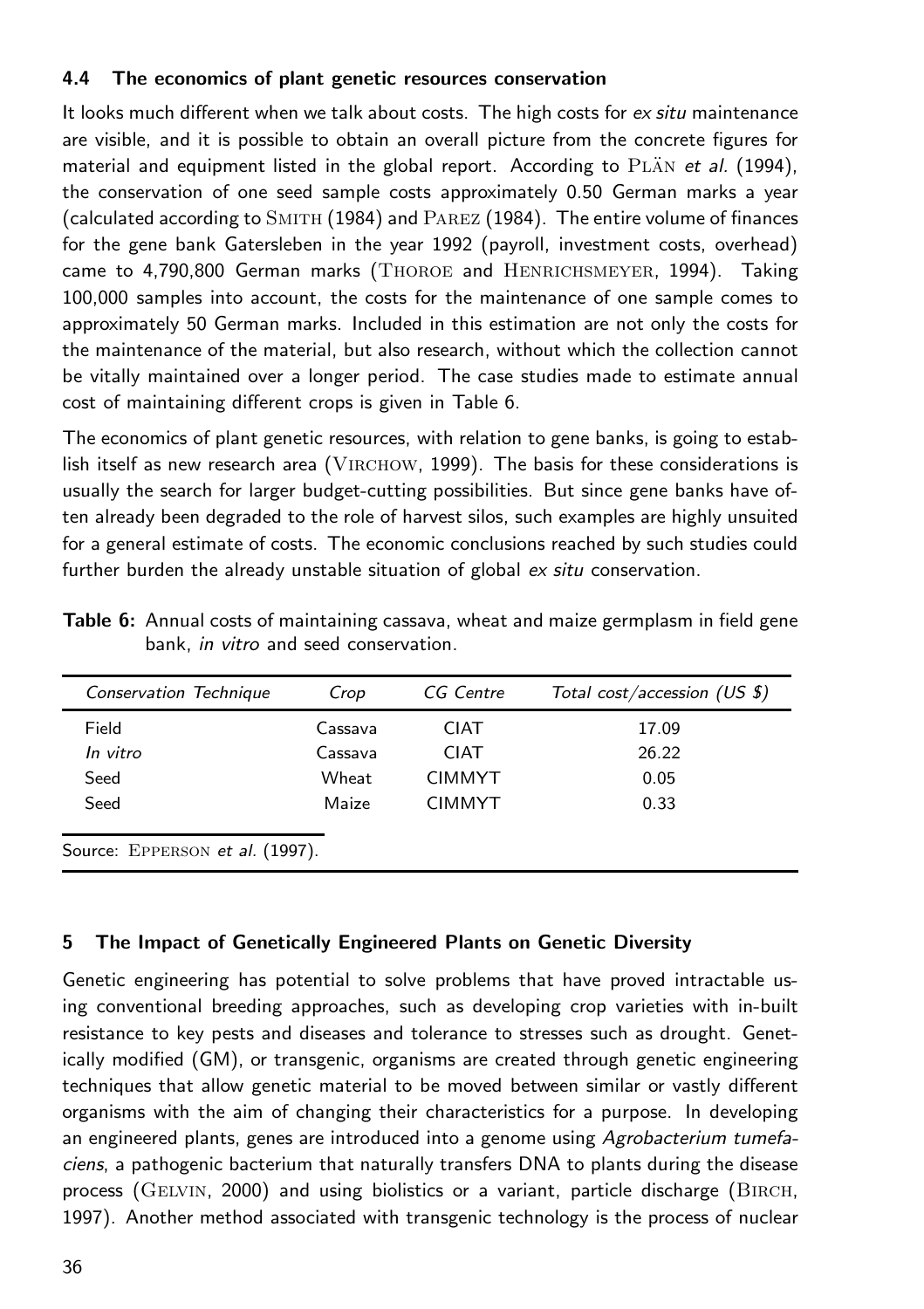transfer, which is a cloning technique. Since the birth of the first successful transgenic plant in the beginning of 1980's, tremendous accomplishments associated with transgenic biotechnology have been achieved and rapid application of the biotechnology in agriculture has substantially benefited crop genetic improvements. As a consequence, a great number of genetically modified crops (GMC) have been released and commercialised (e.g.  $HUANG$  et al. (2002). New cultivars of maize (Zea mays L.), soybean (Glycine max), cotton (Gossypium spp.), papaya (Carica papaya), tomatoes (Lycopersicon esculentum), canola (Brassica napus), and others have been developed that carry additional genes conditioning traits as herbicide tolerance, insect resistance, or virus tolerance. From 1996 to 2004, the global area of biotech crops increased more than 47 fold, from 1.7 million hectares in 1996 to 81.0 million hectares in 2004, with an increasing proportion grown by developing countries. More than one-third (34%) of the global biotech crop area of 81 million hectares in 2004, equivalent to 27.6 million hectares, was grown in developing countries where growth continued to be strong. The estimated global area of approved biotech crops for 2004 was 81.0 million hectares up from 67.7 million hectares in 2003. Approximately 8.25 million farmers in 17 countries grew biotech crops in 2004 (James, 2005).

Domesticated plants and their wild relatives usually belong to the same biological species and they often hybridize and give rise to viable and fertile progenies (HARLAN and DE WET, 1971; ELLSTRAND et al., 1999), if wild and domesticated forms are sexually compatible, grow within pollinator flight distance (in the case of insect-pollinated species), and their flowering times overlap at least partially. Such hybridization may lead to gene flow: 'the incorporation of genes into the gene pool of one population from one or more populations' (FUTUYMA, 1998). Many cultivated plants hybridize spontaneously with wild or weedy relatives (SMALL, 1984; ELLSTRAND et al., 1999). For example, cultivated rice and its wild relatives O. rufipogon have sympatric distribution and overlapping flowering times, which meets the spatial and temporal conditions for transgene escape from cultivated rice to its wild relatives ( $Lv$  et al., 2003). Though cultivated sorghum is largely self-pollinated with outcrossing rate of  $2-30\%$  (SCHMIDT and BOTHMA, 2006), analyses of progeny segregation, allozymes, and RFLPs reveal cropspecific alleles in wild S. bicolor when it co-occurs with the crop in Africa, suggesting that intraspecific hybridization and introgression are common (ALDRICH and DOEBLEY, 1992). Studies carried out to measure spontaneous hybridisation between wild radish  $(Raphanus sativus)$  and cultivated one (KLINGER et al., 1991) and with Sorghum bicolor and Sorghum halepense (a widespread weed) (ARRIOLA and ELLSTRAND, 1996) demonstrated that spontaneous hybridisation does take place (for a recent review see ELLSTRAND (2003). With transgenic plants, the problem of gene flow, which may ultimately cause possible ecological risks, has acquired special significance.

#### **5.1 Consequences of gene flow**

Transgenes coding for novel traits such as resistance to biotic and abiotic stresses could have the potential to enhance ecological fitness of wild and weedy genotypes (Ellstrand and Elam, 1993; Snow, 2003) and thus cause ecological problems. For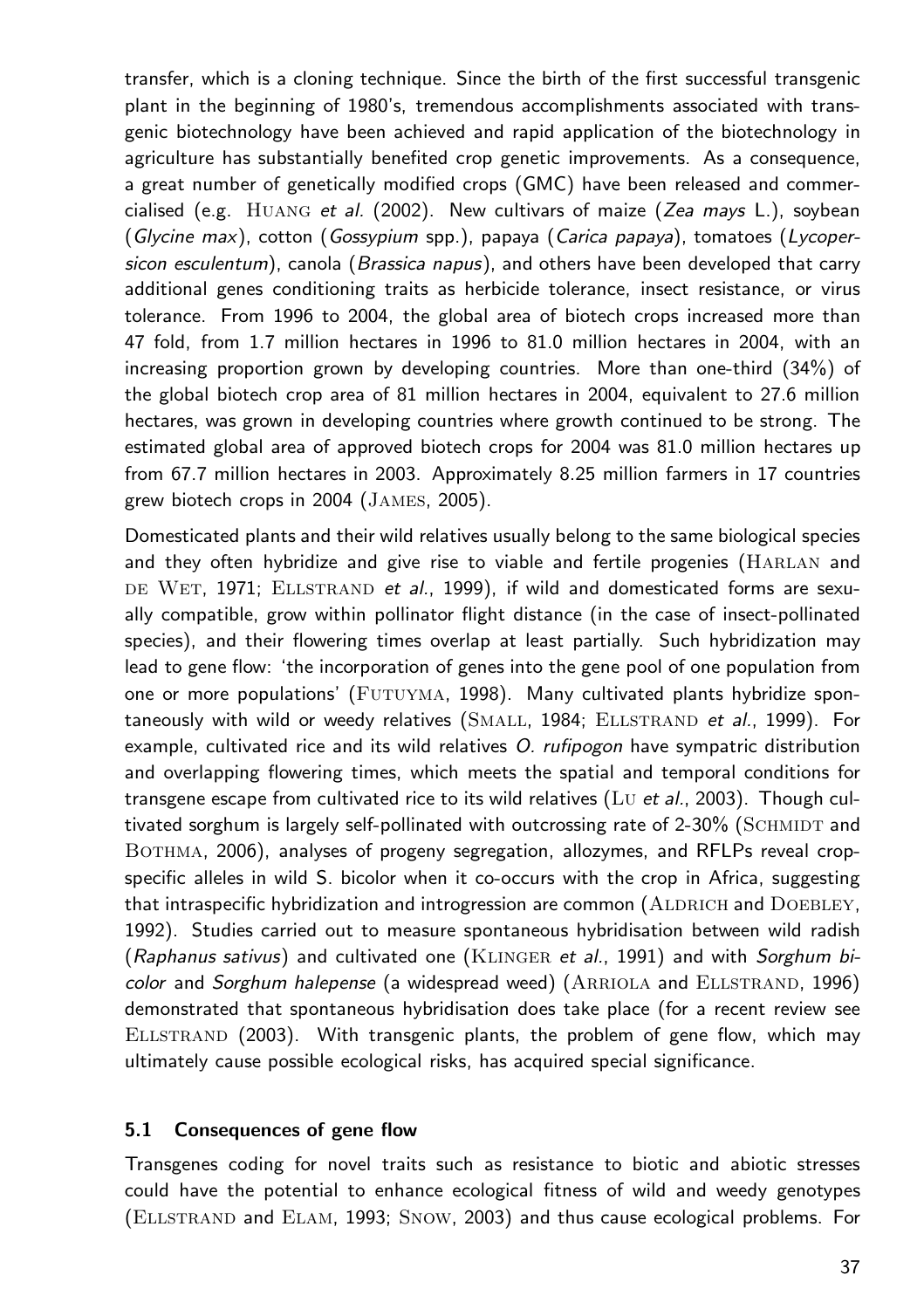example, wild sunflower populations host many of the same herbivores and diseases as cultivated ones (SEILER, 1992) and crop genes can easily backcross into wild sunflower populations (WHITTON et al., 1997). Snow (2003) studied a crop-developed Bacillus thuringiensis (Bt) transgene,  $cry1Ac$ , in backcrossed wild sunflower populations and found that a transgene derived from a crop has the potential to increase the fitness of wild plants, and an increase in frequency in wild populations. The spread of transgenic herbicide resistance is likely to pose challenges for controlling weeds and unwanted "volunteer" crop plants (SNOW et al., 1999). Other possible risks are that transgenic phenotypes with altered fitness could change in abundance in the ecosystem, with unwanted effects on other species and on ecosystem integrity, or that the ecosystems are affected indirectly by the transgenic plants (JORGENSEN et al., 1999).

Both genetic and geographic barriers to gene flow from crop to wild sunflower are minimal (Snow et al., 2002). Hence, simple co-existence of GE and non-GE crops might be impossible. For instance, there are now scientific evidences for cultivated rice outcrossing to non-GE rice (Lu et al., 2003; GEALY et al., 2003; CHEN et al., 2004). Cultivation of GE rice will therefore cause weedy strains of O. sativa such as "red rice" and the wild relative, O. rufipogon to become contaminated with the GE transgenes (the GE DNA insert). There are concerns that if red rice becomes tolerant to the herbicide used in conjunction with a GE herbicide-tolerant rice, it will become more difficult to control (GEALY et al., 2003; CHEN et al., 2004). The GE contaminated populations of wild and weedy species of rice are likely to be persistent, becoming reservoirs of GE transgenes for further contamination. A loss of genetic diversity of domesticated and wild relatives is cited among the potential drawbacks of the introduction of transgenic crops (BERTHAUD and GEPTS, 2004). When alien transgenes escape to and express normally in wild relatives and weedy species, the transgenes will persist and disseminate within the wild or weedy populations. This will lead to contamination of the original populations of the wild relatives, and even to the extinction of endangered populations of the wild relatives in local ecosystems (ELLSTRAND and ELAM, 1993). Examples of genetic assimilation or extinction by displacement of native allelic diversity are provided in date palm (Phoenix dactylifera), olive (Olea europaea), and coconut (Cocos nucifera) (Bronzini et al., 2002). Furthermore, natural hybridisation with cultivated rice has been implicated in the near extinction of the endemic Taiwanese taxon, O. rufipogon ssp. formosana (SMALL, 1984). Small-scale farmers generally maintain a range of genetic diversity on their farm to meet their various needs and to be self-reliant. Genetic assimilation and displacement of genetic diversity may constrain the livelihood of subsistence farmers. The presence of transgenic volunteers in crop fields would contaminate harvest with transgenic seeds and prevent the farmer from obtaining a 'non-genetically modified crop' label for this product. Transgene contamination has been found in local traditional varieties of maize in Mexico  $\left( \text{Quist and CHAPELA}, 2001 \right)$ . The escape and persistence of transgenes in environment will also make effective in situ conservation of wild genetic resources more difficult. Genetically modified crops cause much trouble particularly in centres of diversity where crops are grown along with their wild relatives.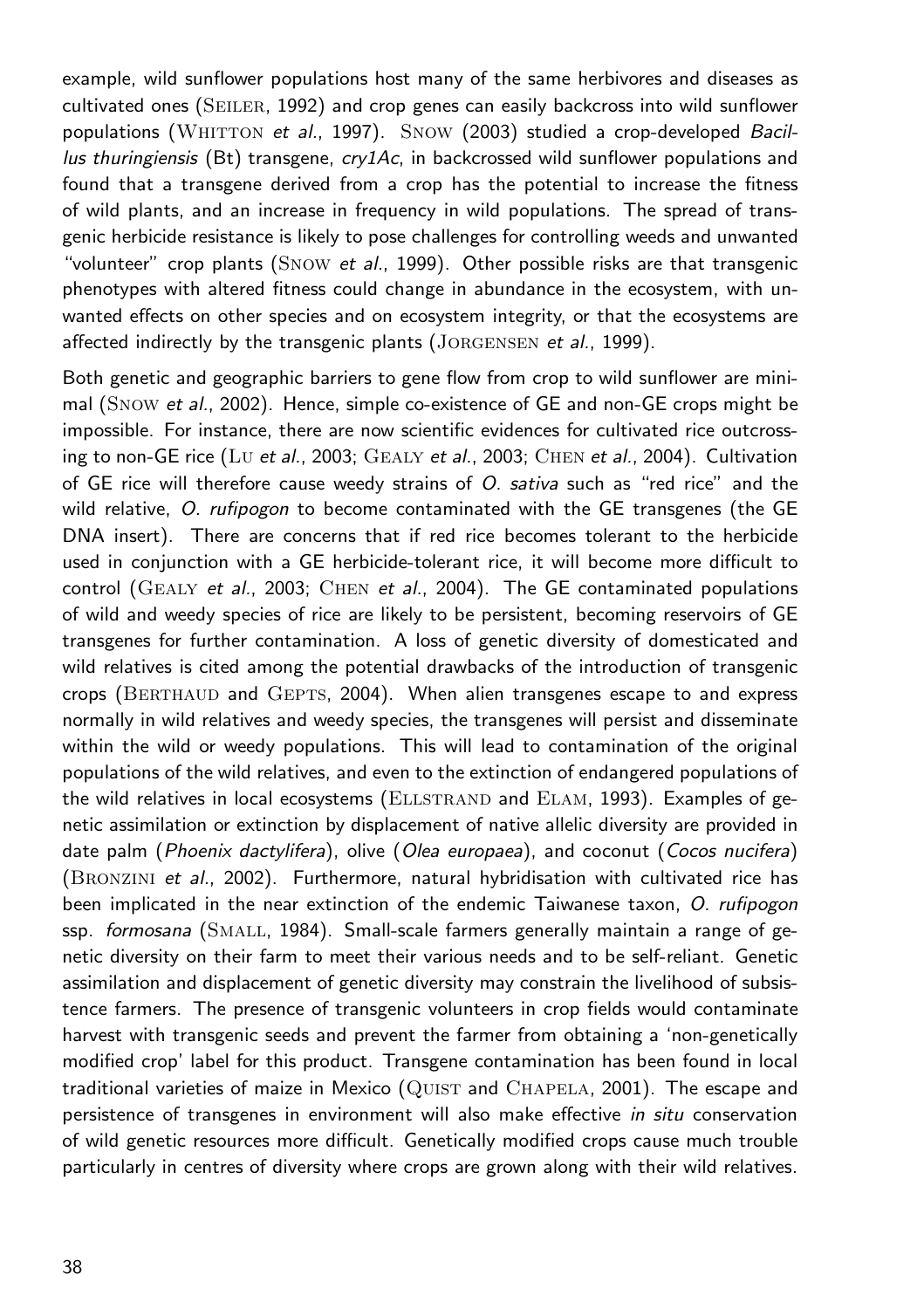Most alien genes carried by genetically modified agricultural products are not from crops, instead, they are from other organisms or microorganisms, even from an artificially synthesized origin. These genes may completely alter the natural habit of crop species and significantly change wild relatives of the crop species when transgene escape happens. As a consequence, the environmental safety, particularly the agricultural ecosystems might be under their negative influence (ELLSTRAND et  $al.$ , 1999). The insertion of transgenic DNA may bring about small-scale rearrangements of the transgene and native DNA sequences at the insertion site (WINDELS et al., 2001). The interactions of transgene with other genes in the genome ("background effect") may affect the overall level of expression of the trait. Through recombination, genes belonging to a specific variety can migrate into new genetic backgrounds where new linkages and gene interactions may modify the expression of transgenes in an unpredictable fashion (BERTHAUD and GEPTS, 2004). When more than one sequence is introduced or if a transgene is similar to a native sequence in the genome, then gene silencing can take place  $\overline{(COMAI)}$ , 2000).

Some crop plants have been genetically engineered to produce pharmaceuticals and industrial chemicals (GE "pharm" crops). These pharm crops are not intended to be eaten by humans and animals, but to be used by drug companies or in industrial processes. The compounds produced by these plants are often biologically active chemicals and all are potentially toxic to animals and humans.

Apart from the specific problems with GMOs, there is a more general effect. The use of GMOs speeds up the breeding process and consequently leads to high in the agricultural production, which results in a high genetic erosion. But this is the consequence of all modern technology.

## **6 Conclusions and Recommendations**

Thousands of genetically distinct varieties of our major food crops owe their existence to years of evolution and to careful selection and improvement by our farmer ancestors. Nevertheless, processes that once took hundreds or thousands of years to develop could then be carried out within decades or even years under human influence (Hammer, 2004). There has been a significant loss of genetic diversity during the last l00 years and the process of gene-erosion continues (HAMMER et al., 2003). With genetic erosion it is not only genetic resources that are under threat of disappearance but also the indigenous knowledge of selecting, utilizing, and conserving these materials that has been accumulated for thousands of years. Erosion of crop genetic resources could pose a severe threat to the world's food security in the long term since loss of genetic variation may decrease the potential for a species to persist in the face of abiotic and biotic environmental change as well alter the ability of a population to cope with shortterm challenges such as pathogens and herbivores. It is also threatening the genetic base of many important crops in which future breeding is based. As a result, the loss of biodiversity belongs to one of the central problems of mankind, next to other important matters such as climate change and securing an adequate supply of drinking water. Paradoxically, in many parts of the world, although it is generally accepted that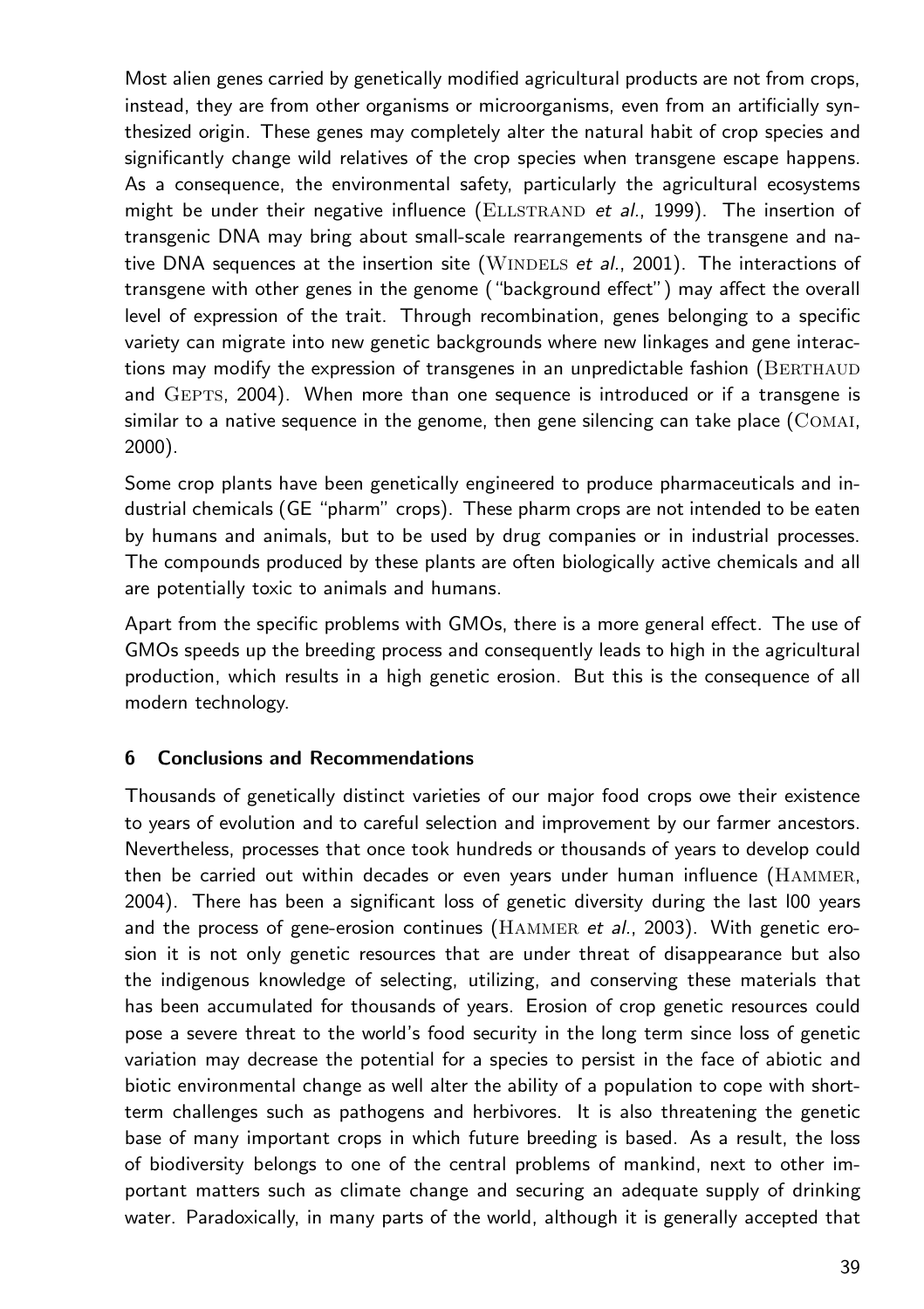significant amount of genetic erosion has occurred and is still occurring, there is little data on its amount and extent. Without remedial action, genetic erosion will inevitably increase, and the costs of replacement of diversity needed in the future by the community will be much greater (HAMMER, 2004). Future progress in the improvement of crops largely depends on immediate conservation of genetic resources for their effective and sustainable utilization. It is widely agreed that the primary solution to the genetic impoverishment of crop germplasm is genetic conservation and utilization in breeding of the vast genetic variation found in populations of the wild progenitors and landraces of cultivated plants (FRANKEL and BENNETT, 1970; TANKSLEY and MCCOUCH, 1997). The discovery, collection, and conservation of potentially valuable but endangered plant genetic resources is a primary obligation of all countries and institutions adhering to the FAO international undertaking on plant genetic resources ( $HAMMER$  et al., 2003). A better characterization and understanding of genetic diversity and its distribution is essential to efficiently exploit the available resources in more valuable ways. It is crucial to efficiently design collecting trips and conservation projects (TEKLU and HAMMER, 2006). The value of diversity is in its use  $(GAO, 2003)$ .

Since the beginning of the 70s of the last century an effective program has been developed for collecting, conserving and using of plant genetic resources, which was called "plant genetic resources movement" (PISTORIUS, 1997). But step by step parts of this program have become outdated. Recently, a paradigm shift in the discipline of plant genetic resources has been observed (Hammer, 2003) which includes 1) the maintenance of material (in situ instead of  $ex$  situ), 2) the enforced inclusion of neglected and underutilized cultivated plants, 3) the methods of quantifying genetic diversity between different cultivated plant taxa, 4) the methods of analyzing genetic diversity among the different cultivated plant taxa, 5) their evaluation and 6) their reproduction.

The best method of conservation is the use of complementary approach of the different  $ex$ situ and in situ conservation techniques. Since part of the worldwide  $ex$  situ collections is endangered, priority should be placed on securing and providing financial support for existing collections. The regular regeneration of material is essential and must be made possible (Hammer, 2004). The expansion of strong national programs should be supported as an important basis for a functional global plan. Support for networks of cooperation in the area of plant genetic resources must also be improved. It is always necessary to conserve a large number of collections of a particular taxon. The classic example of this was the screening for resistance against the grassy stunt virus of rice at the International Rice Research Institute in the Philippines. Under the 6723 accessions of cultivated rice and several wild species of Oryza screened for resistance, only one accession of wild species O. nivara was found to be resistant and used to introduce resistance to grassy stunt virus into cultivated rice (LING et al., 1970). The principle of prevention (Noah's Ark principle) tells us to maintain as much material as possible. There is presently no scientific method, except the identification of duplicates, which can give us a secure assessment as to which parts of the collections are expendable. Apart from conservation, creation of sustainable agricultural systems that actively use as much biodiversity as possible must remain the major goal. Only in use can diversity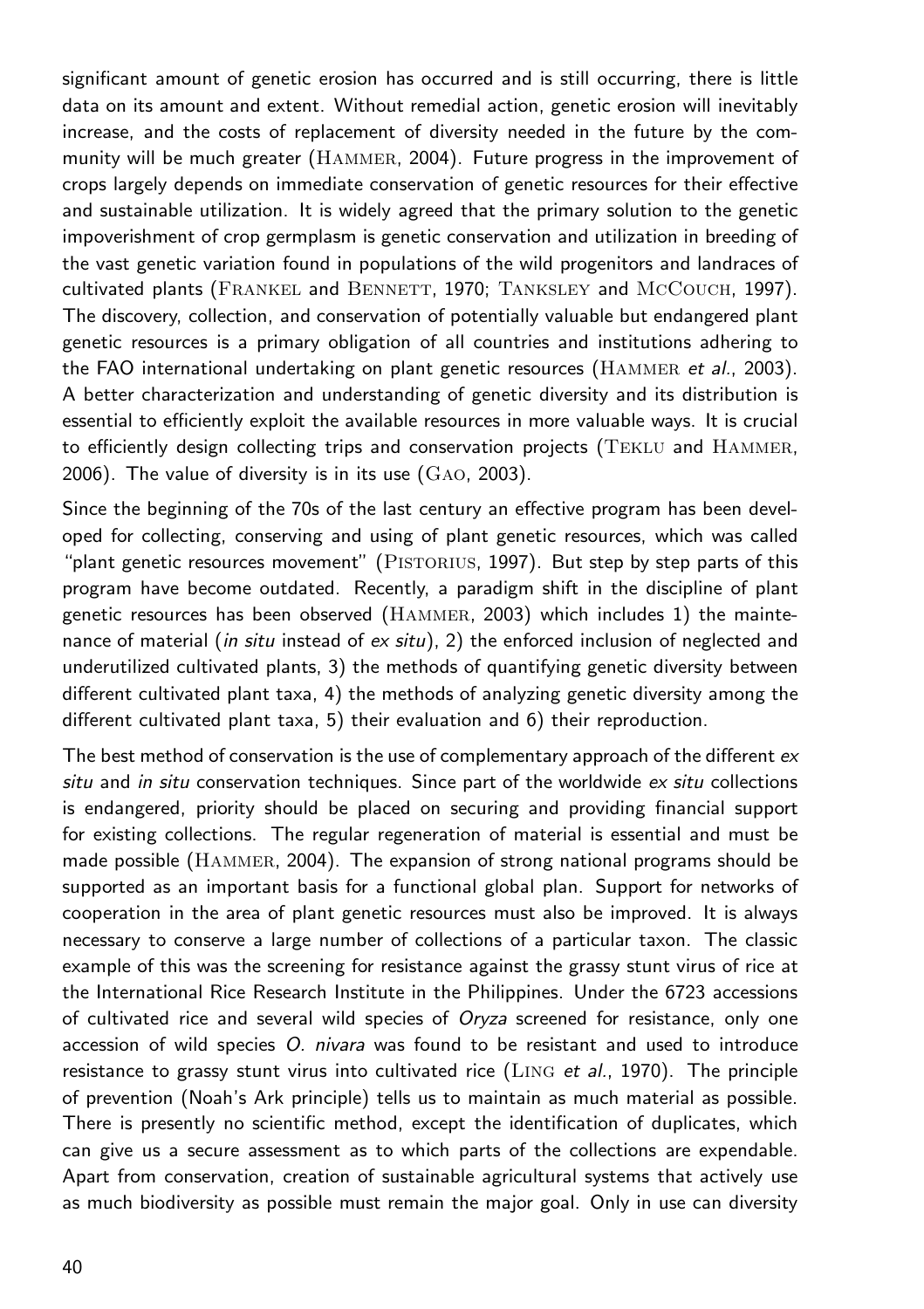be appreciated enough to be saved, only in use it can continue to evolve, and thus retain its value (Partap, 1996). Hence, there should be an ultimate linkage between conservation and utilization.

Biotechnology offers us a new arsenal of methods for the study of genetic resources, but also for certain conservation techniques. Gene technology increases the possible use of distantly related trait carriers as donors for the desired characteristics. Most of the crop cultivars that are developed are compatible inter se but they are also compatible with related wild or weedy relatives, suggesting that gene flow has always taken place. The possibility of transgene flow from engineered crops to other varieties, to their wild relatives or to associated weeds is one of the major concerns in relation to the ecological risks of the commercial release of transgenic plants (Messeguer, 2003). It is currently impossible to prevent gene flow between sexually compatible species in the same area. Pollen and seeds disperse too easily and too far to make containment practical (Snow, 2002). It is therefore necessary to understand genetic relationships and actual gene flow frequencies between the transegenic crop and wild/weedy relatives or landraces, to know geographic distribution patterns and flowering habits of cultivated and wild crop species, and to understand other factors influencing the gene flow. This will facilitate the effective prediction of transgene escape and its potential ecological risks, and the development of strategies to minimize the escape of alien transgenes. Empirical research is also needed to evaluate the persistence of transgenes in the recipient populations and its effect on fitness should be measured to fully assess the impact of gene flow of transgenes.

#### **References**

- Ahn, W. S., Kang, H. J. and Yoon, M. S.; Genetic erosion of crop plants in Korea; in: Biodiversity and Conservation of Plant Genetic Resources in South Asia, edited by PARK, Y. G. and SAKAMOTO, S.; 41-55; Japan Scientific Societies Press, Tokyo, Japan; 1996.
- AKIMOTO, M., SHIMAMOTO, Y. and MORISHIMA, H.; The extinction of genetic resources of Asian wild rice, Oryza rufipogon Griff.: A case study in Thailand; Genet. Resour. Crop Evol.; 46:419–425; 1999.
- ALDRICH, P. R. and DOEBLEY, J.; Restriction fragment variation in the nuclear and cloroplast genomes of cultivated and wild Sorghum bicolor; Theor. Appl. Genet.; 85:293–302; 1992.
- ARRIOLA, P. E. and ELLSTRAND, N. C.; Crop-to-weed gene flow in the genus Sorghum (Poaceae): Spontaneous interspecific hybridization between johnsongrass, Sorghum halepense, and crop sorghum, S. bicolor; Am. J. Bot.; 83:1153-1159; 1996.
- Baur, E.; Die Bedeutung der primitiven Kulturrassen und der wilden Verwandten unserer Kulturpflanzen für die Pflanzenzüchtung; Jahrbuch DLG (Saatzuchtabteilung); 1914.
- BELLON, M. R.; On-farm conservation as a process: An analysis of its components; in: Proceedings of a Workshop on Using Diversity, Enhancing and Maintaining Genetic Resources On-Farm, New Delhi, India, 19-21 June 1995, edited by SPERLING, L. and Loevinsohn, M.; 9–22; International Development Research Centre, Canada; 1996.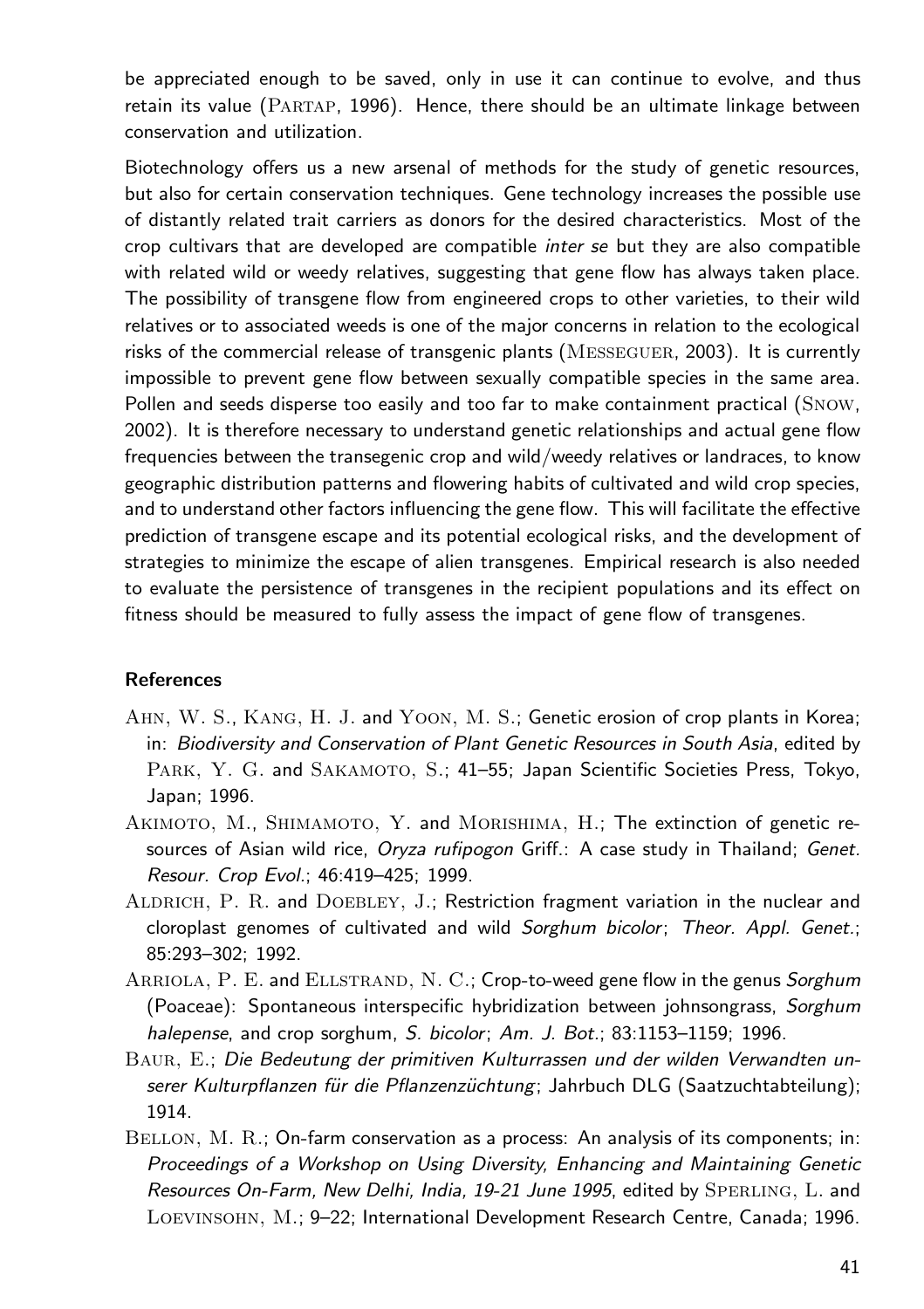- BENNETT, E.; Record of the FAO/IBP Technical Conference on the Exploration, Utilization and Conservation of Plant Genetic Resources; FAO, Rome; 1968.
- BERTHAUD, J. and GEPTS, P.; Assessment of effects on genetic diversity; in: Maize and Biodiversity: The Effects of Transgenic Maize in Mexico; chap. 3; North American Commission on Environmental Cooperation (CEC); 2004.
- Birch, R.; Plant transformation: Problems and strategies for practical application; Annu. Rev. Plant Physiol. Plant Mol. Biol.; 48:297–326; 1997.
- BROCKHAUS, R. and OETMANN, A.; Aspects of the documentation of in situ conservation measures of genetic resources; Plant Genet. Res. Newslett.; 108:1-16; 1996.
- BRONZINI, D. E., CARAFFA, V., MAURY, J., GAMBOTTI, C., BRETON, C., BERVILLÉ, A. and GIANNETTINI, J.; Mitochondrial DNA Variation And RAPD mark oleasters, olive and feral olive from Western and Eastern Mediterranean; Theor. Appl. Genet.; 104:1209–1216; 2002.
- Brown, A., Young, A., Burdon, J., Christides, L., Clarke, G., Coates, D. and Sherwin, W.; Genetic Indicators For State Of The Environment Reporting; Australia: State of the Environment Technical Paper Series (Environmental Indicators), Department of Environment, Sport and Territories, Canberra; 1997.
- Brown, A. H. D.; The genetic structure of crop landraces and the challenge to conserve them in situ on farms; in: Genes in the Fields: On Farm Conservation of Crop Diversity, edited by Brush, S. B.; 29–48; International Plant Genetic Resources Institute (IPGRI), Rome, International Development Research Centre (IDRC), Ottawa and Lewis Publishers, Boca Raton; 2000.
- Browning, J. A.; Current thinking on the use of diversity to buffer small grains against highly epidemic and variable foliar pathogens: Problems and future prospects; Blumea; 32:157–93; 1988.
- BRUSH, S. B.; In situ conservation of landraces in centers of crop diversity; Crop Sci.; 35:346–354; 1995.
- Brush, S. B.; Genetic erosion of crop populations in centers of diversity: A aevision; in: Proc. of the Techn. Meeting on the methodology of the FAO, WIEWS on the PGR, Research Institute of Crop Production, Prague, Czech Republic; 34–44; FAO; 1999.
- Buerkert, A., Oryakhail, M., Filatenko, A. A. and Hammer, K.; Cultivation and taxonomic classification of wheat landraces in the upper Panjsher valley of Afghanistan after 23 years of war; Genetic Resources And Crop Evolution; 53:91–97; 2006.
- CALLOW, J. A., FORD-LLOYD, B. V. and NEWBURY, H. J.; Biotechnology and Plant Genetic Resources: Conservation and Use; no. 19 in Biotechnology in Agriculture Series; Wallingford: Cab International; 1997.
- Cheah, K. S. E. and Osborne, D. J.; DNA lesions occur with loss of viability in embryos of ageing rye seed; Nature; 272:593–599; 1978.
- Chen, L. J., Lee, D. S., Song, Z. P., Suh, H. S. and Lu, B. R.; Gene flow from cultivated rice (Oryza sativa) to its weedy and wild relatives; Annals Of Botany; 93:67–73; 2004.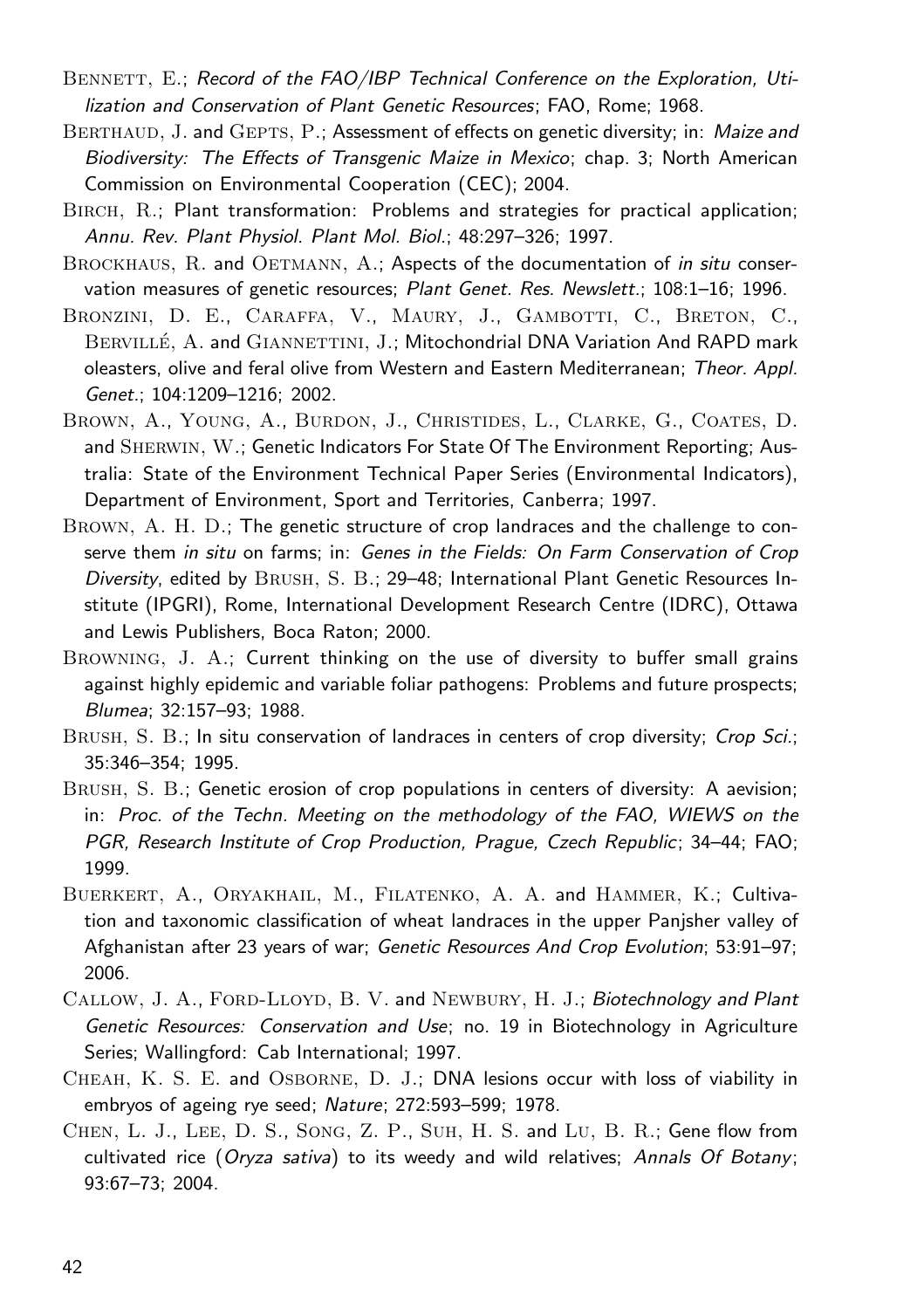- Comai, L.; Genetic and epigenetic interactions in allopolyploid plants; Plant Molec. Biol.; 43:387–399; 2000.
- Ellis, R. H. and Roberts, E. H.; Improved equations for the prediction of seed longevity; Am. Bot.; 45:13–30; 1980.
- Ellstrand, N. C.; Dangerous Liaisons: When Crops Mate with Their Wild Relatives; Johns Hopkins University Press, Baltimore, Maryland, USA; 2003.
- ELLSTRAND, N. C. and ELAM, D. R.; Population genetic consequences of small population size implications for plant conservation; Annu Rev Ecol and Syst.; 24:217–242; 1993.
- Ellstrand, N. C., Prentice, H. C. and Hancock, J. F.; Gene flow and introgression from domesticated plants into their wild relatives; Annu. Rev. Ecol. Syst.; 30:539–563; 1999.
- Epperson, J. E., Pachico, D. H. and Guevara, L.; A cost analysis of maintaining cassava plant genetic resources; Crop Sci.; 37:1641– 1649; 1997.
- Erskine, W. and Muehlbauer, F. J.; Effects of climatic variations on crop genetic resources and plant breeding aims in West Asia and North Africa; in: Climatic Change and Plant Genetic Resources, edited by JACKSON, M. T., FORD-LLOYD, B. V. and PARRY, M. L.; 148-157; Belhaven Press, London; 1990.
- Esquivel, M. and Hammer, K.; The "conuco" An important refuge of Cuban plant genetic resources; Kulturpflanze; 36:451-463; 1988.
- FALCONER, D. S.; *Introduction to quantitative genetics*; Wiley, New York; 1989.
- FAO; World Catalogue Of Genetic Stocks: Barley; FAO, Rome, Italy; 1959.
- FAO; Plant Genetic Resources: Their Conservation in situ for Human Use; FAO, Rome, Italy; 1989.
- FAO; Report on the State of the World's Plant Genetic Resources for Food and Agriculture; FAO, Rome, Italy; 1996a.
- FAO; The State of the World's Plant Genetic Resources for Food and Agriculture; FAO, Rome, Italy; 1996b.
- FARNSWORTH, N. R. and SOEJARTO, D. D.; Potential consequence of plant extinction in the United States on the current and future availability of prescription; Drugs. Econ. Bot.; 39:231–240; 1985.
- FLITTNER, M.; Sammler, Räuber und Gelehrte. Die Politischen Interessen an pflanzengenetischen Ressourcen; Campus-Verlag, Frankfurt a. Main; 1995.
- FRANCIS, C. A.; Multiple Cropping Systems; Macmillan, New York; 1986.
- Frankel, O. H.; Survey of Crop Genetic Resources in their Centres of Diversity, First Report; Rome: Food and Agricultural Organization of the U. N. (FAO); 1973.
- Frankel, O. H.; Genetic Conservation: Our evolutionary responsibility; Genetics; 78:53–65; 1974.
- FRANKEL, O. H. and BENNETT, E.; Genetic Resources in Plants: Their Exploration and Conservation; Blackwell, Oxford; 1970.
- FRANKEL, O. H. and SOULÉ, M. E.; Conservation And Evolution; Cambridge University Press, Cambridge; 1981.
- FRISON, E. and HAMMER, K.; Report, Joint FAO/IBPGR Mission to Survey Plant Genetic Resources Programmes in Eastern and Central Europe; FAO, IBPGR, Rome;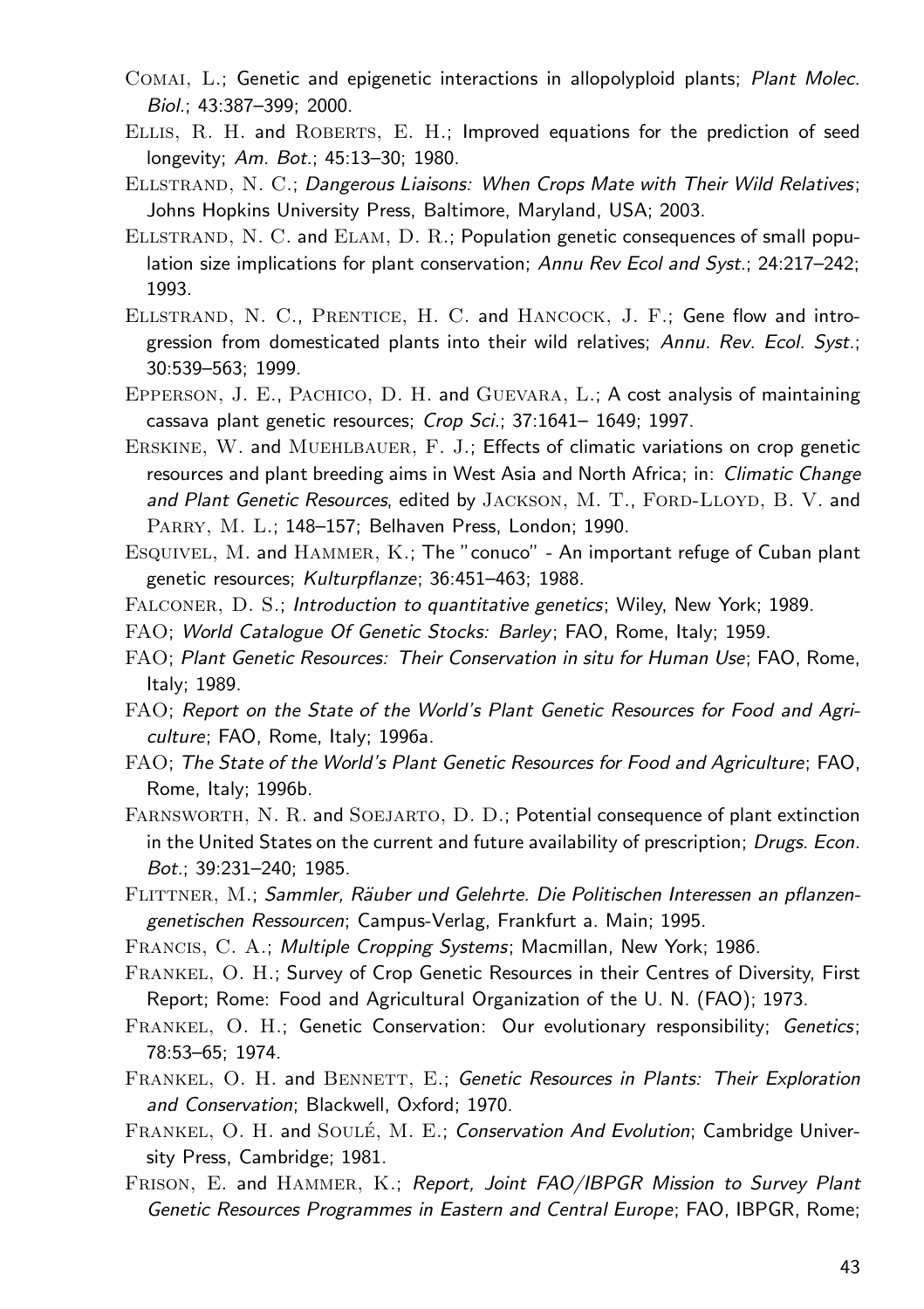1992.

- Futuyma, D. J.; Evolutionary Biology. 3rd Edn.; Sinauer Press, Sunderland, Ma, USA; 1998.
- Gao, L. Z.; The conservation of Chinese rice biodiversity: Genetic erosion, ethnobotany and prospects; Genet. Resour. Crop Evol.; 50:17–32; 2003.
- Gao, L. Z., Ge, S. and Hong, D. Y.; A preliminary study on ecological differentiation within common wild rice Oryza rufipogon Griff; Acta Agronomica Sinica; 26:210-216; 2001.
- GEALY, D. R., MITTEN, D. H. and RUTGER, J. N.; Gene flow between red rice (Oryza sativa) and herbicide-resistant rice  $(O, sative)$ : Implications for weed management; Weed Technology; 17:627–645; 2003.
- Gelvin, S.; Agrobacterium and plant genes involved in T-DNA transfer and integration; Annu. Rev. Plant Physiol. Plant Mol. Biol.; 51:223–256; 2000.
- Gepts, P.; A phylogenetic and genomic analysis of crop germplasm: A necessary condition for its rational conservation and utilization; in: Proc. Stadler Genetics Symposium, June 8-10, 1998, edited by  $P_1$ ,  $G_1$ ,  $J_2$ ; 163-181; Plenum, New York; 2000.
- Gepts, P.; A comparison between crop domestication, classical plant breeding and genetic engineering; Crop Sci.; 42:1780–1790; 2002.
- Gepts, P. and Papa, R.; Possible effects of (trans)gene flow from crops on the genetic diversity from landraces and wild relatives; Environ. Biosafety Res.; 2:89–103; 2003.
- GLADIS, T. H. and HAMMER, K.; The relevance of plant genetic resources in plant breeding; vol. Special Issue 228; 3–13; FAL Agriculture Research; 2002.
- Guarino, L.; Approaches to measuring genetic erosion; in: Proceedings of the Technical Meeting on the Methodology of the FAO World Information and Early Warning System on Plant Genetic Resources, Research Institute of Crop Production, Prague, Czech Republic 21 - 23 June 1999, edited by SERWINSKI, J. and FABEROVÁ, I.; 26–28; 1999.
- GUNTHARDT, H., SMITH, L., HAFERKAMP, M. E. and NILAN, R. A.; Studies on aged seeds. II. Relation of age of seeds to cytogenic effects; Agron. J.; 45:438–441; 1953.
- Hammer, K.; Genepools structure, availability and elaboration for breeding (German, Engl. Summary); Schriften Gen. Res.; 8:4–14; 1998.
- HAMMER, K.; A paradigm shift in the discipline of plant genetic resources; Gen. Res. Crop Evol.; 50:3–10; 2003.
- HAMMER, K.; Resolving the challenge posed by agrobiodiversity and plant genetic resources - an attempt; Journal of Agriculture and Rural Development Tropics and Subtropics, Beiheft Nr. 76; DITSL, kassel university press GmbH, Germany; 2004.
- HAMMER, K., ARROWSMITH, N. and GLADIS, T.; Agrobiodiversity with emphasis on plant genetic resources; Naturwissenschaften; 90:241–250; 2003.
- HAMMER, K., DIEDERICHSEN, A. and SPAHILLARI, M.; Basic studies toward strategies for conservation of plant genetic resources; in: Proceedings of the Technical Meeting on the Methodology of the FAO World Information and Early Warning System on Plant Genetic Resources, edited by SERWINSKI, J. and FABEROVÁ, I.; 29–33; 1999.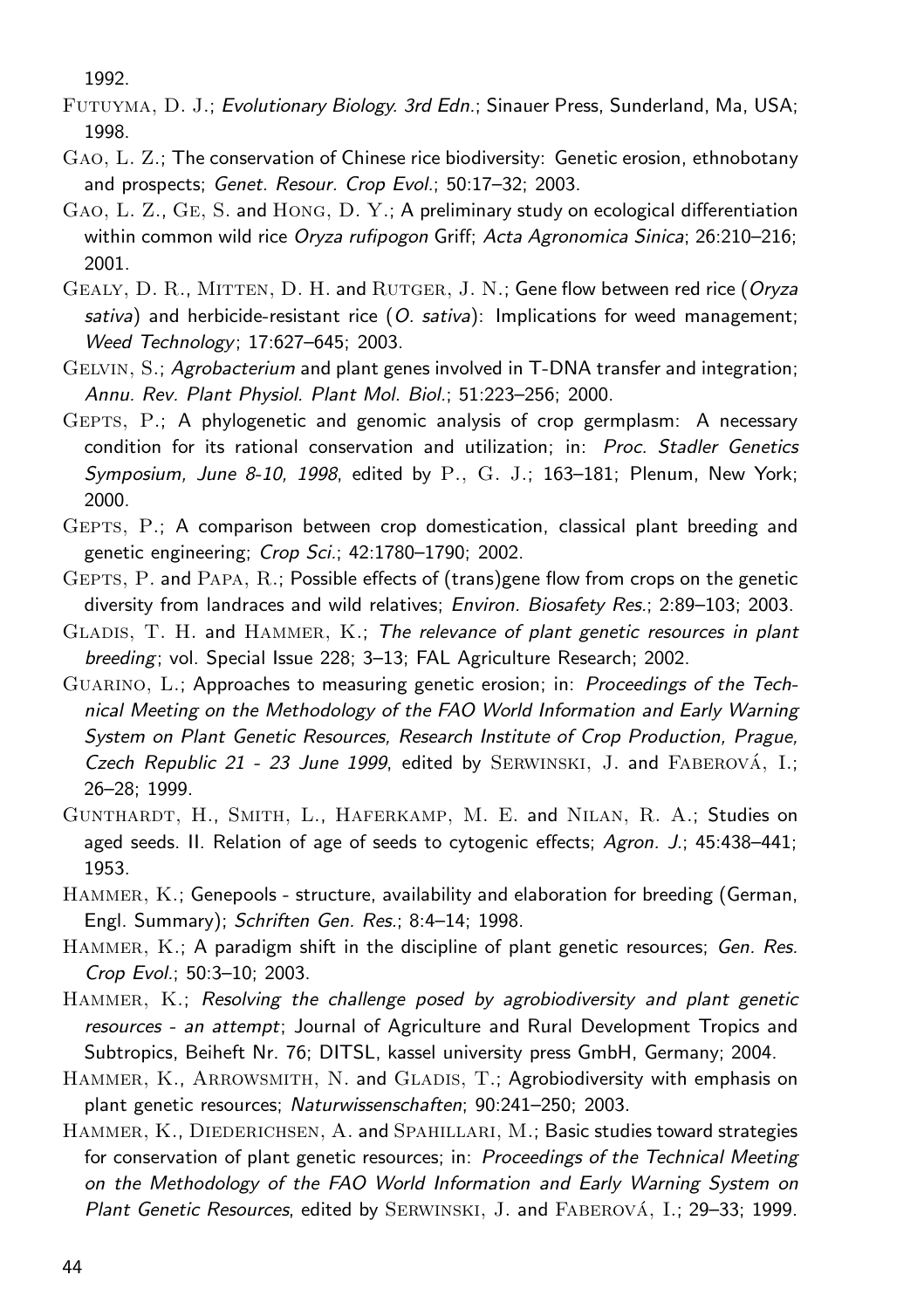- HAMMER, K. and HONDELMANN, W.; Genbanken; in: Biologische Grundlagen der Pflanzenzüchtung, edited by ODENBACH, W.; 23-30; Parey, Berlin; 1997.
- HAMMER, K. and KHOSHBAKHT, K.; Agrobiodiversity and plant genetic resources; Environmental Sciences; 4:2–22; 2005.
- HAMMER, K., KNÜPFFER, H., XHUVELI, L. and PERRINO, P.; Estimating genetic erosion in landraces - Two case studies; Genet. Resour. Crop Evol.; 43:329-336; 1996.
- HAMMER, K. and LAGHETTI, G.; Genetic erosion examples from Italy; Gen. Res. Crop Evol.; 52:629 – 634; 2005.
- Hammer, K. and Teklu, Y.; Erhaltungsstrategien pflanzengenetischer Ressourcen die PGR-Bewegung; Vortr. Pflanzenzüchtung; 70:7-15; 2006.
- Harlan, H. V. and Martini, M. L.; The effect of natural selection in a mixture of barley varieties; Journal of Agricultural Research; 57:189-199; 1938.
- HARLAN, J. R.; Our vanishing genetic resources; Science: 188:618-621: 1975.
- HARLAN, J. R. and DE WET, J. M. J.; Towards a rational classification of cultivated plants; Taxon.; 20:509–517; 1971.
- Hawkes, J. G.; The Diversity of Crop Plants; Harvard University Press, Cambridge, MA.; 1983.
- Hawkes, J. G.; J.G. Hawkes distinguished economic botanist. Reply to AWARD 4th July 1996; Econ. Bot.; 51:2–5; 1997.
- HEISEY, P. W. and BRENNAN, J.; An analytical model of farmers demand for replacement of seed; American Journal of Agricultural Economy; 73:44–52; 1991.
- HILTON TAYLOR, C.; Red data list of Southern African plants; National Botanical Institute, Pretoria; 1996.
- HOLDEN, J. H. W. and WILLIAMS, J. T.; Crop Genetic Resources: Conservation and Evaluation; George Allen and Unwin Publishers' Ltd., Uk; 1984.
- HOOKER, A. L., SMITH, D. R., JIM, S. R. and BECKETT, J. B.; Reaction of corn seedlings with male-sterile cytoplasm to Helminthosporium maydis; Plant Dis. Rep.; 54:708–712; 1970.
- Huang, J. K., Rozelle, S., Pray, C. and Wang, Q. F.; Plant Biotechnology in China; Science; 295:674–677; 2002.
- IPGRI; Diversity for Development, The Strategy of the International Plant Genetic Resources Institute; IPGRI, Rome; 1993.
- IUCN; IUCN Red List Categories, IUCN species survival commission, Gland; International Union for Conservation of Nature and Natural Resources, Gland, 21pp.; 1994.
- James, C.; Global Status of Commercialized Biotech/GM Crops: 2004 (Executive Summary); International Association for the Acquisition of Agri-Biotech Applications (ISAAA), (www.isaaa.org); 2005.
- Jorgensen, R. B., Andersen, B., Snow, A. and Hauser, T. P.; Ecological risks of growing genetically modified crops; Plant Biotechnology; 16(1):69–71; 1999.
- Kameswara Rao, N.; Review Plant genetic resources: advancing conservation and use through biotechnology; African Journal of Biotechnology; 3(2):136–145; 2004.
- Kamoun, S.; Non host resistance to Phytophthora: novel prospects for a classical problem; Curr. Opin. Plant Biol.; 4:295–300; 2001.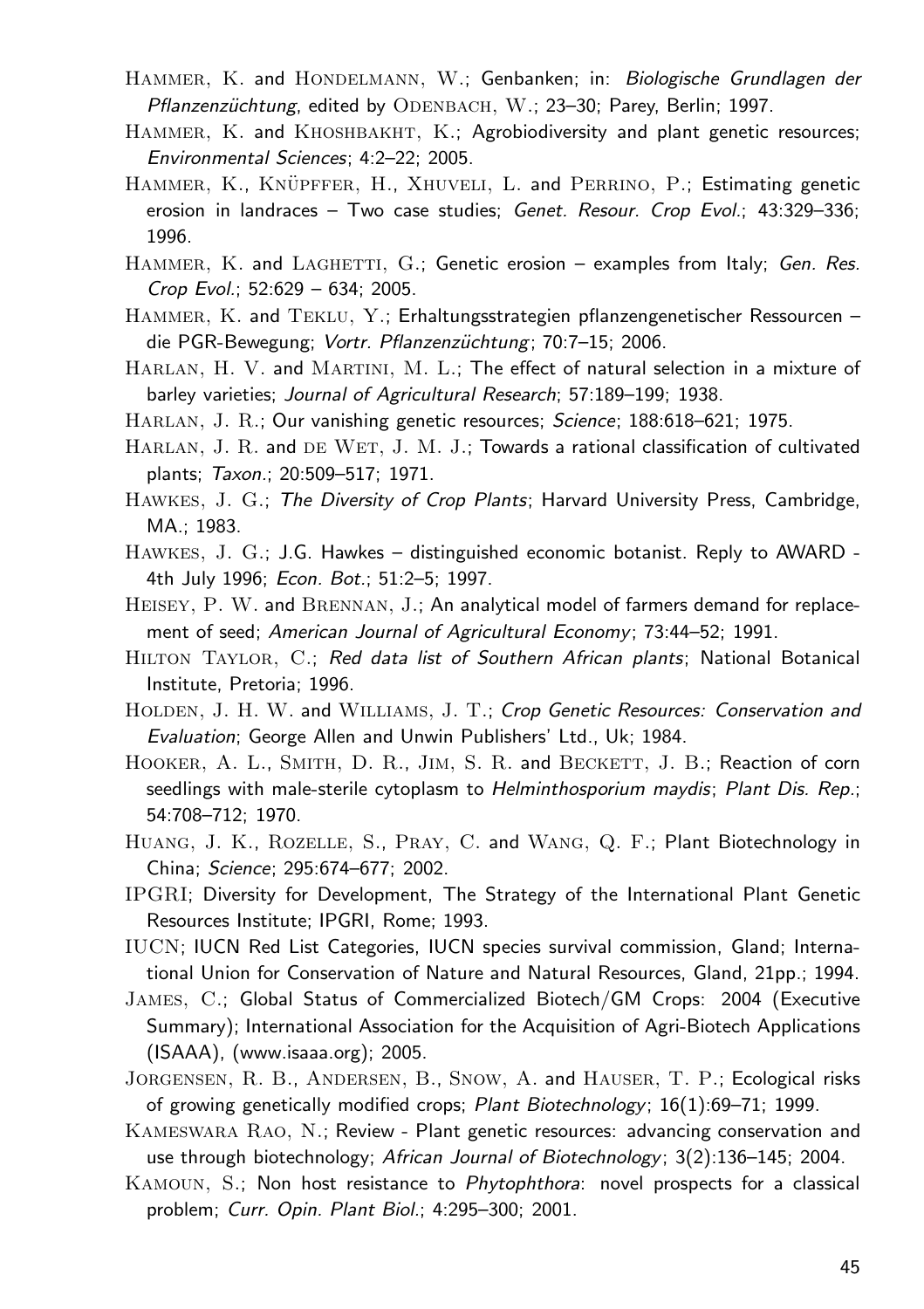- KELLY, J. D., KOLKMAN, J. M. and SCHNEIDER, K.; Breeding for yield in dry bean (Phaseolus vulgaris L.); Euphytica; 102:343–356; 1998.
- KHLESTKINA, E. K., HUANG, X. Q., QUENUM, F. J. B., CHEBOTAR, S., RÖDER,  $M. S.$  and  $B\ddot{o}$ RNER,  $A.$ ; Genetic diversity in cultivated plants – loss or stability?; Theor. Appl. Genet.; 108:1466–1472; 2004.
- KJAER, E. D., GRAUDAL, L. and NATHAN, I.; Ex situ conservation of commercial tropical trees: Strategies, options and constraints; A paper presented at ITTO International Conference on ex situ and in situ Conservation of Commercial Tropical Trees, Yogyakarta, Indonesia; 2001.
- KJELLQVIST, E.; Near East Cereals, Turkey, Syria, Iraq, Iran, Pakistan; in: Survey of Crop Genetic Resources in their Centres of Diversity, First Report, edited by Frankel, O. H.; 9–21; FAO, Rome, Italy; 1973.
- KLINGER, T., ELAM, D. R. and ELLSTRAND, N. C.; Radish as a model system for the study of engineered gene escapes via crop-weed mating; Conserv. Biol.; 5:531–535; 1991.
- KNERR, B.; The impact of the biotechnologies and protection on the world sugar market; Oxford Agrarian Studies; 19(2):105-125; 1991.
- Kuckuck, H.; Bedeutung der Nutzung, Erhaltung und Weiterentwicklung der natürlichen genetischen Formenmannigfaltigkeit - Ein Beitrag zur "Grünen Revolution"; Naturw. Rundsch.; 27:267–272; 1974.
- $L$ AGHETTI,  $G$ . and  $H$ AMMER,  $K$ .; Crop genetic resources from Mediterranean: A review on exploration, collecting and other safeguarding activities; Recent Res. Devel. Crop Sci.; 1:165–209; 2004.
- LANDE, R.; Genetics and demography in biological conservation; Science; 241:1455– 1460; 1988.
- LING, K. C., AGUIERO, V. M. and LEE, S. H.; A mass screening method for testing resistance to grassy stunt disease of rice; Plant. Dis. Reptr.; 56:565–569; 1970.
- Long, C. L., Li, H., Ouyang, Z., Yang, X., Li, Q. and Trangmar, T.; Strategies for agrobiodiversity conservation and promotion: A case from Yunnan, China; Biodiversity and Conservation;  $12(6):1145 - 1156$ ; 2003.
- Long, C. L., Li, Y. H., Wang, J. R. and Pei, S. J.; Crop diversity in Swidden agroecosystems of the Jinuoshan in Xishuangbanna, China; in: Regional Studies on Biodiversity: Concept, Framework, and Methods, edited by PEI, S. J. and SAJISE, P.; 151–157; Yunnan Science and Technology Press, Kunming, Taichung, China; 1995.
- Lopez, P. B.; A new plant disease: Uniformity; Ceres; 26(6):41–47; 1994.
- LOUETTE, D., CHARRIER, A. and BERTHAUD, J.; In situ conservation of maize in Mexico: Genetic diversity and maize seed management in a traditional community; Econ. Bot.; 51:20–38; 1997.
- Lu, B.-R., Zhang, W. J. and Li, B.; Escape of transgenes and its ecological risks; Chinese Journal of Applied Ecology; 14(6):989–994; 2003.
- Lucas, G. and Synge, H.; 33,730 threatened plants; Plant Talk; 7:30–32; 1996.
- MARSHALL, D. R.; The advantages and hazards of genetic homogeneity; Annals of the New York Academy of Sciences; 287:1–20; 1977.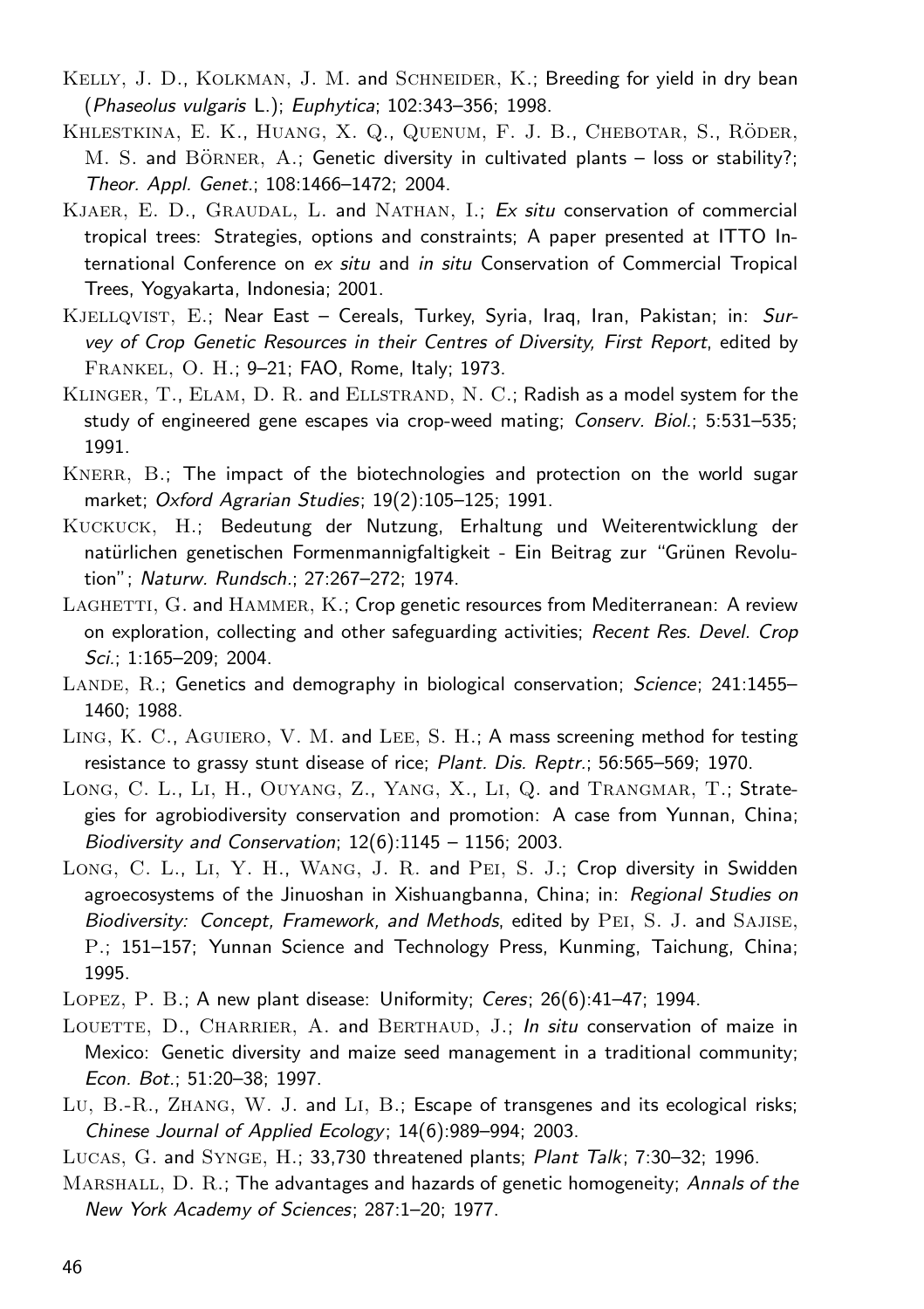- MAXTED, N., FORD-LLOYD, B. V. and HAWKES, J. G.; Complementary conservation strategies; in: Plant Genetic Conservation: The In situ Approach, edited by MAXTED, N., FORD-LLOYD, B. V. and HAWKES, J. G.; 15-40; Chapman and Hall, London; 1997a.
- MAXTED, N., GUARINO, L., MYER, L. and CHIWONA, E. A.; Towards a methodology for on-farm conservation of plant genetic resources; Genet. Resour. and Crop Evol.; 49:31–46; 2002.
- Maxted, N., Hawkes, J. G., Guarino, L. and Sawkins, M.; The selection of taxa for plant genetic conservation; Genet. Resourc. Crop Evol.; 7:337-348; 1997b.
- MAXTED, N., VAN SLAGEREN, M. W. and RIHAN, J.; Ecogeographic surveys; in: Collecting Plant Genetic Diversity: Technical Guidelines, edited by GUARINO, L., RAMANATHA RAO, V. and REID, R.; 255-286; CAB International, Wallingford; 1995.
- MESSEGUER, J.; Gene flow assessment in transgenic plants; Plant Cell, Tissue and Organ Culture; 73:201–212; 2003.
- Montgomery, M. E., Woodworth, L. M., Nurthen, R. K., Gilligan, D. M., BRISCOE, D. A. and FRANKHAM, R.; Relationships between population size and loss of genetic diversity: Comparisons of experimental results with theoretical predictions; Conservation Genetics; 1:33–43; 2000.
- Myers, N.; Protected Areas protected from a Greater What?; Biodiversity and Conservation; 3:411–418; 1994.
- DE OLIVEIRA,  $L. O.$  and MARTINS,  $E. R.$ ; A quantitative assessment of genetic erosion in ipecac (Psychotria Ipecacuanha); Genet. Resour. Crop Evol.; 49:607–617; 2002.
- PAREZ, M.; Harvesting, processing, storage and subsequent use of animal cells in developing countries; FAO Animal Production and Health Paper; 44(2):67–88; 1984.
- Partap, T.; Mountain Agriculture Biodiversity Perspectives and Framework for Management. Discussion Paper, Kathmandu, Nepal: ICIMOD; in: International Symposium of Agriculture Biodiversity in the HK-Himalayan Region: Status and Management Issues in China/ India/ Nepal/ Pakistan. June, 1996, Chengdu, China; ICIMOD; 1996.
- PERRINGS, C.; The economics of biodiversity loss and agricultural development in low income countries; Paper presented at the American Association of Agricultural Economics International Conference on 'Agricultural Intensification, Economic Development, and the Environment', Salt Lake City, Usa, 31 July – 1 August. pp. 52-75; 1998.
- PISTORIUS, R.; Scientists, Plants and Politics. A History of Plant Genetic Resources Movement; IPGRI, Rome; 1997.
- PLÄN, T., GETTKANT, A. and STEPHAN, P.; Ökologische Chancen und Risiken des Einsatzes biotechnologischer Verfahren zur nachhaltigen Nutzung biologischer Ressourcen in "Entwicklungsländern" - Eine Untersuchung in drei beispielhaften Szenarien; INF, Regensburg; 1994.
- PLUCKNETT, D. L., SMITH, N. J. H., WILLIAMS, J. T. and ANISHETTY, N. M.; Gene Banks and The World's Food; Princeton University Press, Princeton, NJ; 1987.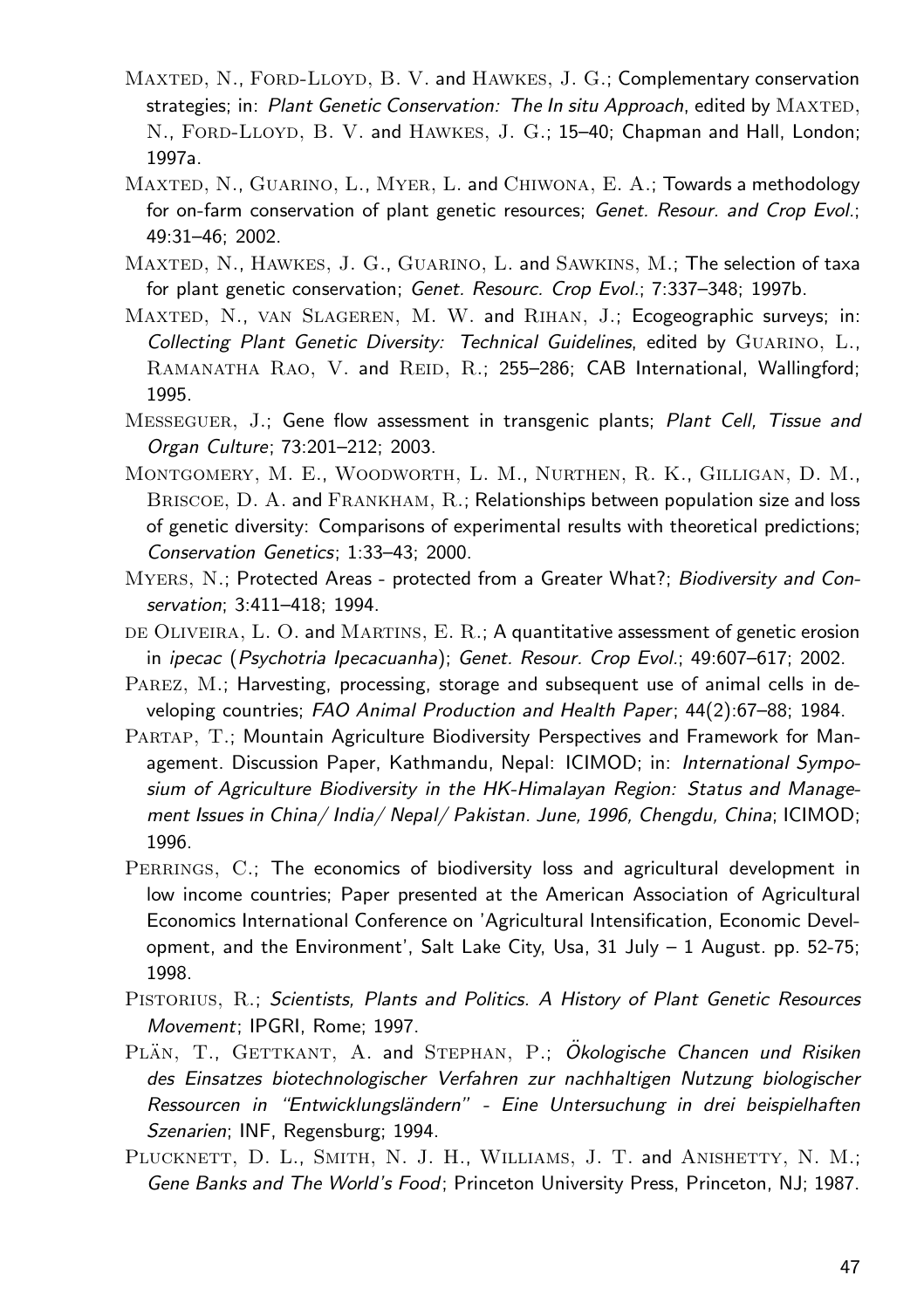- Prance, G. T.; The conservation of botanical diversity; in: Plant Genetic Conservation: The In situ Approach, edited by MAXTED, N., FORD-LLOYD, B. V. and Hawkes, J. G.; 3–14; Chapman and Hall, London; 1997.
- PROVAN, J., RUSSELL, J. R., BOOTH, A. and POWELL, W.; Polymorphic chloroplast simple sequence repeat primers for systematic and population studies in the genus Hordeum; Molecular Ecology; 8:505–511; 1999.
- Quist, D. and Chapela, I.; Transgenic DNA introgressed into traditional maize landraces in Oaxaca, Mexico; Nature; 414:541–543; 2001.
- ROBERTS, H. F.; Predicting the viability of seeds; Seed Science and Technology; 1:499-514; 1973.
- SACKVILLE HAMILTON, N. and CHORLTON, K. H.; Regeneration of accessions in seed collections: A decision guide; IPGRI / FAO Handbooks for Genebanks 5. IPGRI, Rome, Italy; 1997.
- SCARASCIA-MUGNOZZA, G. T. and PERRINO, P.; The history of ex situ conservation and use of plant genetic resources; in: Managing Plant Genetic Diversity, edited by Engels, J. M. M., Ramanatha, R. V., Brown, A. H. D. and Jackson, M. T.; 1–22; CABI Publishing; 2002.
- SCHLOSSER, S., REICHHOFF, L. and HANELT, P.; Wildpflanzen Mitteleuropas -Nutzung und Schutz; Deutscher Landwirtschaftsverlag, Berlin; 1991.
- SCHMIDT, M. R. and BOTHMA, G. C.; Risk assessment for transgenic sorghum in Africa: Crop-to-crop gene flow in Sorghum bicolor (L.) Moench; Crop Science; 46:790–798; 2006.
- SEILER, G. J.; Utilization of wild sunflower species for the improvement of cultivated sunflower; Field Crops Research; 30:195–230; 1992.
- Smale, M., Bellon, M. R., Jarvis, D. and Sthapit, B.; Economic concepts for designing policies to conserve crop genetic resources on farms; Genet. Resour. Crop Evol.; 51:121–135; 2004.
- SMALL, E.; Hybridization in the domesticated-weed-wild complex; in: Plant Biosystematics, edited by GRANT, W. F.; 195-210; Academic Press, Toronto; 1984.
- SMITH, C.; Estimated costs of genetic conservation in farm live stock; in: Animal genetic resources conservation by management, data banks and training. Proceedings; vol. 44 (pt. 1) of FAO Animal Production and Health Paper; pp. 21–30; FAO, Rome (Italy). Animal Production and Health Div.; 1984.
- Snow, A. A.; Transgenic crops: why gene flow matters; Nature Biotechnology; 20:542; 2002.
- Snow, A. A.; Unnatural Selection; Nature; 424:619; 2003.
- Snow, A. A., Andersen, B. and Jørgensen, R. B.; Costs of transgenic herbicide resistance introgressed from Brassica napus into weedy Brassica rapa; Molecular Ecology; 8:605–615; 1999.
- SNOW, A. A., PILSON, D., RIESEBERG, L. H. and ALEXANDER, H. M.; Ecological effects of pest resistance genes that disperse into weed populations; in: Proceedings of the 7th International Symposium on The Biosafety of Genetically Modified Organisms, October 2002 Beijing, China; 2002.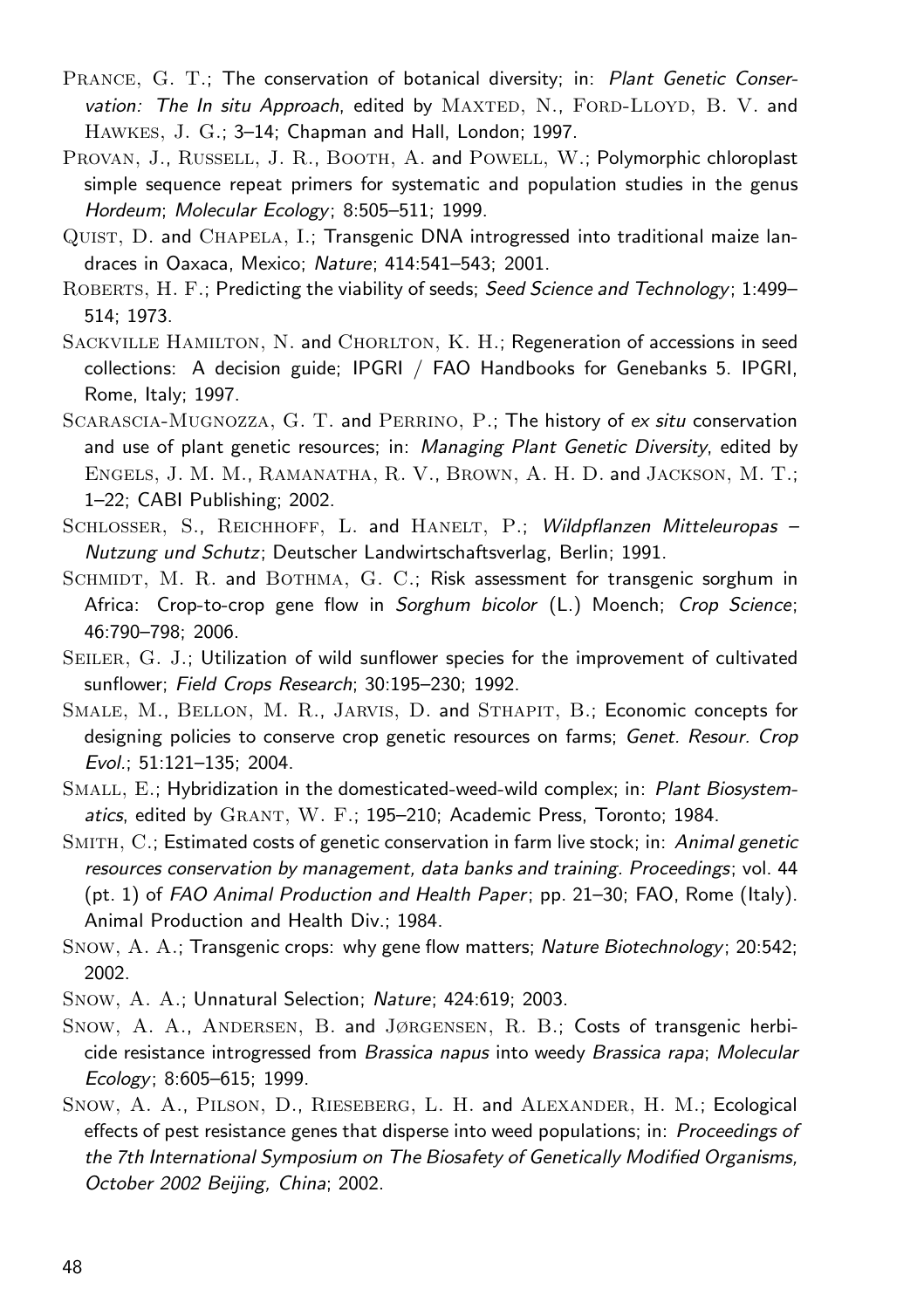- SOVERO, M.; Commercialization of laureate canola; Vorträge Pflanzenzüchtung; 33:8– 21; 1996.
- ST AMAND, P. C., SKINNER, D. Z. and PEADEN, R. N.; Risk of alfalfa transgene dissemination and scale-dependent effects; Theor. Appl. Genet.; 101:107–114; 2000.
- Stephen, R. M., Calibo, M., Garcia-Belen, M., Pham, J. L. and Palis, F.; Natural hazards and genetic diversity in rice; Agriculture and Human Values; 19:133-149; 2002.
- Tanksley, S. D. and McCouch, S. R.; Seed banks and molecular maps: unlocking genetic potential from the wild; Science; 277:1063-1066; 1997.
- Teklu, Y. and Hammer, K.; Farmers perception and genetic erosion of Ethiopian tetraploid wheat landraces; Genet. Resour. and Crop Evol.; 53:1099–1113; 2006.
- Thoroe, C. and Henrichsmeyer, W.; Organisationsanalyse zu pflanzengenetischen Ressourcen für die Forschung im Bereich landwirtschaftlicher und gartenbaulicher Kulturpflanzen; Schriftenreihe "Agrarspectrum"; 23:130; 1994.
- Thrupp, L. A.; Cultivating Diversity: Agrobiodiversity and Food Security; World Resources Institute, Washington, DC., USA; 1998.
- van Treuren, R., Bijlsma, R., van Delden, W. and Ouborg, N. J.; The significance of genetic erosion in the process of extinction; Heredity; 66:181–189; 1990.
- Tsehaye, Y.; The significance of in situ conservation: A comparative analysis of durum wheat diversity between in situ (Bale and eastern Shewa Zones) and ex situ (Ethiopia) conservation sites; in: Annual Wheat Newsletter; vol. 48; 54–59; Kansas State University, Manhattan, USA; 2002.
- Tunstall, V., Teshome, A. and Torrance, J. K.; Distribution, abundance and risk of loss of sorghum landraces in four communities in North Shewa and South Welo, Ethiopia; Genet. Resour. Crop Evol.; 48:131–142; 2001.
- Ullstrup, A. J.; The impacts of the southern corn leaf blight epidemics of 1970–1971. Helminthosporium turcicum; Annu. Rev. Phytopathol.; 10:37–50; 1972.
- UNEP; Convention on Biological Diversity; Environmental Law And Institutions Programme Activity Centre, UNEP; 1992.
- VAVILOV, N. I.; Studies on the origin of cultivated plants; Bulletin of Applied Botany, Genetics and Plant Breeding (in Russian); 16:1–248; 1926.
- Vavilov, N. I.; Five Continents; IPGRI, Rome; 1997.
- VAVILOV, N. I. and BUKINICH, D. D.; Agricultural Afghanistan; Supplement 33 to the Bulletin of Applied Botany, of Genetics and Plant Breeding; Leningrad; 1929.
- Virchow, D.; Conservation of genetic resources: Costs and implication for sustainable utilization of plant genetic resources for food and agriculture; Springer, Berlin; 1999.
- WHITTON, J. D., WOLF, D. E., ARIAS, D. M., SNOW, A. A. and RIESEBERG, L. H.; The persistence of cultivar alleles in wild populations of sunflowers five generations after hybridization; Theor. Appl. Gen.; 95:33-40; 1997.
- Windels, P., Taverniers, I., Depicker, A., van Bockstaele, E. and de Loose, M.; Characterization of the roundup ready soybean insert; European Food Research and Technology; 213:107–112; 2001.
- WOOD, D. and LENNÉ, J. M.; The conservation of agrobiodiversity on-farm: Questioning the emerging paradigm; Biodiversity Conservation; 6(1):109–129; 1997.